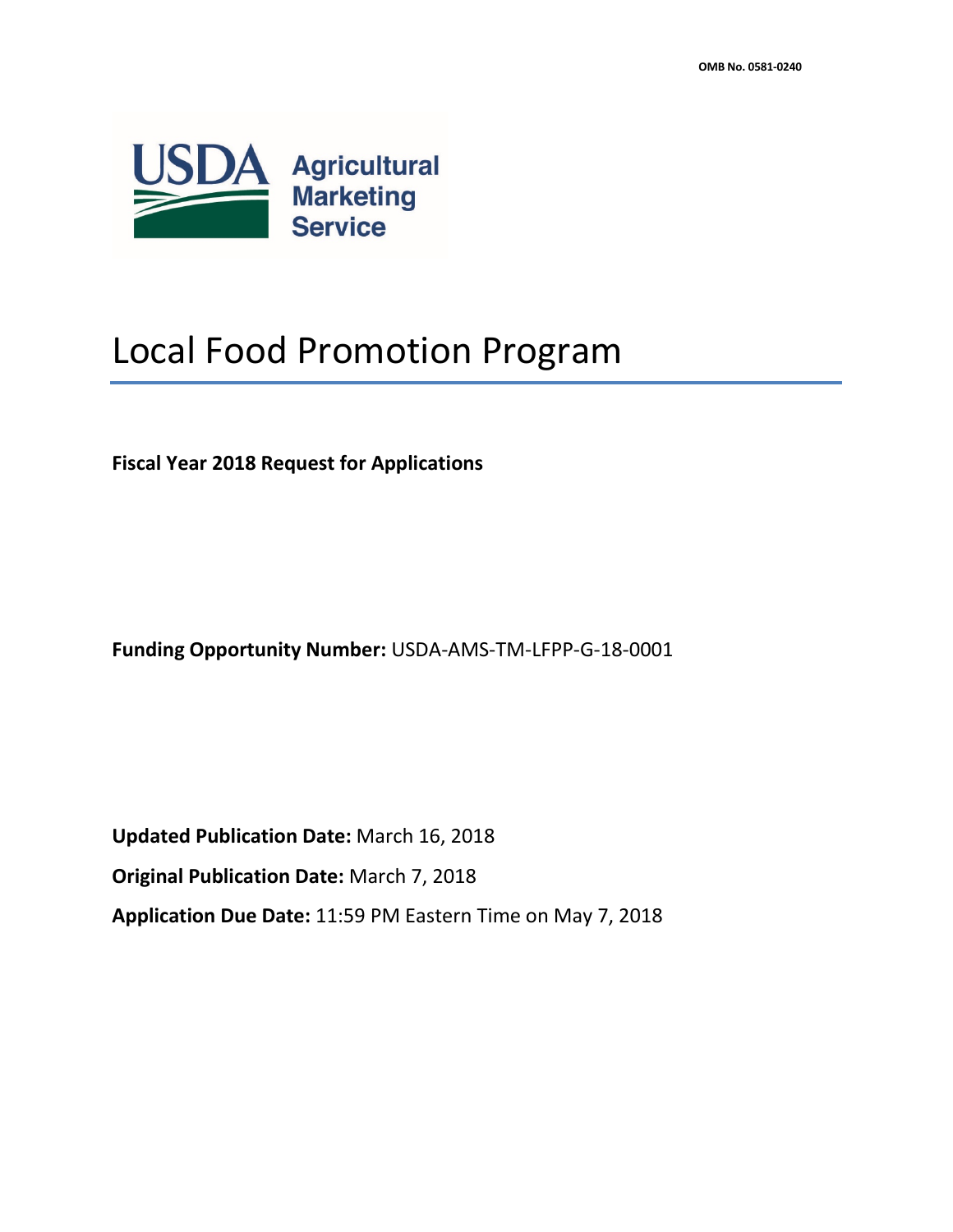#### **Program Solicitation Information**

**Funding Opportunity Title**: Local Food Promotion Program

**Funding Opportunity Number**: USDA-AMS-TM-LFPP-G-18-0001

**Announcement Type:** Initial

#### **Catalog of Federal Domestic Assistance (CFDA) Number**[: 10.172](https://www.cfda.gov/index?s=program&mode=form&tab=step1&id=958961216c4467e741ea6be0b5bfffcc)

**Dates:** Applications must be received before 11:59 pm Eastern Time May 7, 2018, through [www.Grants.gov.](http://www.grants.gov/) Applications received after this deadline **will not** be considered for funding.

**Executive Summary:** The U.S. Department of Agriculture (USDA), Agricultural Marketing Service (AMS), requests applications for the fiscal year (FY) 2018 Local Food Promotion Program (LFPP). LFPP's purpose is to increase domestic consumption of and access to locally and regionally produced agricultural products, and to develop new market opportunities for farm and ranch operations serving local markets, by developing, improving, expanding, and providing outreach, training, and technical assistance to, or assisting in the development, improvement, and expansion of local and regional food businesses (including those that are not direct producer-to-consumer markets) that process, distribute, aggregate, or store locally or regionally produced food products. Eligible applicants include agricultural businesses, agricultural cooperatives, Community Supported Agriculture (CSA) networks, CSA associations, economic development corporations, local governments, nonprofit corporations, producer networks, producer associations, public benefit corporations, regional farmers markets authorities, and Tribal governments. AMS will competitively award grants to eligible applicants for projects that meet the purpose of the grant program.

Approximately \$13.4 million will be available to fund applications under this solicitation. In the FY 2017 application cycle, AMS received 365 applications and was able to fund 51 (14%) of the applications. To be competitive, applications must meet all program requirements and be of high quality.

LFPP planning grant awards range from \$25,000 to \$100,000. LFPP implementation grant awards range from \$100,000 to \$500,000. An applicant is limited to one LFPP award in a funding year. Funding will be available for use beginning September 30, 2018. A 25 percent cash or in-kind funding match is required.

This announcement provides information regarding the eligibility criteria for applicants and projects, and the application forms and instructions needed to apply for an award.

**Stakeholder Input:** AMS seeks your comments about this Request for Applications (RFA). We will consider the comments when we develop the next RFA. Submit written stakeholder comments by the deadline set forth in the DATES portion of this Notice via e-mail to: [AMSGrants@ams.usda.gov.](mailto:USDALFPPQuestions@ams.usda.gov) (This email address is intended only for receiving comments regarding this RFA and not requesting information or forms.) In your comments, please state that you are commenting on the **Local Food Promotion Program RFA**.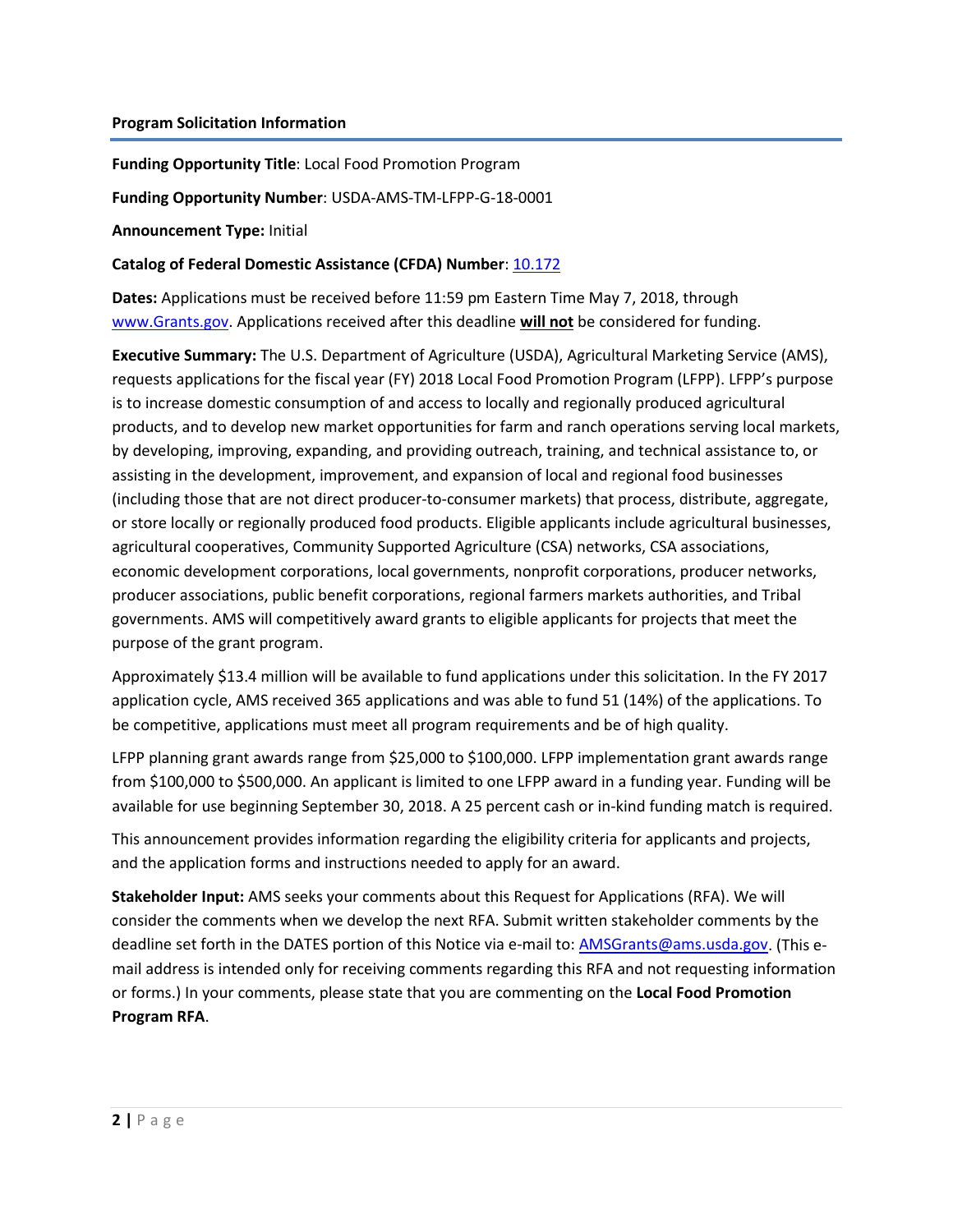# **2018 Highlights and Changes**

Below are highlights of changes to the program.

• Clarifying language has been added in sections *[4.2](#page-14-0) [Content and Form of Application Submission](#page-14-0)* and *[4.7](#page-28-0) [Grants.gov Application Submission and Receipt Procedures and Requirements](#page-28-0)* that explains how to submit an application through Grants.gov Workspace.

#### **Updated on March 16, 2018**

- The hyperlink for the **[FMLFPP Project Narrative](https://www.ams.usda.gov/sites/default/files/media/2018FMLFPPProjectNarrative03052018.docx)** has been updated throughout this document.
- Language about project partners and collaborators revised in section 3.2 PARTNERS AND COLLABORATORS to now read: The applicant may subcontract or subaward with partners and collaborators (see section *[4.6.3](#page-20-0)*). Only the applicant must meet the eligibility requirements. Project partners and collaborators do not need to meet these eligibility requirements provided in Section 3.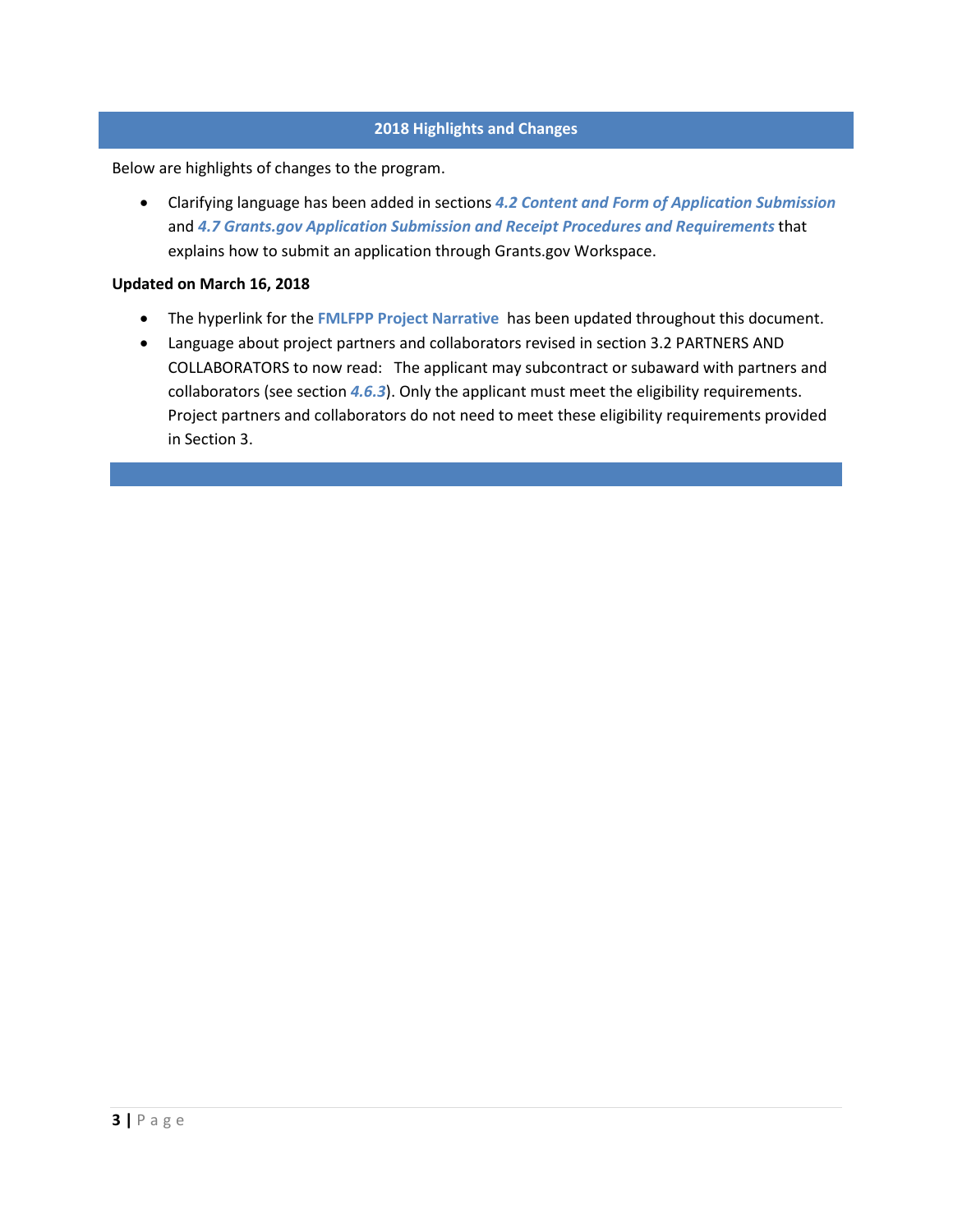# **Application Checklist**

The application checklist below lists the required and conditionally required documents for an application package. AMS expects applicants to read the entire RFA prior to submitting their application to ensure they understand the program's requirements.

LFPP requires that **all application packages** include the following:

- $\Box$  Form SF-424 Application for Federal Assistance (in Grants.gov)
- $\Box$  Form SF-424B Assurances for Non-Construction Programs (in Grants.gov)
- ☐ Project Narrative (PDF Attachment)
- $\Box$  Signed Letters Verifying Matching Funds for EACH cash and/or in-kind resource (PDF or MS Word Attachment)
- ☐ Signed Letters of Commitment from Partner and Collaborator Organizations (PDF or MS Word Attachment)

When applicable, application packages are required to include the following documents:

- $\Box$  AD-3030 Representations Regarding Felony Conviction and Tax Delinquent Status for Corporate Applicants (in Grants.gov)
- $\Box$  AD-3031 Assurance Regarding Felony Conviction or Tax Delinguent Status for Corporate Applicants (in Grants.gov)
- $\Box$  Signed Letter(s) Stating Evidence of Critical Resources and Infrastructure (PDF or MS Word Attachment)
- ☐ Negotiated Indirect Cost Rate Agreement (PDF Attachment)

#### **Timing to Obtain and Submit Grants.gov Required Elements**

| <b>Required Action</b>                                                                                                | <b>Timing to</b><br><b>Obtain/Submit</b>   |
|-----------------------------------------------------------------------------------------------------------------------|--------------------------------------------|
| AMS Deadline to receive final application and all supporting materials                                                | May 7, 2018 - 11:59<br>p.m. [Eastern Time] |
| Obtaining Your Organization's DUNS Number (if you do not already have one)                                            | 1-2 business days                          |
| Establishing an Active SAM.gov Account (if you do not already have one)                                               | 7-10 business days                         |
| Obtaining an TIN/EIN (if you do not already have one)                                                                 | Up to 2 weeks                              |
| Creating your Grants.gov profile and registering your Authorized<br>Organizational Representative (AOR) authorization | Up to 2 weeks                              |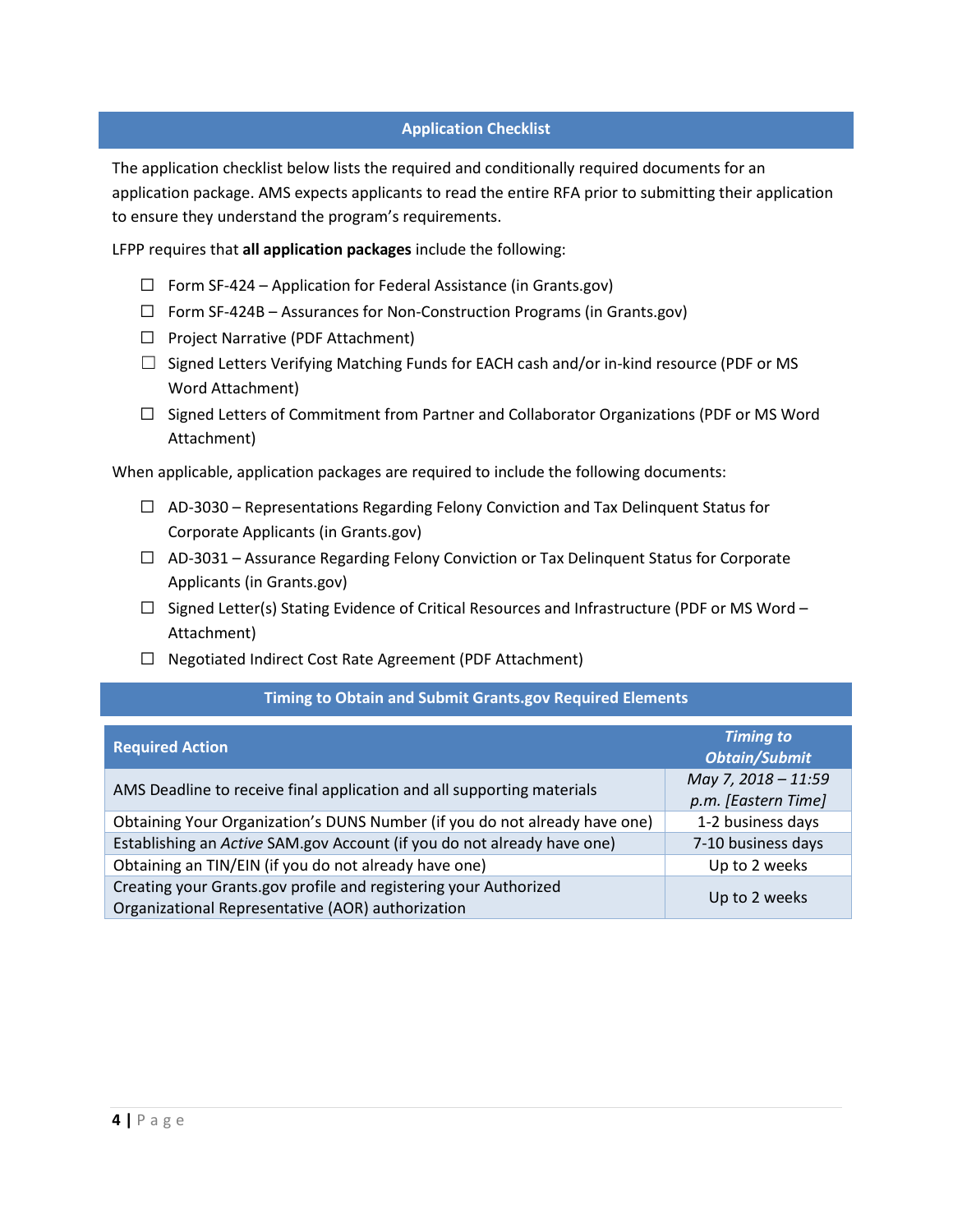# **TABLE OF CONTENTS**

| 1.0 |                                                                                |  |
|-----|--------------------------------------------------------------------------------|--|
| 1.1 |                                                                                |  |
| 1.2 |                                                                                |  |
| 1.3 |                                                                                |  |
| 1.4 |                                                                                |  |
| 2.0 |                                                                                |  |
| 2.1 |                                                                                |  |
| 2.2 |                                                                                |  |
| 2.3 |                                                                                |  |
| 2.4 |                                                                                |  |
| 2.5 |                                                                                |  |
| 3.0 |                                                                                |  |
| 3.1 |                                                                                |  |
| 3.2 |                                                                                |  |
| 3.3 |                                                                                |  |
| 3.4 |                                                                                |  |
| 4.0 |                                                                                |  |
| 4.1 |                                                                                |  |
| 4.2 |                                                                                |  |
| 4.3 |                                                                                |  |
| 4.4 |                                                                                |  |
| 4.5 |                                                                                |  |
| 4.6 |                                                                                |  |
| 4.7 | Grants.gov Application Submission and Receipt Procedures and Requirements . 29 |  |
| 5.0 |                                                                                |  |
| 5.1 |                                                                                |  |
| 5.2 |                                                                                |  |
| 6.0 |                                                                                |  |
| 6.1 |                                                                                |  |
| 6.2 |                                                                                |  |
| 6.3 |                                                                                |  |
| 6.4 | . 35                                                                           |  |
| 7.0 |                                                                                |  |
| 7.1 |                                                                                |  |
| 7.1 |                                                                                |  |
| 8.0 |                                                                                |  |
| 8.1 |                                                                                |  |
| 8.2 |                                                                                |  |
| 8.3 | Prohibition on Using Funds under Grants and Cooperative Agreements with        |  |
|     | Entities that Require Certain Internal Confidentiality Agreements 37           |  |
| 8.4 |                                                                                |  |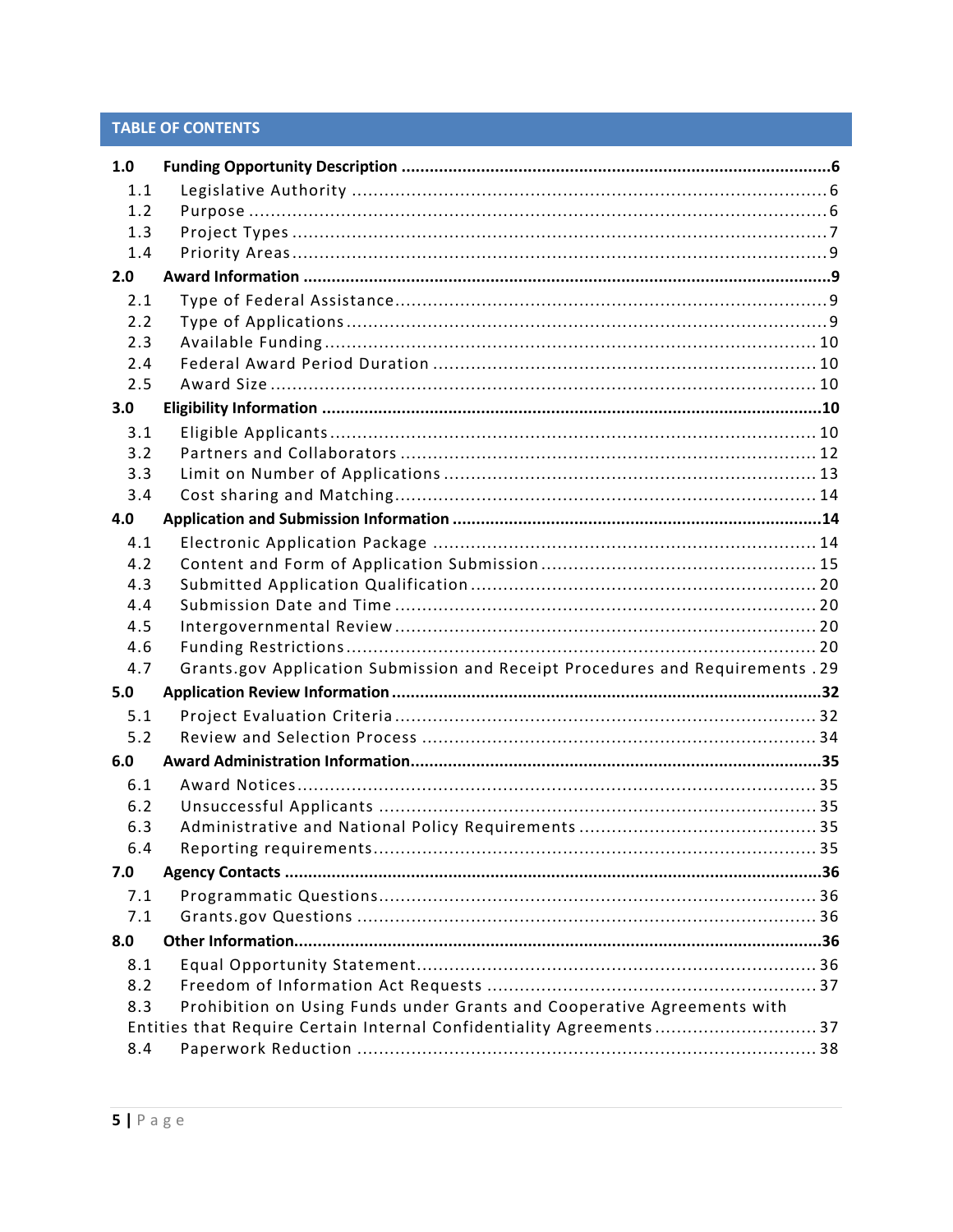# <span id="page-5-0"></span>**1.0 FUNDING OPPORTUNITY DESCRIPTION**

# <span id="page-5-1"></span>1.1 LEGISLATIVE AUTHORITY

The Farmers Market and Local Food Promotion Program (FMLFPP) is authorized by the Farmer-to-Consumer Direct Marketing Act of 1976, as amended [\(7 U.S.C.](http://uscode.house.gov/view.xhtml?req=(title:7%20section:3005%20edition:prelim)%20OR%20(granuleid:USC-prelim-title7-section3005)&f=treesort&edition=prelim&num=0&jumpTo=true) § 3005). FMLFPP is administered in two components, the Farmers Market Promotion Program (FMPP) and the Local Food Promotion Program (LFPP). This RFA is for LFPP.

# <span id="page-5-2"></span>1.2 PURPOSE

To increase domestic consumption of and access to locally and regionally produced agricultural products, **and** to develop new market opportunities for farm and ranch operations serving local markets, **by:**

• developing, improving, expanding, and providing outreach, training, and technical assistance to, **or** assisting in the development, improvement, and expansion **of**:

local and regional food businesses (including those that are not direct producer-to-consumer markets) that process, distribute, aggregate, or store locally or regionally produced food products.

**Local or Regional Food Business:** An organization or business entity that functions as an intermediary between producers (farmers or growers) and buyers by carrying out one or more local or regional food supply chain activities—including aggregating, storing, processing, and/or distributing locally or regionally produced food products—to meet local and regional market demand.

• Examples include but are not limited to: food hubs, food aggregators, food distributors, food wholesalers, food processors, and other value-added production enterprises, such as shared-use kitchen or kitchen incubator operations.

# 1.2.1 LOCALLY AND REGIONALLY PRODUCED FOOD

**Locally or Regionally Produced Food:** A food product that is raised, produced, aggregated, stored, processed, and distributed in the locality or region where the final product is marketed to consumers, so that the total distance that the product travels between the farm or ranch where the product originates and the point of sale to the end consumer is at most 400 miles, or both the final market and the origin of the product are within the same State, territory, or tribal land.

FMLFPP recognizes that domestic farmers markets, roadside stands, CSA programs, agritourism activities, and other direct producer-to-consumer market opportunities, as well as local and regional food businesses may source or market some of their food products outside of the defined locality or region. These enterprises are eligible to apply for FMLFPP, but award recipients may use Federal award funds only to build a business' capacity to develop, improve, and/or expand local or regional supply chain activities, and not to support supply chain activities for food items originating from or being sold to areas outside the defined locality or region.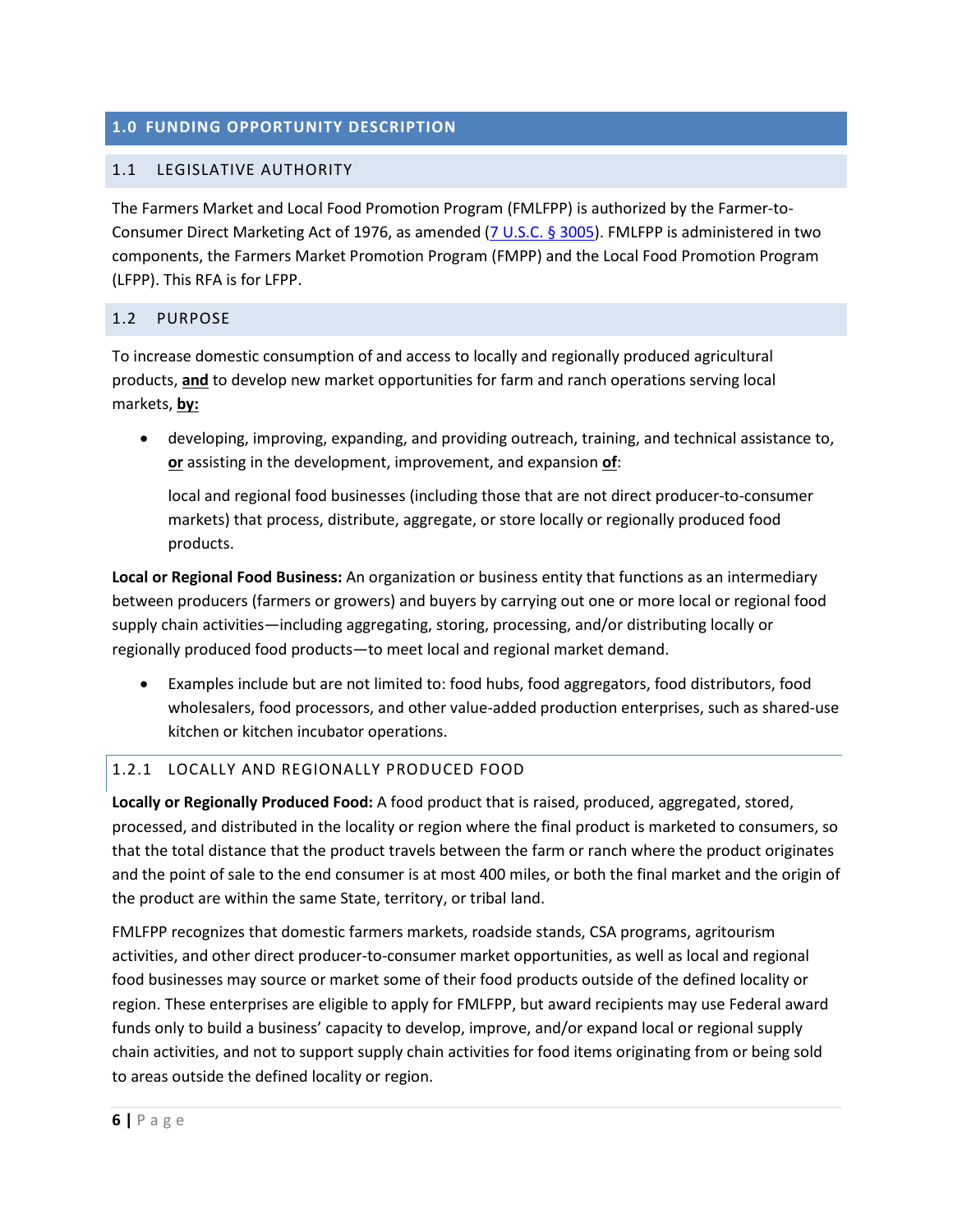# <span id="page-6-0"></span>1.3 PROJECT TYPES

LFPP awards both **Planning** and **Implementation** projects. Both planning and implementation projects require a 25 percent match of cash or an in-kind contribution of the total cost of the project. See section *[4.2.4](#page-15-0) [Matching Funds and Letters of Verification](#page-15-0)* for more information. An applicant may submit more than one application for competitive review; however, LFPP will only make one Federal award per applicant if more than one of their applications is recommended for funding.<sup>[1](#page-6-1)</sup>

# 1.3.1 PLANNING PROJECTS

Planning projects are used in the planning stages of establishing, improving or expanding a local and regional food business that will:

- Increase domestic consumption of and access to locally and regionally produced agricultural products; and
- Develop new market opportunities for farm and ranch operations serving local markets.

Activities would include developing, improving, expanding, and providing outreach, training, and technical assistance to such businesses. Projects may include, but are not limited to:

- Completing a feasibility study for a new food hub.
- Hiring one or more expert(s) to provide technical assistance to implement a local/regional food transportation system.
- Hiring one or more expert(s) to provide training on managing a local/regional food storage or processing facility.
- Devising a business plan to implement and conduct a project as described below.

# 1.3.2 IMPLEMENTATION PROJECTS

Implementation projects are used to establish a new local and regional food business, or to improve or expand an existing local and regional food business that will:

- Increase domestic consumption of and access to locally and regionally produced agricultural products; and
- Develop new market opportunities for farm and ranch operations serving local markets.

Such activities would include developing, improving, expanding, and providing outreach, training, and technical assistance to, or assisting in the development, improvement and expansion of such businesses. Projects may include, but are not limited to:

- Establishing or expanding the scope of local/regional food incubator programs.
- Establishing, expanding, or diversifying the operation of existing community kitchens and food processing facilities.

l

<span id="page-6-1"></span><sup>1</sup> See section *[3.3](#page-12-0) [Limit on Number of Applications](#page-12-0)* for more information.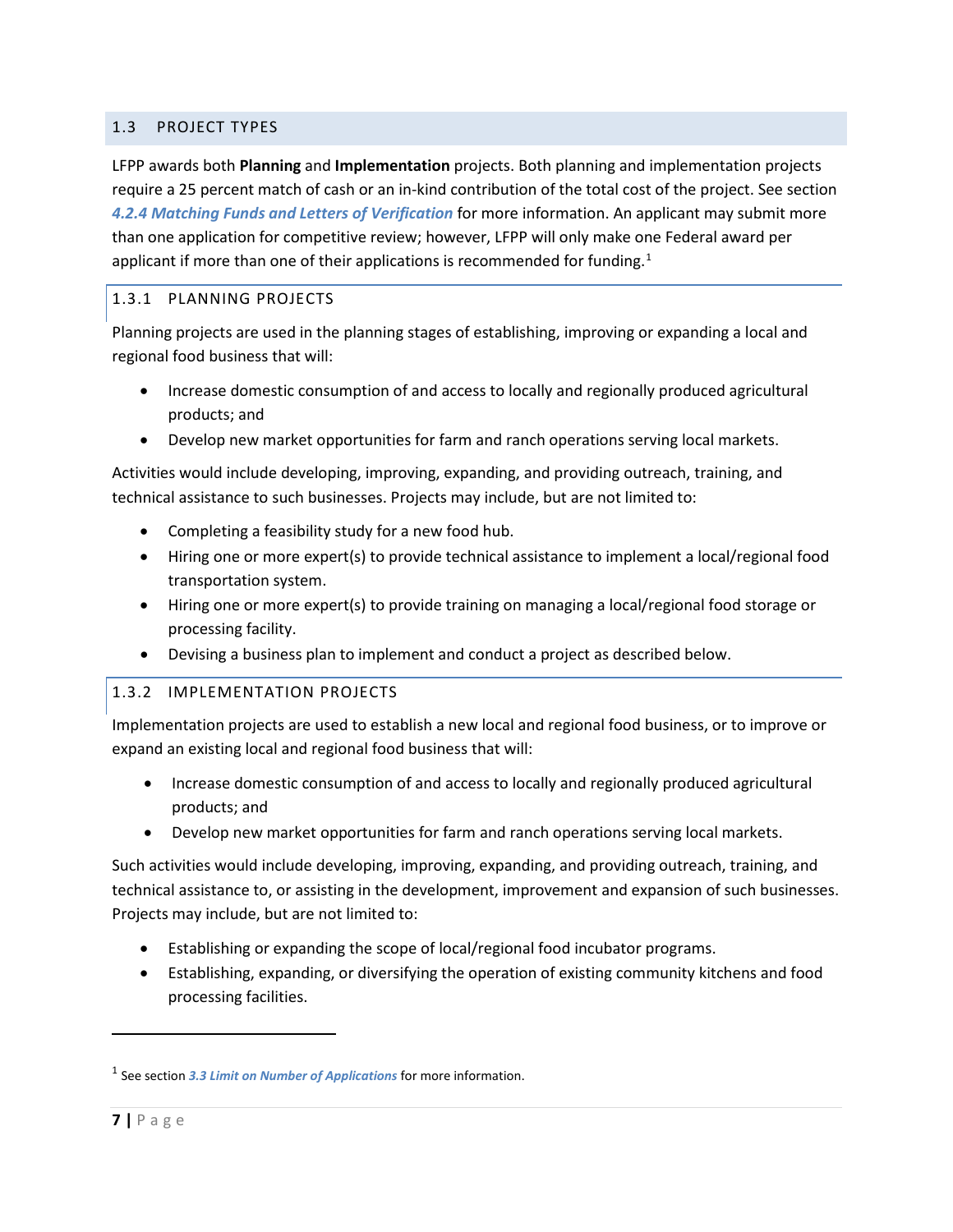- Instituting individual or group-based Good Agricultural Practice (GAP) certification for sellers of local food into institutional or wholesale marketing channels.
- Aggregating from producers to wholesale buyers through a website or virtual marketplace.
- Exploring opportunities for food hubs/aggregators to create greater institutional and retail market access for local food through joint business networks.
- Cultivating new wholesale market channels for locally grown specialty and culturally appropriate foods.
- Helping urban farmers scale up production and increase their farm-based income by creating new wholesale market opportunities.
- Investigating and implementing more cost-effective means of transportation for local food supply chains through backhaul, route optimization, and/or other operational efficiencies.
- Providing training and/or technical assistance to accomplish any of, or related to, any of the above activities.

If the applicant previously received an LFPP planning award that is directly related to the current proposal, the applicant must indicate how the previous planning project contributed to the work proposed in the current proposal. Applicants should explain this connection in their Project Narrative (section *[4.2.3](#page-15-1) [Project Narrative](#page-15-1)*). **PLEASE NOTE** that the previously awarded LFPP planning project grant agreement must be closed out as required under section *[3.3](#page-12-0) [Limit on Number of Applications](#page-12-0)*.

# 1.3.3 PROJECTS AND ACTIVITIES NOT ELIGIBLE FOR FUNDING

Projects are not eligible for funding if the proposed activities:

- Are not related to local and regional food activities.
- Are to glean, purchase, or collect food or services to donate to other entities and/or individuals (see section *[4.6.4](#page-20-1)*).
- Are for production-related expenses, including the purchase of farm equipment, tools, materials, supplies and other related costs (see section *[4.6.4](#page-20-1)*).
- Depend on the purchase or lease-to-own of a vehicle—vehicles can be leased, but not leased-toown or purchased (see section *[4.6.4](#page-20-1)*).
- Benefit only one agricultural producer or individual.
- Promote local/regional food consumption in general (not related to a specific product, good or service) (see section *[4.6.4](#page-20-1)*).
- Depend upon a critical component (such as land and structures) not in place at the time of application submission (See section *[4.2.8](#page-18-1)*).
- Depend upon the completion of another project or the receipt of another grant.
- Duplicate activities in a project that has received a Federal award from another Federal award program, including the activities of another current FMLFPP project.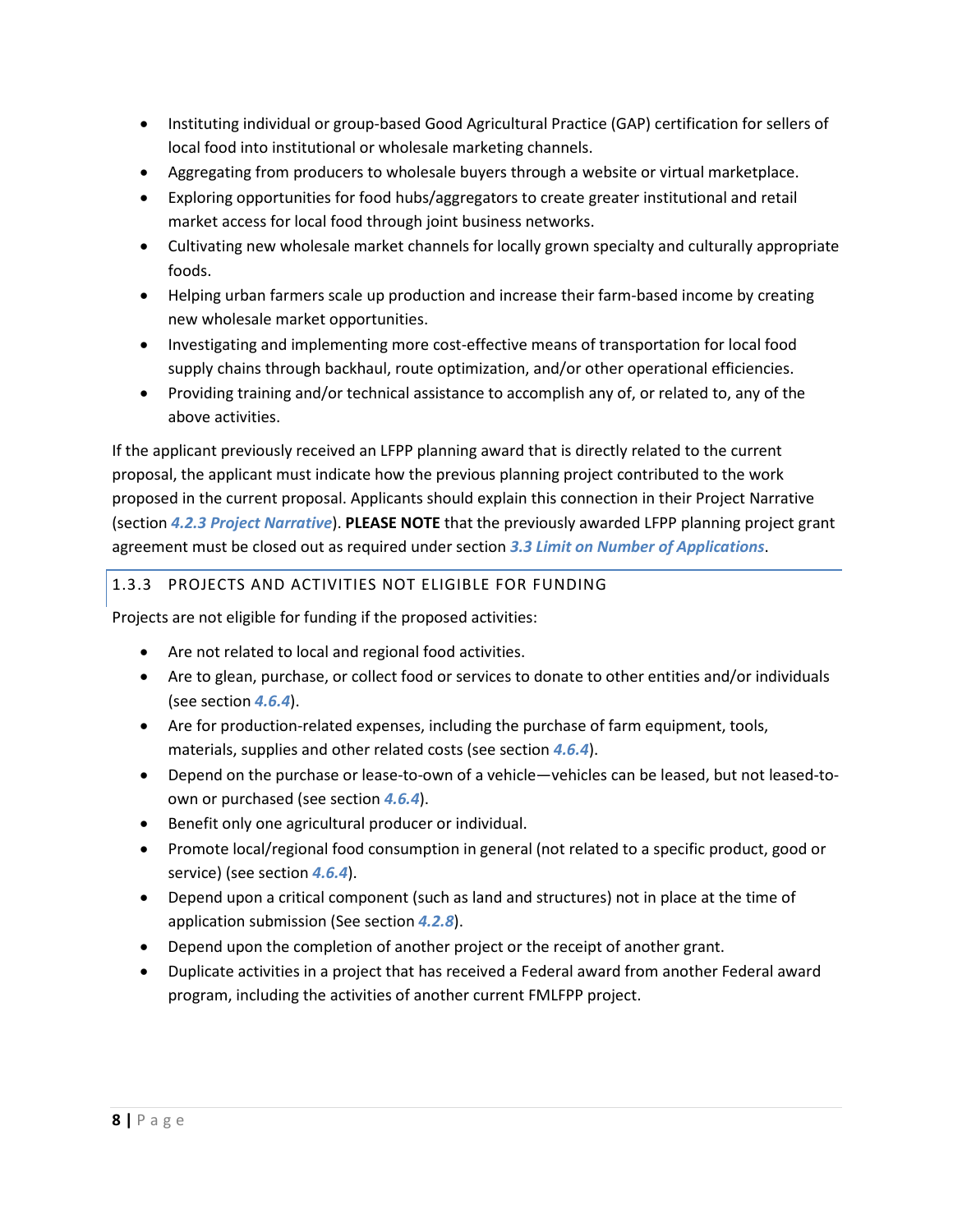# <span id="page-8-0"></span>1.4 PRIORITY AREAS

Priority consideration will be given to projects that: (1) benefit communities located in areas of concentrated poverty with limited access to supermarkets as defined in section *[1.4.1](#page-8-4) [Low Income/Low](#page-8-4)  [Food Access](#page-8-4)* and (2) are implemented in and support agri-businesses located in rural areas or towns that have populations of 50,000 or less. AMS will award at least 10 percent of its total funding to these projects.

AMS does not require that submitted projects be implemented in designated priority areas. All applications, whether requesting consideration under the priority areas or not, will be given equal consideration in the peer review evaluation process.

#### <span id="page-8-4"></span>1.4.1 LOW INCOME/LOW FOOD ACCESS

To be considered a limited access priority area, the project's implementation address must be in a low income/low food access (LI/LA) census tract as defined by the USDA. "Implementation address" refers to the street address or census tract location within the targeted community (LI/LA census tract) at which the applicant plans to conduct or deliver approved project activities.

The applicant is required to provide its census tract(s) for at least one LI/LA address (priority area). If your organization or business is located in and/or primarily serves at least one LI/LA community (as defined by one of the four major map layers on the [ERS Food Access Research Atlas map\)](http://www.ers.usda.gov/data-products/food-access-research-atlas/go-to-the-atlas.aspx), your application will be considered under this priority area.

#### <span id="page-8-1"></span>**2.0 AWARD INFORMATION**

#### <span id="page-8-2"></span>2.1 TYPE OF FEDERAL ASSISTANCE

AMS will use a Grant Agreement to provide a Federal award to successful applicants.

#### <span id="page-8-3"></span>2.2 TYPE OF APPLICATIONS

**New application**. All new applications will be reviewed competitively using the selection process and evaluation criteria described in section *[5.0](#page-31-0) [Application Review Information.](#page-31-0)*

**Continuation application**. These applications are submitted by applicants who have received prior FMLFPP funding, such as an LFPP planning grant or a previous FMPP grant. Such applications must contain the same information that is required for new applications, as well as a description – via the [FMLFPP Project Narrative](https://www.ams.usda.gov/sites/default/files/media/2018FMLFPPProjectNarrative03052018.docx) form – of how the newly proposed project builds on previous activities. Continuation applications will be evaluated according to the same evaluation criteria as new applications, in addition to consideration of the applicant's performance during the previous FMFLPP grants and his or her apparent ability to improve upon that work.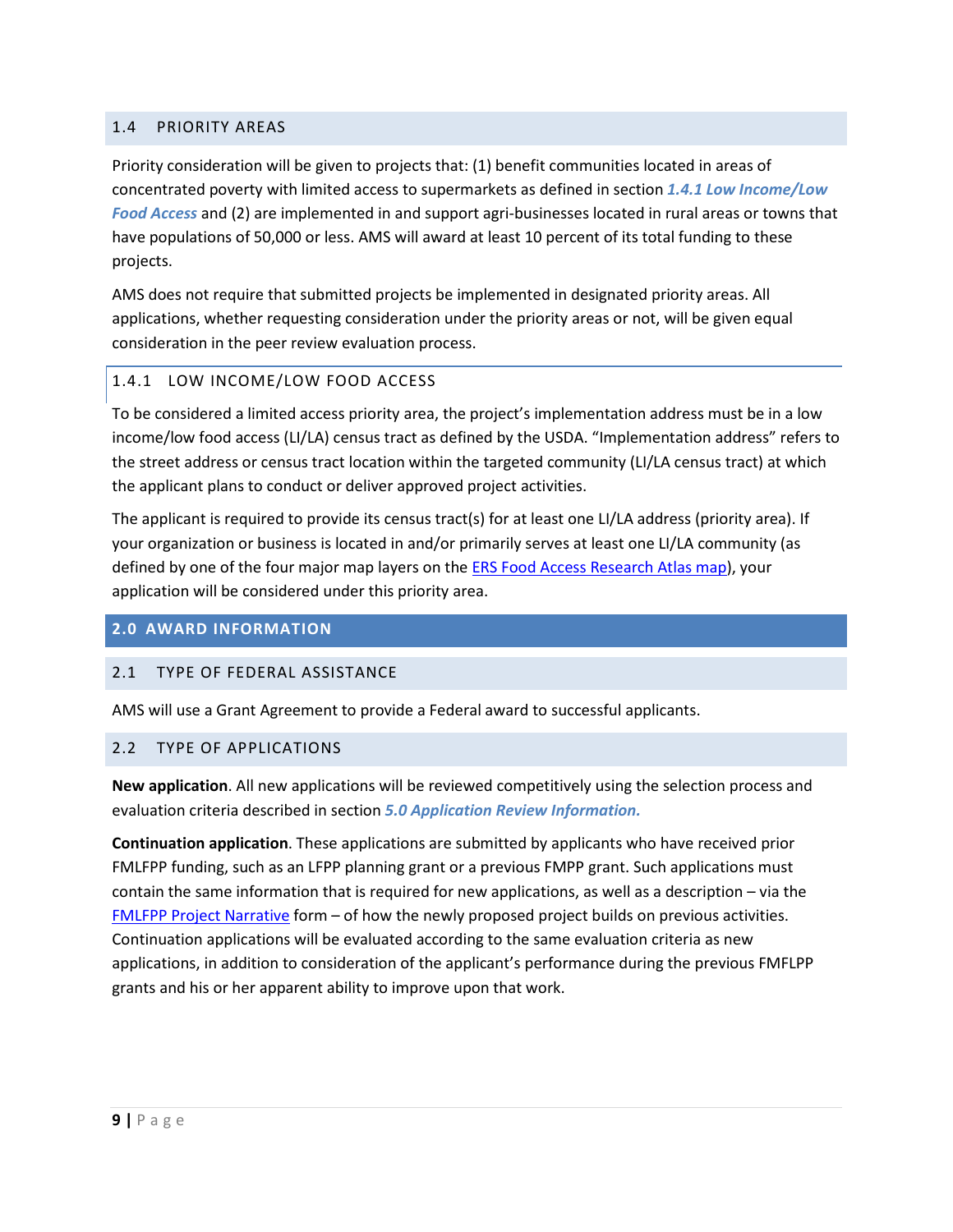## <span id="page-9-0"></span>2.3 AVAILABLE FUNDING

It is anticipated that approximately \$13.4 million will be available to fund applications in fiscal year 2018. The final amount available is subject to Congressional action.

#### <span id="page-9-1"></span>2.4 FEDERAL AWARD PERIOD DURATION

AMS expects applicants to complete their projects within the required timeframe. It is acceptable to complete a project before the scheduled performance period end date, however AMS encourages applicants to take the full allowable grant period to allow ample time to complete projects. The applicant must indicate the start date and end date on Block 17 of the SF-424 "Application for Federal Assistance".

**Planning** projects are awarded for up to 18 months and must begin on September 30, 2018 and be completed by March 31, 2020.

**Implementation** projects are awarded for up to 36 months and must begin on September 30, 2018 and be completed by September 29, 2021.

### <span id="page-9-2"></span>2.5 AWARD SIZE

### 2.5.1 PLANNING PROJECTS

Minimum grant award is \$25,000. Maximum award is \$100,000.

#### 2.5.2 IMPLEMENTATION PROJECTS

Minimum grant award is \$100,000. Maximum award is \$500,000.

# <span id="page-9-3"></span>**3.0 ELIGIBILITY INFORMATION**

#### <span id="page-9-4"></span>3.1 ELIGIBLE APPLICANTS

All applicants must be domestic entities owned, operated, and located within the 50 United States, the District of Columbia, Tribal Governments, the Commonwealth of Puerto Rico, the United States Virgin Islands, Guam, American Samoa, and the Commonwealth of the Northern Mariana Islands. Eligible applicants include:

| <b>Entity Type</b>               | <b>Description</b>                                                                                                                                               |
|----------------------------------|------------------------------------------------------------------------------------------------------------------------------------------------------------------|
| <b>Agricultural Businesses</b>   | Business entities that provide, hold, deliver, transport, offer, or sell<br>agricultural products or services.                                                   |
| <b>Agricultural Cooperatives</b> | Group-owned or member-owned entities or businesses that<br>provide, offer, or sell agricultural products or services for the<br>mutual benefit of their members. |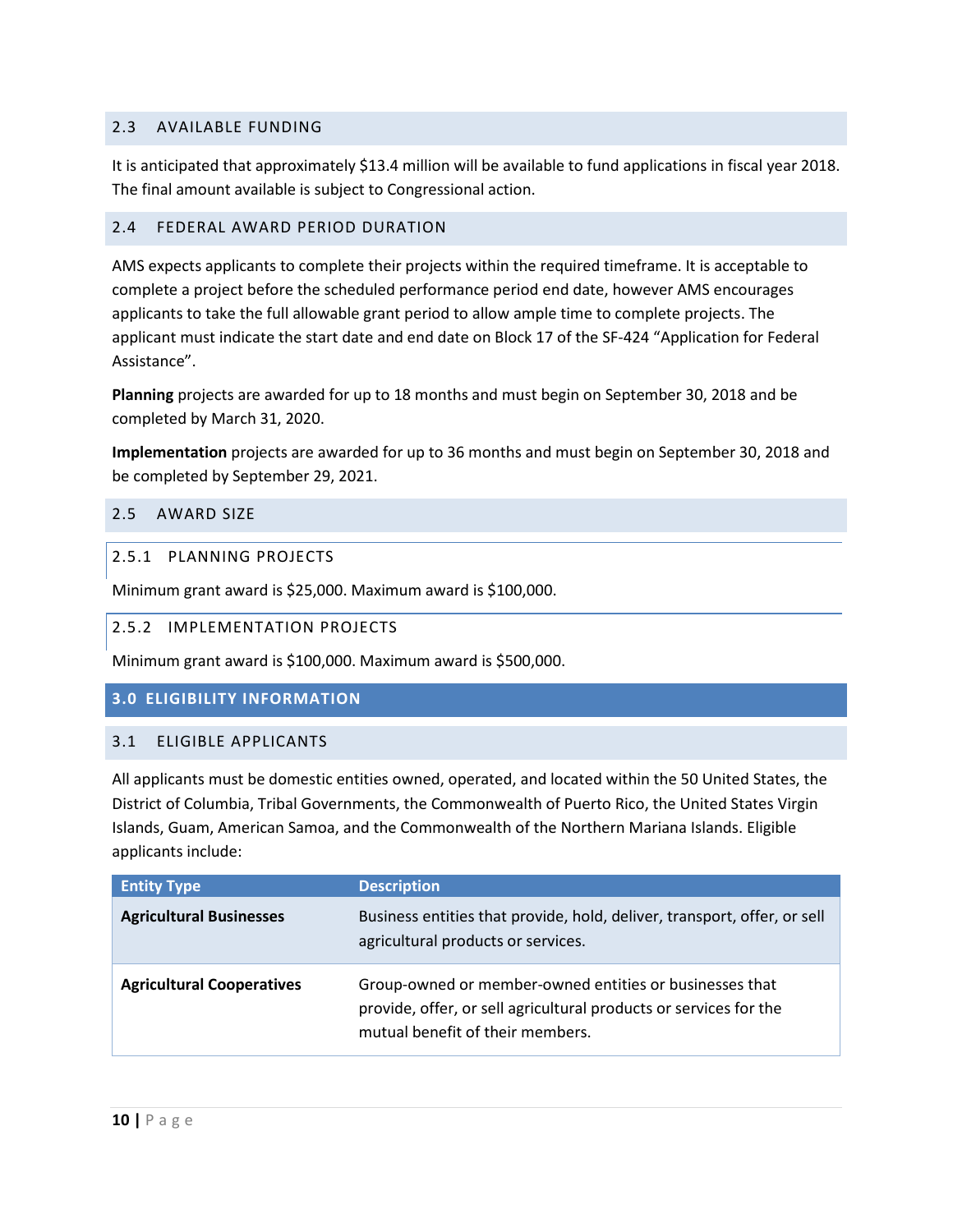| <b>Entity Type</b>                                 | <b>Description</b>                                                                                                                                                                                                                                                                                                                                                                                                                                                                                       |
|----------------------------------------------------|----------------------------------------------------------------------------------------------------------------------------------------------------------------------------------------------------------------------------------------------------------------------------------------------------------------------------------------------------------------------------------------------------------------------------------------------------------------------------------------------------------|
| <b>Producer Networks</b>                           | Producer group- or member-owned organizations or businesses<br>that provide, offer, or sell agricultural products or services through<br>a common distribution system for the mutual member benefit.                                                                                                                                                                                                                                                                                                     |
| <b>Producer Associations</b>                       | Organizations or other businesses that assist, represent, or serve<br>producers or producer networks.                                                                                                                                                                                                                                                                                                                                                                                                    |
| <b>CSA Networks</b>                                | Formal groups of farms that work collectively to offer consumers<br>regular (usually weekly) deliveries of locally-grown farm products<br>during one or more harvest season(s) often on a subscription or<br>membership basis. Customers have access to a selected share or<br>range of farm products offered by the group of farmers based on<br>partial or total advance payment of a subscription or membership<br>fee.                                                                               |
| <b>CSA Associations</b>                            | Organizations or other businesses that assist, serve, or represent<br>CSAs or CSA networks.                                                                                                                                                                                                                                                                                                                                                                                                              |
| <b>Local Governments</b>                           | Any unit of government within a state, including a county; borough;<br>municipality; city; town; township; parish; local public authority,<br>including any public housing agency under the United States<br>Housing Act of 1937; special district; school district; intrastate<br>district; council of governments, whether or not incorporated as a<br>nonprofit corporation under State law; and any other agency or<br>instrumentality of a multi-, regional, or intra-state or local<br>government. |
| <b>Nonprofit Corporations</b>                      | Any organization or institution, including nonprofits with State or<br>IRS 501 (c) status and accredited institutions of higher education,<br>where no part of the organization or institution's net earnings of<br>which inure to the benefit of any private shareholder or individual.                                                                                                                                                                                                                 |
| <b>Public Benefit Corporations</b>                 | Corporations organized to construct or operate a public<br>improvement, the profits from which inure to the benefit of one or<br>more State or to the people thereof.                                                                                                                                                                                                                                                                                                                                    |
| <b>Economic Development</b><br><b>Corporations</b> | Organizations whose missions are to improve, maintain, develop<br>and/or market, or promote a specific geographic area.                                                                                                                                                                                                                                                                                                                                                                                  |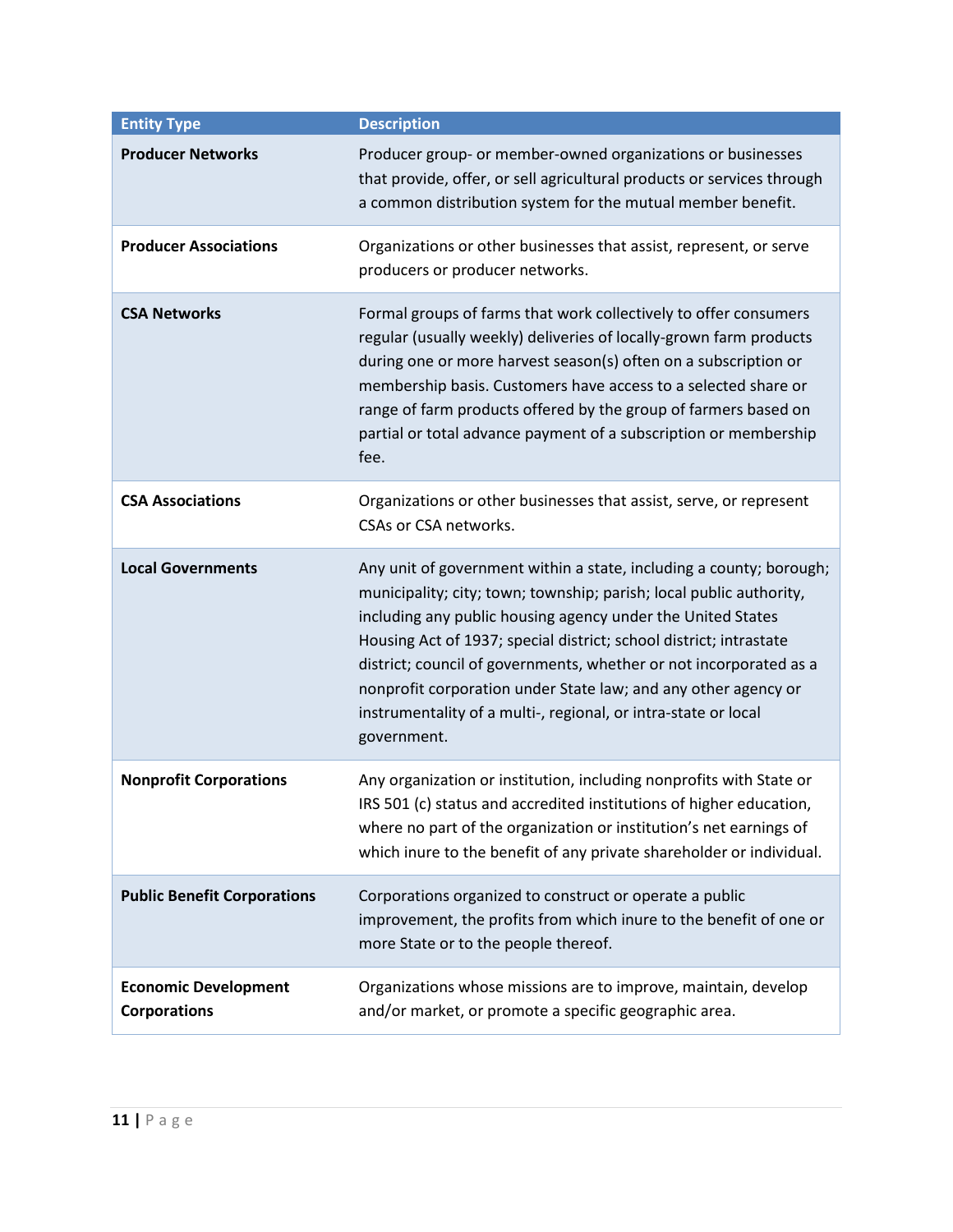| <b>Entity Type</b>                                   | <b>Description</b>                                                                                                                                                                                                                                                                                                                                                                                                                   |
|------------------------------------------------------|--------------------------------------------------------------------------------------------------------------------------------------------------------------------------------------------------------------------------------------------------------------------------------------------------------------------------------------------------------------------------------------------------------------------------------------|
| <b>Regional Farmers Market</b><br><b>Authorities</b> | Entities that establish and enforce regional, State, or county<br>policies and jurisdiction over State, regional, or county farmers<br>markets. State agencies are eligible if their State's regulatory<br>statutes identify the specific State agency as a regional farmers<br>market authority. For example, the state of Alabama has a Farmers<br>Market Authority that is identified through the Alabama<br>Administrative Code. |
| <b>Tribal Governments</b>                            | Governing bodies or governmental agencies of any Indian tribe,<br>band, nation, or other organized group or community (including<br>any native village as defined in Section 3 of the Alaska Native Claims<br>Settlement Act, 85 Stat. 688 (43 U.S.C. § 1602)) certified by the<br>Secretary of the Interior as eligible for the special programs and<br>services provided through the Bureau of Indian Affairs.                     |

# <span id="page-11-0"></span>3.2 PARTNERS AND COLLABORATORS

The applicant may subcontract or subaward with partners and collaborators (see section *[4.6.3](#page-20-0)*). Only the applicant must meet the eligibility requirements. Project partners and collaborators do not need to meet these eligibility requirements provided in Section 3.1.

- A *partnership* is a relationship involving close cooperation between parties having specified and joint rights and responsibilities in the management of the project.
- A *collaborator* is a person or an organization unaffiliated with the applicant that cooperates with the applicant in the conduct of the project and is not immediately connected to the management of the project.

Partners and collaborators may come from private or public, for-profit or nonprofit entities, including but not limited to:

- New and beginning farmers and ranchers (individuals or entities that have not operated a farm or ranch for more than 10 years and substantially participate in the operation);
- Rural enterprises (small and emerging private businesses in rural areas that have fewer than 50 employees and less than \$1 million in gross revenue);
- Agri-businesses; and
- Local government entities

Applicants are required to show evidence of existing community or industry support and engagement. AMS will not award grant funds for projects that solely benefit one individual or entity.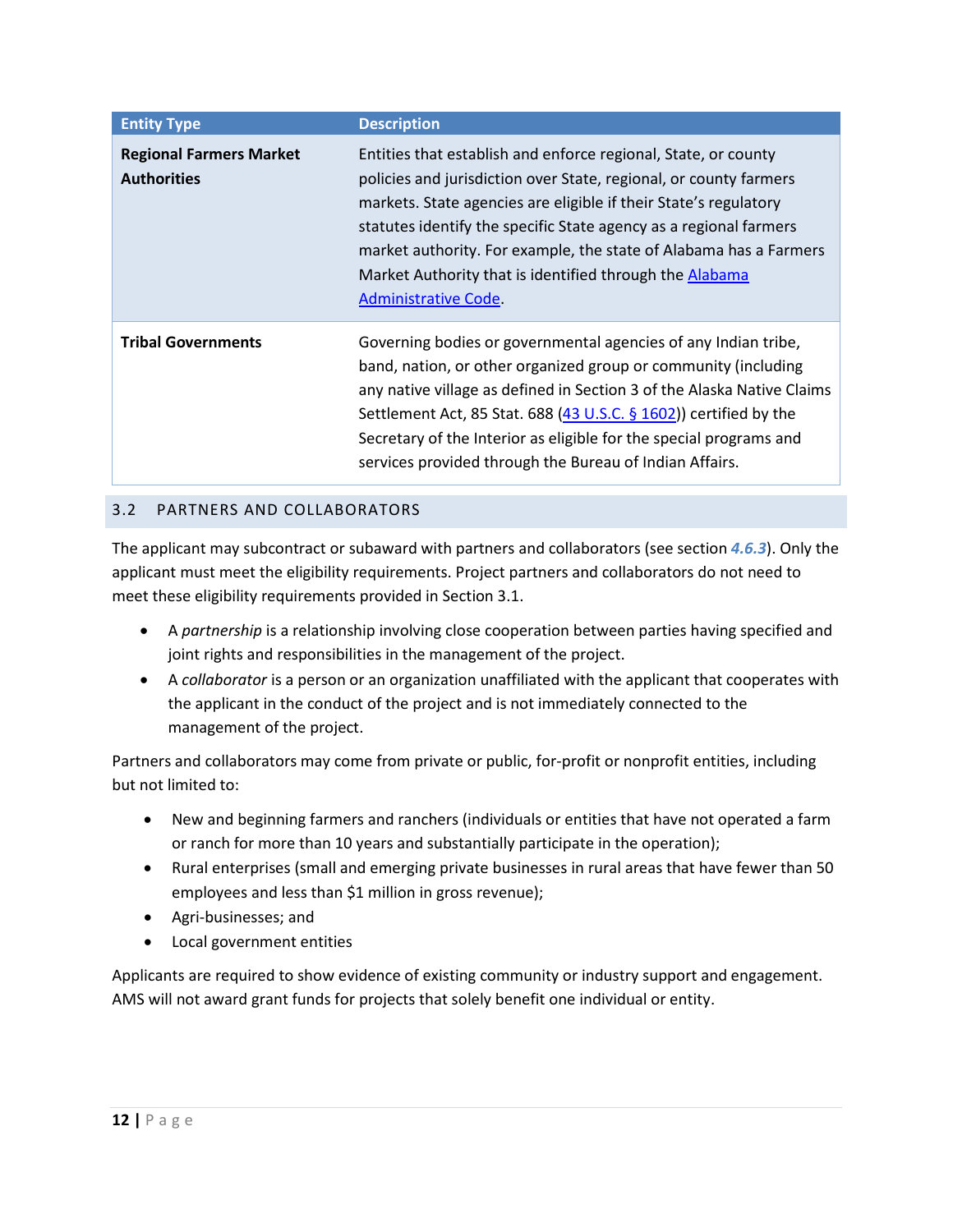# <span id="page-12-0"></span>3.3 LIMIT ON NUMBER OF APPLICATIONS

An applicant may submit multiple project proposals to FMPP and LFPP. If recommended for multiple awards, applicants will be awarded at most one LFPP award and one FMPP award under the 2018 RFA. For example:

- For LFPP, this means that an applicant may be awarded one Planning **OR** one Implementation grant, but not both during the 2018 award cycle.
- For FMPP, this means that an applicant may be awarded one Capacity Building **OR** one Community Development, Training, and Technical Assistance grant, but not both during the 2017 award cycle.

If recommended for an award under both FMPP and LFPP, applicants may accept one FMPP and one LFPP award under this RFA. Program staff will contact the applicant to discuss the situation, if applicable.

An organization that currently has an active (not closed-out) grant award from a previous year under either FMPP or LFPP may apply to receive an award under this RFA if the applicant submits all required close-out documentation by the application due date mentioned in section *[4.4](#page-19-0) [Submission Date and](#page-19-0)  [Time](#page-19-0)*. Please refer to section *[6.4.2 Award Close Out](#page-35-5)* on this document for required close out documentation.

AMS will evaluate the highest scoring applications to ensure there is no duplication of funding between LFPP and FMPP. This information will be used for final funding decisions. AMS will communicate any issues to applicants, if applicable.

# 3.3.1 FISCAL SPONSORS/AGENTS

FMLFPP eligible applicants may use fiscal sponsors/agents in their effort to attain and administer a grant award under FMLFPP. Such applicants seeking to implement an FMLFPP project may:

- Submit an application directly to AMS through Grants.gov and request to use funds to establish a contractual relationship with a fiscal sponsor/agent to perform administrative or financial functions on behalf of the applicant; or
- Utilize a fiscal sponsor/agent to apply for an LFPP and/or FMPP award on behalf of the implementing organization. By doing so, the sponsor/agent accepts all financial and legal liabilities for that organization at the time the award is made. In the case of FMLFPP applications, fiscal sponsors/agents would submit the application as the applicant organization, and the AOR responsible for all grant decisions would be an employee of the fiscal sponsor/agent. Fiscal sponsors/agents are bound by the same requirements mentioned in this RFA as other applicant organizations.

An applicant organization cannot accept an award and later transfer the award to a fiscal sponsor/agent.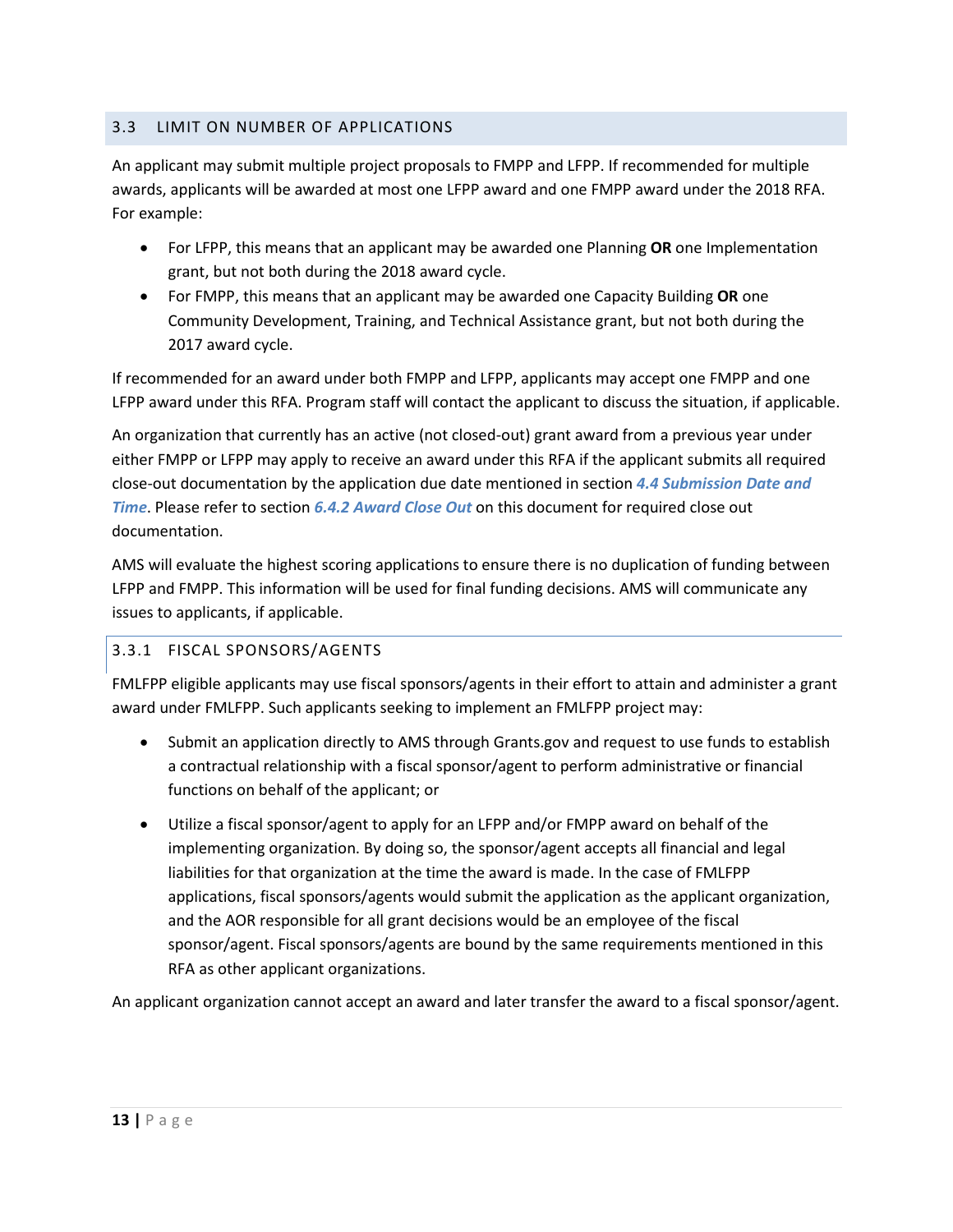## <span id="page-13-0"></span>3.4 COST SHARING AND MATCHING

LFPP requires matching funds in the form of cash and/or in-kind contribution in an amount equal to 25 percent of the total cost of the project.

Cost sharing or the required match must be in the form of allowable direct or indirect costs. Refer to 2 [CFR §200.306](http://www.ecfr.gov/cgi-bin/text-idx?node=2:1.1.2.2.1&rgn=div5#se2.1.200_1306) for additional Federal requirements and definitions, including the basis for determining the value of cash and in-kind contributions.

In-kind contributions are generally defined, when used as a cost share or match for a grant, as the value of goods or services provided by a third party for the benefit of the grant program, where no funds transferred hands. These contributions cannot satisfy a cost sharing or matching requirement for this grant program if they are used toward satisfying a match requirement under any other Federal grant agreement to which the applicant is a party.

All matching contributions **must be committed or in place** when the proposal is submitted. Additional anticipated matching funds not in place by the time the project commences cannot be counted toward the matching requirement.

Applicants must indicate the total amount of match and how it will specifically align with their requested funding when completing the budget section of the **FMLFPP Project Narrative** and submit letters or other documentation verifying the match for EACH cash and/or in-kind resource. Refer to section *[4.2.4](#page-15-0) [Matching Funds and Letters of Verification](#page-15-0)* for more information. To calculate the required 25 percent match, use the [LFPP Match Calculator.](http://www.ams.usda.gov/sites/default/files/Calculator_LFPP%20Match.xlsx)

Indirect costs may count toward your match. Refer to section *[4.6.2](#page-20-2) [Using Indirect Costs for Cost Sharing](#page-20-2)  [or Matching](#page-20-2)* for more information.

Applicants may not use program income (as defined in [2 CFR §200.80\)](https://www.ecfr.gov/cgi-bin/text-idx?SID=2ec16a110e1dda866a341bb9a5f0b305&node=2:1.1.2.2.1.1.28.81&rgn=div8) or Federal funds of any kind as a match or cost share.

# <span id="page-13-1"></span>**4.0 APPLICATION AND SUBMISSION INFORMATION**

#### <span id="page-13-2"></span>4.1 ELECTRONIC APPLICATION PACKAGE

Only electronic applications may be submitted via Grants.gov to in response to this RFA. We urge applicants to submit early to the Grants.gov system. For an overview of the Grants.gov application process see the [Apply for Grants](http://www.grants.gov/web/grants/applicants/apply-for-grants.html) webpage on Grants.gov. This RFA contains the information needed to obtain and complete the required application forms and AMS-specific attachments. More information about applying through Grants.gov can be found in section *[4.7](#page-28-0) [Grants.gov Application Submission and](#page-28-0)  [Receipt Procedures and Requirements](#page-28-0)*.

Applicants can find the opportunity under either the Catalog of Federal Assistance CFDA number "10.172," or the LFPP Funding Opportunity Number "USDA-AMS-TM-LFPP-G-18-0001".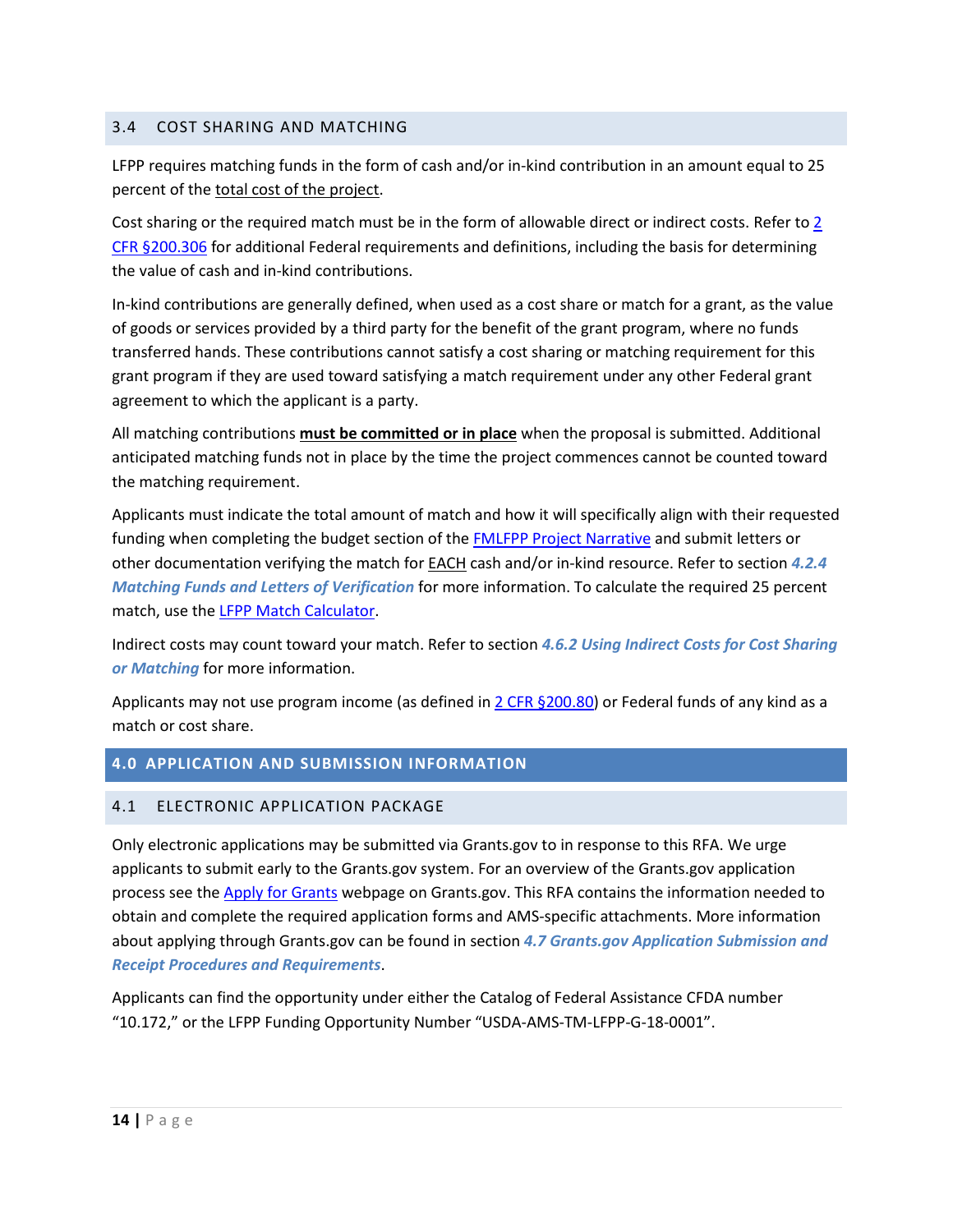# <span id="page-14-0"></span>4.2 CONTENT AND FORM OF APPLICATION SUBMISSION

#### 4.2.1 SF-424 APPLICATION FOR FEDERAL ASSISTANCE

**Required**. The SF-424 is available via the opportunity at Grants.gov. Most information blocks on the required form are either self-explanatory or are adequately explained in the instructions. However, you must use the following supplemental instructions associated with specific blocks on form SF-424.

| <b>Block</b>                                         | <b>Instructions</b>                                                                                                                                                                                                                                                                                                                                                                                      |
|------------------------------------------------------|----------------------------------------------------------------------------------------------------------------------------------------------------------------------------------------------------------------------------------------------------------------------------------------------------------------------------------------------------------------------------------------------------------|
| #1 Type of Submission                                | Application                                                                                                                                                                                                                                                                                                                                                                                              |
| #2 Type of Application                               | New or Continuation                                                                                                                                                                                                                                                                                                                                                                                      |
| #4 through #7                                        | Not required                                                                                                                                                                                                                                                                                                                                                                                             |
|                                                      | Applicant DUNS# for the Organization submitting the                                                                                                                                                                                                                                                                                                                                                      |
|                                                      | application. See <b>D&amp;B Request a DUNS Number</b> .                                                                                                                                                                                                                                                                                                                                                  |
| #8c Organizational DUNS                              | <b>NOTE:</b> Applicants that apply for a grant must be capable of<br>managing and monitoring Federal funds and project<br>activities and outcomes. Recipients cannot transfer the<br>award to another recipient organization once a grant is<br>awarded (you may not apply under one DUNS number and<br>switch to another later). Refer to section 4.7.1, 1. Obtain a<br><b>DUNS Number of this RFA.</b> |
| #8d Address                                          | Enter the organization street address as it appears in                                                                                                                                                                                                                                                                                                                                                   |
|                                                      | SAM.gov. P.O. Boxes not accepted. Enter a 9-digit zip code.                                                                                                                                                                                                                                                                                                                                              |
| #10 Name of Federal Agency                           | AMS, USDA                                                                                                                                                                                                                                                                                                                                                                                                |
| #11 Catalog of Federal Domestic Assistance<br>Number | 10.172                                                                                                                                                                                                                                                                                                                                                                                                   |
| #12 Funding Opportunity Number                       | USDA-AMS-TM-LFPP-G-18-0001                                                                                                                                                                                                                                                                                                                                                                               |
|                                                      | Ensure you are applying for the correct grant program.                                                                                                                                                                                                                                                                                                                                                   |
| #13 Competition Identification Number                | Not applicable                                                                                                                                                                                                                                                                                                                                                                                           |
| #14 Areas Affected by Project                        | Enter cities, counties, states affected by project                                                                                                                                                                                                                                                                                                                                                       |
| #15 Descriptive Title of Applicant's Project         | Provide a short description of the project.                                                                                                                                                                                                                                                                                                                                                              |
| #16a Congressional Districts for Applicant           | Enter the Congressional district where your main office is<br>located.                                                                                                                                                                                                                                                                                                                                   |
| #16b Congressional Districts for<br>Program/Project  | Enter the Congressional district where your project will be<br>implemented. Write "All" if the projects will be<br>implemented in more than one location.                                                                                                                                                                                                                                                |
| #17 Proposed Project Start Date and End<br>Date      | Planning Projects - Your performance period cannot be<br>more than 18 months in length. Planning projects begin<br>September 30, 2018 and end no later than March 31, 2020.<br>Implementation Projects - Your performance period<br>cannot be more than 36 months (3 years) in length.<br>Implementation projects begin September 30, 2018 and<br>end no later than September 29, 2021.                  |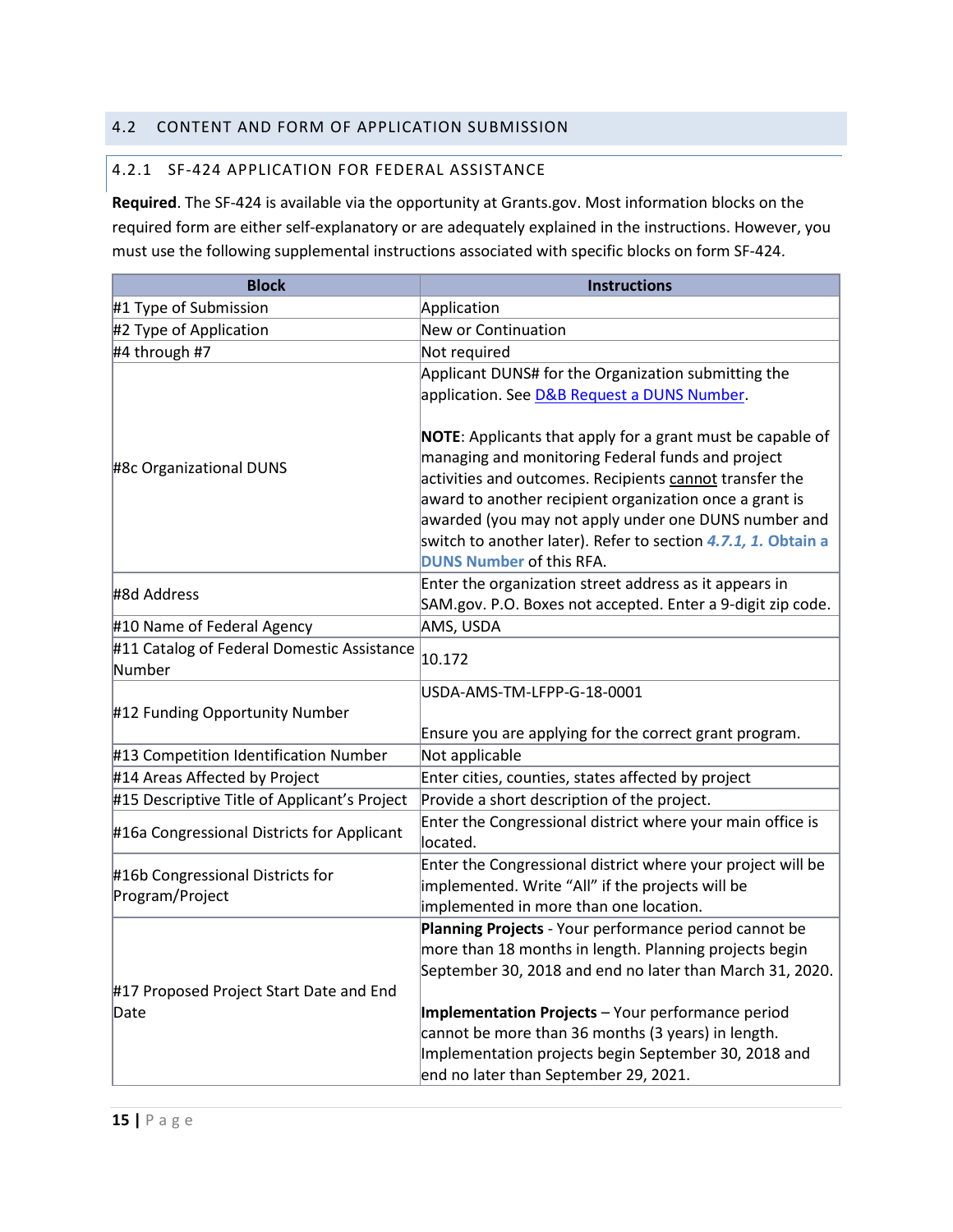| <b>Block</b>                                                                        | <b>Instructions</b>                                          |
|-------------------------------------------------------------------------------------|--------------------------------------------------------------|
| $\#18$ Estimated Funding - Federal                                                  | Total Federal award requested.                               |
| #18b Estimated Funding - Applicant                                                  | Enter the amount of match or cost share from the applicant   |
|                                                                                     | organization and/or other partners.                          |
| #19 Is Applicant Subject to Review by State<br>Under Executive Order 12372 Process? | This initiative is subject to intergovernmental review.      |
|                                                                                     | Consult the official SPOC list to determine applicability in |
|                                                                                     | your State.                                                  |

### 4.2.2 SF-424B ASSURANCES FOR NON-CONSTRUCTION PROGRAMS

**Required.** The SF-424B form is available via the opportunity a[t www.Grants.gov.](http://www.grants.gov/)

### <span id="page-15-1"></span>4.2.3 PROJECT NARRATIVE

**Required**. Applicants are required to prepare and submit a narrative using the [FMLFPP Project Narrative](https://www.ams.usda.gov/sites/default/files/media/2018FMLFPPProjectNarrative03052018.docx) form. The form and instructions are available on the program's ["How do I Apply for an LFPP Grant"](https://www.ams.usda.gov/services/grants/lfpp/how-do-i-apply-lfpp-grant) webpage.

All applicants must complete the FMLFPP Project Narrative form and convert it to PDF. This PDF document must be attached to the Grants.gov application package using the "Add Attachments" button under SF-424 item #15.

Handwritten applications or applications in MS Word will not be accepted. The narrative must be typed, single-spaced, in 11-point font, and not exceed fifteen (15) 8.5 x 11 pages (excluding existing Project Narrative form content). For example, if the Project Narrative form is 14 pages before you begin entering your project information into the form, **your narrative may be up to 29 pages (14 pages + 15 pages)**. DO NOT modify the margins of the FMLFPP Project Narrative form.

The supporting documents listed below do not count toward the 15-page limit. Prior to submitting your application, make sure that it is in final form (i.e., if you used the "track changes" function, accept all changes before converting the document to PDF for final submission so that the mark-up is not visible).

# <span id="page-15-0"></span>4.2.4 MATCHING FUNDS AND LETTERS OF VERIFICATION

**Required**. Each application must include or be accompanied by written verification of match commitments from any party, including the applicant, who will contribute cash or in-kind matching from non-Federal resources to the project.

# **Submit one match verification letter for EACH cash or in-kind resource signed by the matching organization.**

AMS has posted **[A SUGGESTED MATCH VERIFICATION TEMPLATE LETTER](https://www.ams.usda.gov/sites/default/files/media/Verification%20of%20Matching%20Funds%20Template%20Letter.docx)** on the LFPP application website. We highly encourage you to use this template. If you do not use this template or if you are an applicant submitting a match, your match verification document must minimally include the following:

- Project Applicant
- Project Title
- Cash Commitment per year (if applicable) and Total Cash Match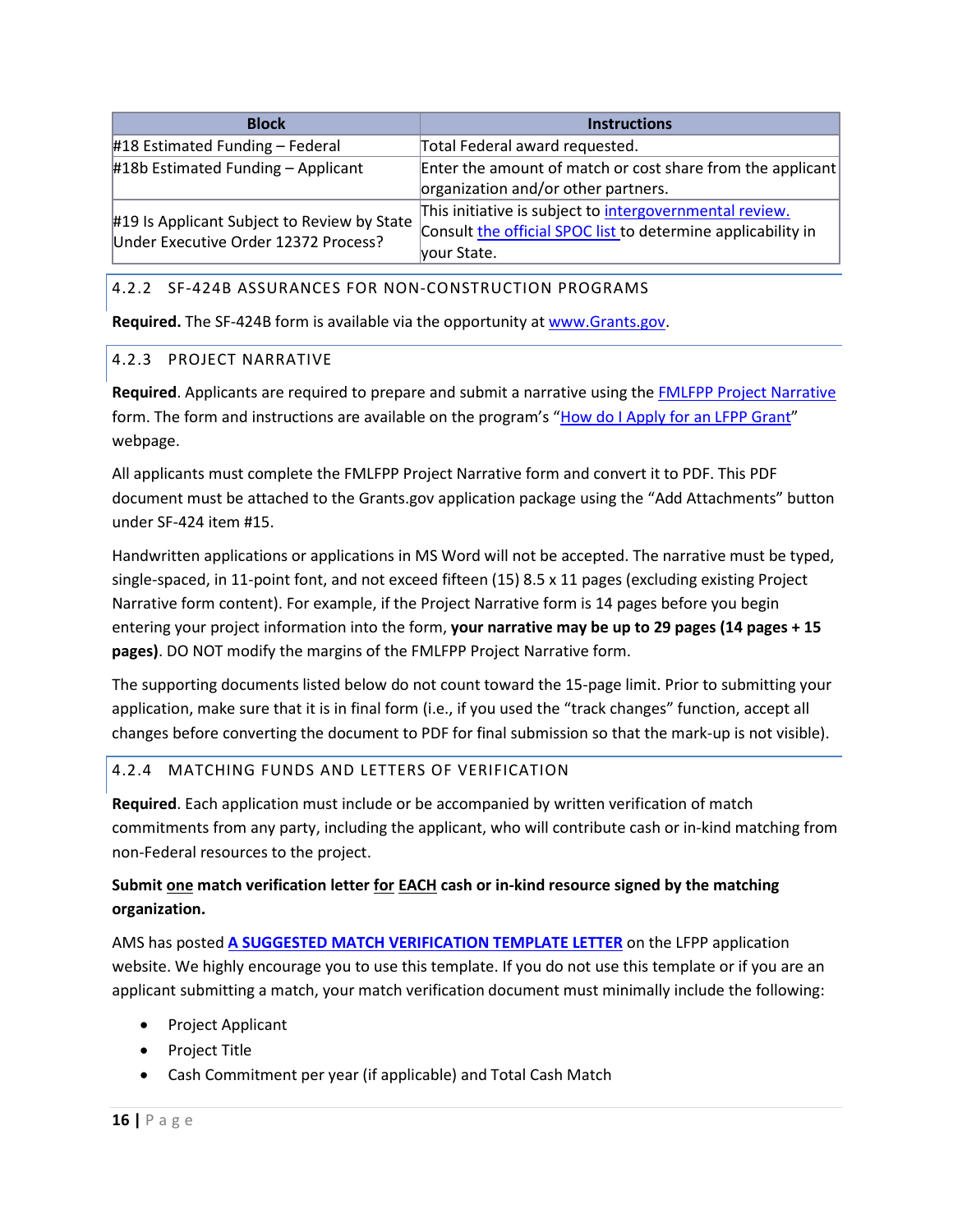- In-kind Contribution per year (if applicable) and Total In-kind Match. Break down items into categories as applicable:
	- o Salaries (employee name, title, duties, pay rate/hr., amount matched per year)
	- o Items/Activities (fair market value per unit, how value determined, and amount matched per year)
- Explanation of how each type of match will correspond to the budget, or be used by the Applicant
- Signature of Matching Organization Representative with typed name and title

Submit *Matching Funds and Letters of Verification* on letterhead and address them to the applicant (i.e., Project Director). Clearly indicate at the top of the documents that they are **MATCH VERIFICATION LETTERS**. Letters must accompany the proposal at the time of application. Unsigned letters will not be accepted.

# 4.2.5 LETTERS OF COMMITMENT FROM PARTNER AND COLLABORATOR ORGANIZATIONS

**Required**. Applicants must provide letters of commitment (in MS Word or PDF) from all project partners and collaborators. More information can be found on partners and collaborators in section *[3.2](#page-11-0) [Partners](#page-11-0)  [and Collaborators](#page-11-0)*. The letter must state the partner or collaborator agrees to the project management plan presented in the Project Narrative. Emails will not be accepted. The Letter of Commitment must include the following:

- Project Applicant
- Project Title
- A short introduction describing the partnering organization's mission and its interest in FMLFPP development
- What the organization commits to participating in and supporting
- The time period of the partnership
- Roles of the participating individuals, as applicable, and any individual time commitment
- A statement that these individuals and the organization agree to abide by the management plan contained in the application

Submit *Letters of Commitment* on letterhead and address them to the applicant (i.e., Project Director). Clearly indicate at the top of the documents that they are **LETTERS OF COMMITMENT**. Letters must accompany the proposal at the time of application. Unsigned letters will not be accepted.

AMS has posted **[A SUGGESTED PARTNER ORGANIZATION TEMPLATE LETTER](https://www.ams.usda.gov/sites/default/files/media/Partnering%20Organization%20Template%20Letter.docx)** on the LFPP application website. We highly-encourage you to use this template.

Letter(s) must be attached to the Grants.gov application package using the "Add Attachments" button under SF-424 item #15.

**PLEASE NOTE**: LFPP does not require Congressional letters of support nor do they carry any weight during the evaluation process.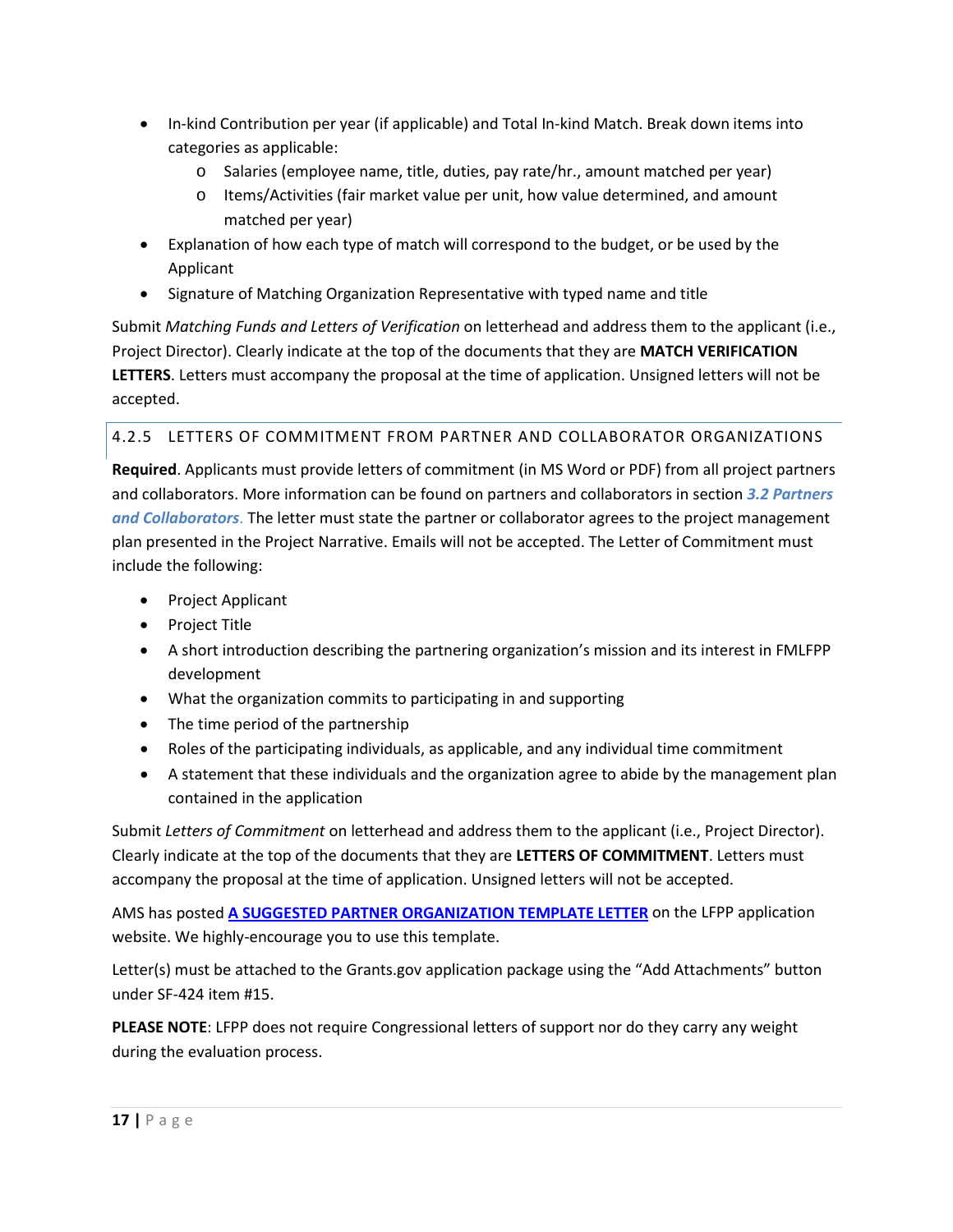# 4.2.6 FORM AD-3030, REPRESENTATIONS REGARDING FELONY CONVICTION AND TAX DELINQUENT STATUS FOR CORPORATE APPLICANTS

**Required if the applicant is a corporation**. A corporation includes, but is not limited to, any entity that has filed articles of incorporation in one of the 50 States, the District of Columbia, or the U.S. territories. Corporations can include both for-profit and non-profit entities. The AD-3030 is a self-certification form. It is the responsibility of the applicant to determine if the AD-3030 needs to be completed and submitted. The applicant must submit the fillable PDF version of the form in Grants.gov. Most information blocks on the required form are self-explanatory; however, AMS is providing further clarification below.

| <b>Block</b>                                                                        | <b>Instructions</b>                                                                                                                                                                                                                                                                                                                  |
|-------------------------------------------------------------------------------------|--------------------------------------------------------------------------------------------------------------------------------------------------------------------------------------------------------------------------------------------------------------------------------------------------------------------------------------|
| #1 Applicant's Name                                                                 | Enter the name of the individual or authorized<br>representative who is submitting the application on<br>behalf of the applicant organization.                                                                                                                                                                                       |
| #2 Applicant's Address                                                              | Enter the address of the applicant organization.                                                                                                                                                                                                                                                                                     |
| #3 Tax ID No.                                                                       | Enter the last four digits of the applicant organization's<br>Tax Identification number.                                                                                                                                                                                                                                             |
|                                                                                     | Address these questions by checking the Yes/No boxes.                                                                                                                                                                                                                                                                                |
|                                                                                     | For question 4B, see below for what is meant by "acting<br>on behalf of."                                                                                                                                                                                                                                                            |
| #4A, 4B, 4C Questions                                                               | If the action of the official or agent resulted in a benefit<br>to the corporation, then the official or agent was<br>"acting on behalf" of the corporation. If the action of<br>the official or agent resulted in a benefit to the official<br>or agent, then the official or agent was not acting on<br>behalf of the corporation. |
| #5A Applicant's Signature (By)                                                      | The individual or authorized representative who is<br>submitting the application on behalf of the applicant<br>organization must sign the form.                                                                                                                                                                                      |
| #5B Title/Relationship of the Individual if<br>Signing in a Representative Capacity | Enter the title of the individual or authorized<br>representative who is submitting the application on<br>behalf of the applicant organization.                                                                                                                                                                                      |
| #5C Date Signed                                                                     | Date the form.                                                                                                                                                                                                                                                                                                                       |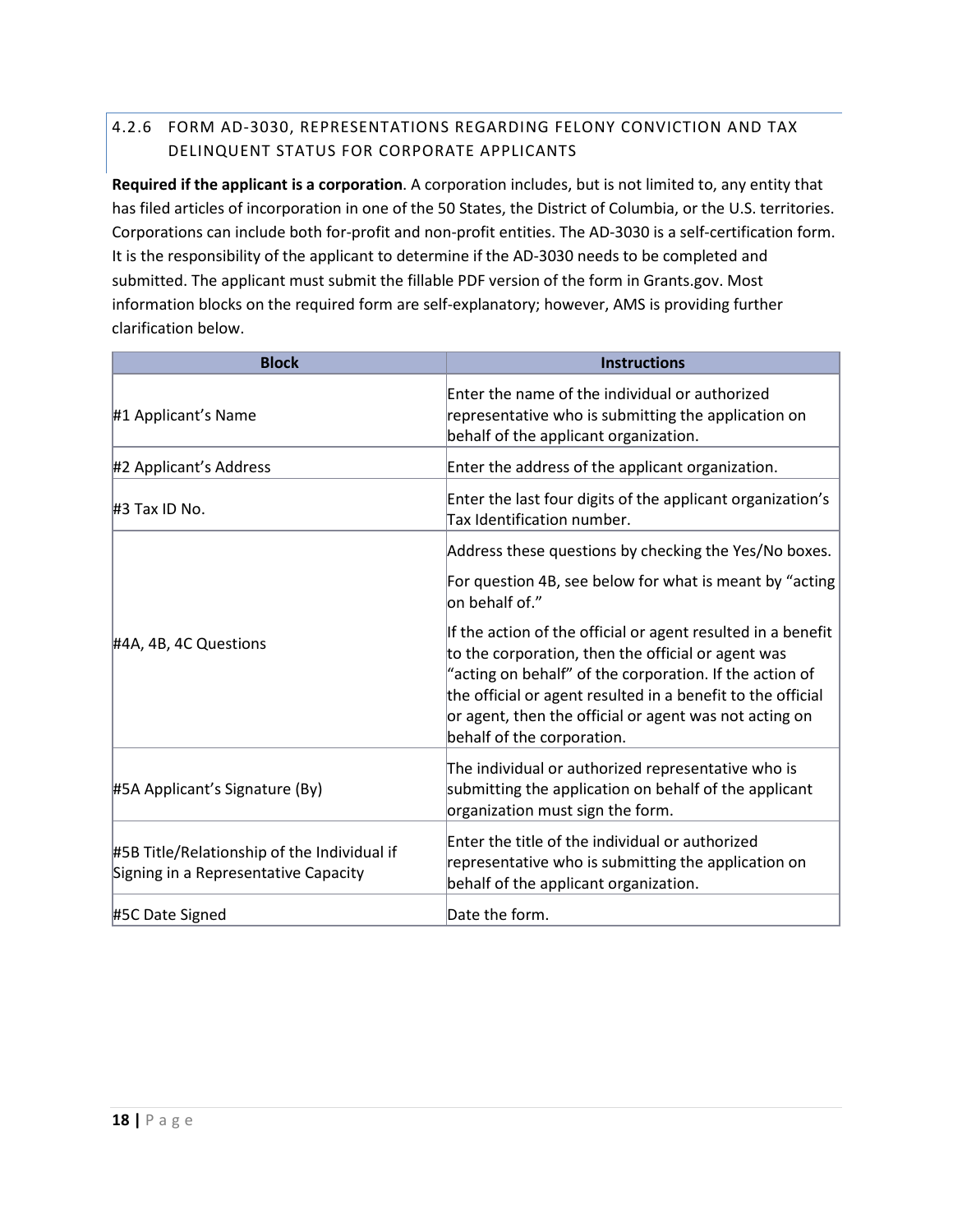# 4.2.7 FORM AD-3031, ASSURANCE REGARDING FELONY CONVICTION OR TAX DELINQUENT STATUS FOR CORPORATE APPLICANTS

**Required if the applicant is a corporation**. A corporation includes, but is not limited to, any entity that has filed articles of incorporation in one of the 50 States, the District of Columbia, or the U.S. territories. Corporations can include both for-profit and non-profit entities.

The applicant must submit the fillable PDF version of the form in Grants.gov. AD-3031 is a selfcertification form. It is the responsibility of the applicant to determine if the AD-3031 needs to be completed and submitted.

# <span id="page-18-1"></span>4.2.8 EVIDENCE OF CRITICAL INFRASTRUCTURE

**Required if critical resources and/or infrastructure are necessary for the completion of the proposed project**. Applicants are required to submit evidence (as PDFs or MS Word documents) that critical resources and infrastructure on which the initiation and completion of a project will depend are in place, meaning in working condition or usable, at the time of proposal submission. Land, structures, and other critical resources must be in place and in working condition at the time of application submission. The letter must indicate the critical resources that are necessary for initiation and completion of the project and certify that they are in place and committed prior to the start date of the project. The Letter of Evidence of Critical Infrastructure must include the following:

- Project Applicant
- Project Title
- A statement about committing/approving/granting permission, etc. of the critical resource or infrastructure to the project for the time period
- A description of the approved use of the critical resource or infrastructure approved for the project, any costs associated with its use, and any qualifying circumstances for its use.

Submit Letters of Evidence of Critical Resources and Infrastructure on letterhead and address them to the applicant (i.e., Project Director). Clearly indicate at the top of the documents that they are **EVIDENCE OF CRITICAL RESOURCES AND INFRASTRUCTURE**. The evidence must accompany the proposal at the time of the application submission.

AMS has posted **[A SUGGESTED EVIDENCE OF CRITICAL RESOURCES AND INFRASTRUCTURE TEMPLATE](https://www.ams.usda.gov/sites/default/files/media/Critical%20Resource-Infrastructure%20Template%20Letter.docx)  [LETTER](https://www.ams.usda.gov/sites/default/files/media/Critical%20Resource-Infrastructure%20Template%20Letter.docx)** on the LFPP application website. We highly-encourage you to use this template.

Letter(s) must be attached to the Grants.gov application package using the "Add Attachments" button under Form SF-424 item #15.

# 4.2.9 NEGOTIATED INDIRECT COST RATE AGREEMENT (NICRA)

<span id="page-18-0"></span>**Required if the applicant has a Negotiated Indirect Cost Rate Agreement (NICRA)**. Refer to section *[4.6.1](#page-19-3) [Indirect Costs](#page-19-3)* for more information. The NICRA must be in PDF format and attached to the Grants.gov application package using the "Add Attachments" button under SF-424 item #15.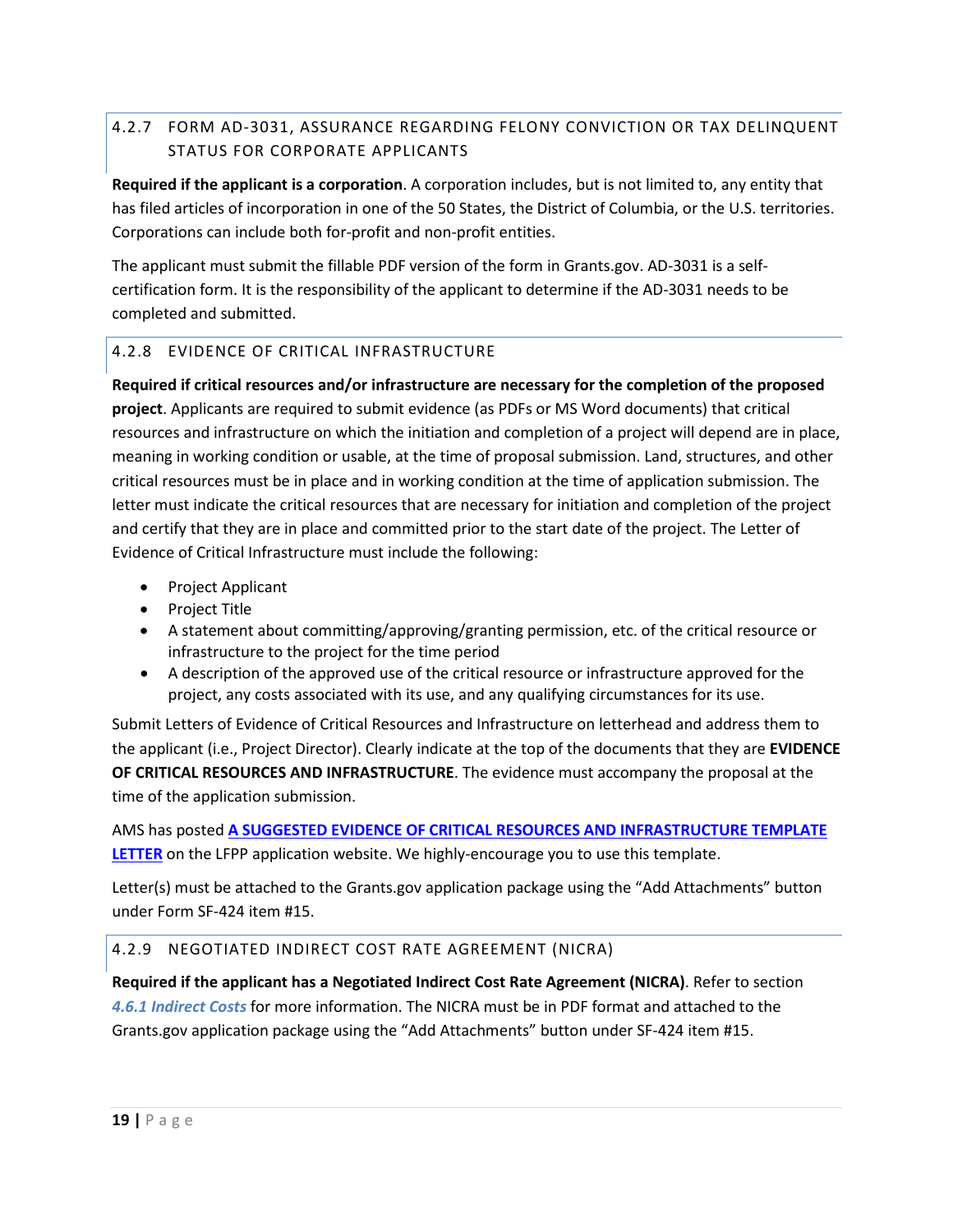### 4.3 SUBMITTED APPLICATION QUALIFICATION

Your application will **not be accepted** if it:

- Is received by Grants.gov after the submission deadline (se[e AMS' Policy on Late Applications\)](https://www.ams.usda.gov/sites/default/files/media/AMSPolicyonConsiderationofLateNonresponsiveApplications.pdf).
- Is submitted via any method other than through [www.Grants.gov.](http://www.grants.gov/)

Your application will be **rejected** if it:

• Is not responsive to the requirements of this RFA (See **AMS' Policy on Non-Responsive** [Applications\)](https://www.ams.usda.gov/sites/default/files/media/AMSPolicyonConsiderationofLateNonresponsiveApplications.pdf).

#### <span id="page-19-0"></span>4.4 SUBMISSION DATE AND TIME

Applications must be submitted electronically through Grants.gov. Ensure that all components of the application are complete before submission. Allow enough time for the application process, as it may take more than one attempt before your application is successfully submitted. AMS encourages organizations to submit applications at least 2 weeks prior to the application deadline to ensure all certifications and registrations are met.

Only applications submitted and validated by 11:59 pm EDT on May 7, 2018 to Grants.gov will be accepted. Se[e AMS' Policy on Late Applications.](https://www.ams.usda.gov/sites/default/files/media/AMSPolicyonConsiderationofLateNonresponsiveApplications.pdf)

#### <span id="page-19-1"></span>4.5 INTERGOVERNMENTAL REVIEW

FMLFPP is subject to **Executive Order 12372**, "Intergovernmental Review of Federal Programs." Click here to refer to the officia[l State Point of Contact listing.](https://www.whitehouse.gov/wp-content/uploads/2017/11/Intergovernmental_-Review-_SPOC_01_2018_OFFM.pdf)

#### <span id="page-19-2"></span>4.6 FUNDING RESTRICTIONS

#### <span id="page-19-3"></span>4.6.1 INDIRECT COSTS

*Indirect costs* (also known as "facilities and administrative costs"—defined at [2 CFR §](http://www.ecfr.gov/cgi-bin/text-idx?node=2:1.1.2.2.1&rgn=div5#se2.1.200_156) 200.56) are those costs incurred for a common or joint purpose benefitting more than one cost objective, and not readily assignable to the cost objectives specifically benefitted, without effort disproportionate to the results achieved.

As stated in the regulation  $(2 \text{ CFR } \frac{56200.413}{2} \text{ and } \frac{414}{2})$ , any non-Federal entity that has never received a negotiated indirect cost rate, except State and Local Government and Indian Tribe Indirect Cost Proposals, may elect to charge a de minimis rate of 10 percent of modified total direct costs (MTDC), which may be used indefinitely. As described in  $2$  CFR  $\S 200.403$ , costs must be consistently charged as either indirect or direct costs, but may not be double charged or inconsistently charged as both. If chosen, this methodology must be used consistently for all Federal awards until such time as a recipient chooses to negotiate for a rate, which the recipient may apply to do at any time.

All applicants who elect to charge a de minimis rate of 10 percent must use the MTDC as the base. MTDCs are defined in  $2$  CFR  $\S 200.68$  as all direct salaries and wages, applicable fringe benefits, materials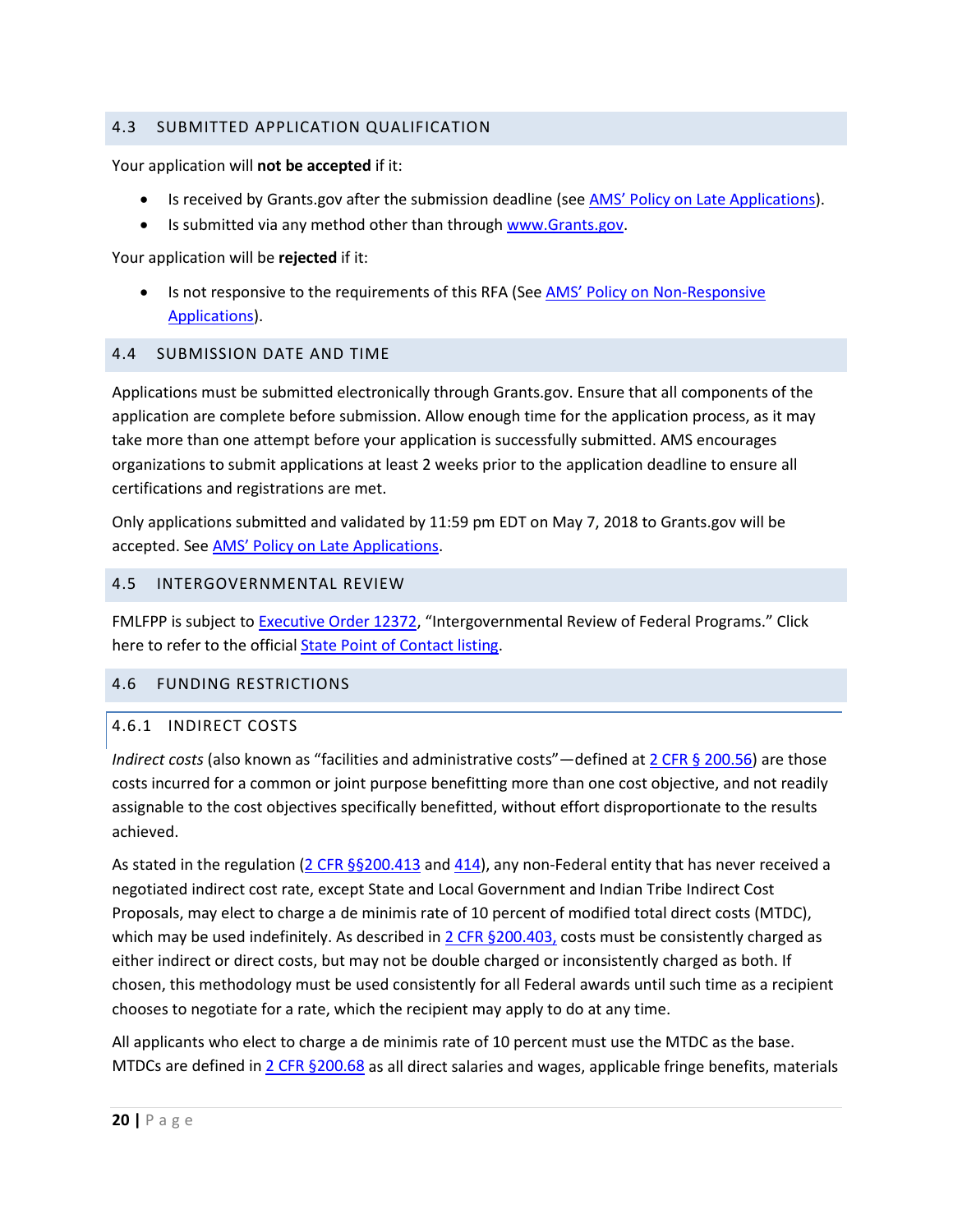and supplies, services, travel, and up to the first \$25,000 of each subaward (regardless of the period of performance of the subawards under the award). MTDCs exclude equipment, capital expenditures, charges for patient care, rental costs, tuition remission, scholarships and fellowships, participant support costs, and the portion of each subaward in excess of \$25,000. Other items may be excluded only when necessary to avoid a serious inequity in the distribution of indirect costs, and with the approval of the cognizant agency for indirect costs.

If a cognizant agency has approved an applicant's negotiated indirect cost rate, the applicant must submit a copy of its approved *NICRA* with its application. Entities that would like to negotiate an indirect cost rate must contact their cognizant agency. For cognizant agency assignments se[e 2 CFR §200.19.](http://www.ecfr.gov/cgi-bin/text-idx?SID=b604d136261e7179f37dcd8b28d0e921&mc=true&node=pt2.1.200&rgn=div5#se2.1.200_1306)

# <span id="page-20-2"></span>4.6.2 USING INDIRECT COSTS FOR COST SHARING OR MATCHING

The maximum indirect costs allowed for the project may be included under the Federal portion of the budget or, alternatively, may be offered as a matching contribution if no indirect costs are requested on the Federal portion of the budget. For example, if a proposed project's maximum allowable indirect costs are \$8,000, the applicant may include \$8,000 on the Federal portion of the budget or \$8,000 as a matching contribution, but not both.

The applicant may split the indirect cost allocation between the Federal and non-Federal portions of the budget only if the total amount of indirect costs does not exceed the maximum indirect costs allowed. Alternatively, the recipient may request any other combination that, when combined, does not exceed the maximum indirect costs allowable. Refer to  $2$  CFR §§ 200.413 and [414](http://www.ecfr.gov/cgi-bin/text-idx?node=2:1.1.2.2.1&rgn=div5#se2.1.200_1414) for additional information on determining if costs charged to the award are direct or indirect.

# <span id="page-20-0"></span>4.6.3 SUBAWARD RESTRICTION

The applicant is expected to perform a major portion of the project; however, subawards or subcontracts with partners, collaborators, or other parties that provide additional knowledge, expertise, or resources for the purposes of the proposed project that are not otherwise available within the applicant organization are allowable. Using grant funds to competitively "re-grant" funds in mini-grant programs or to activities that are not central to the purpose of the project or for unknown costs is unallowable.

# <span id="page-20-1"></span>4.6.4 ALLOWABLE AND UNALLOWABLE COSTS AND ACTIVITIES

AMS awards are subject to the most recent [General Terms and Conditions,](https://www.ams.usda.gov/sites/default/files/media/AMSGrantsTermsandConditions.pdf) Uniform Requirements, Cost Principles, and Audit Requirements for Federal Awards [\(2 CFR §200\)](https://www.ecfr.gov/cgi-bin/retrieveECFR?gp=&SID=988467ba214fbb07298599affd94f30a&n=pt2.1.200&r=PART&ty=HTML), and other laws and regulations affecting Federal assistance.

Applicants that have questions concerning the allowability of costs after reviewing the associated cost should contact AMS staff using the contact information listed under section *[7.0](#page-35-0) [Agency Contacts](#page-35-0)*.

# *Note that the allowable costs listed below may also be cost shared or brought as part of the required match. Unallowable costs cannot be brought as a match.*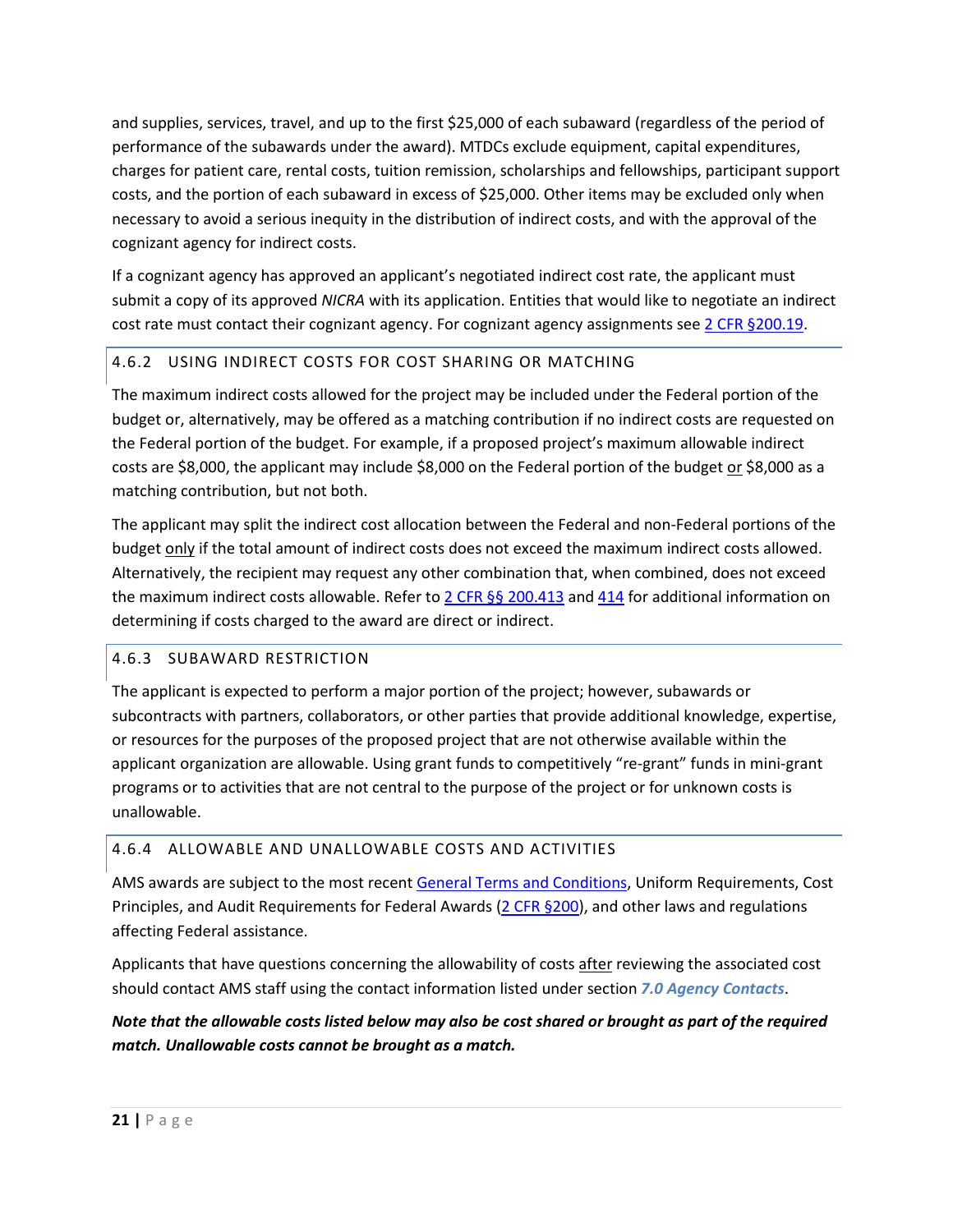<span id="page-21-0"></span>

| <b>Cost Category</b>                               | <b>Description</b>                                                                                                                                                                                                                                                                                                                                                                                                                                                                                                                                                                                                                                                                                                                                                                                                                                                                                                                                                                                                                                                                                                                      |
|----------------------------------------------------|-----------------------------------------------------------------------------------------------------------------------------------------------------------------------------------------------------------------------------------------------------------------------------------------------------------------------------------------------------------------------------------------------------------------------------------------------------------------------------------------------------------------------------------------------------------------------------------------------------------------------------------------------------------------------------------------------------------------------------------------------------------------------------------------------------------------------------------------------------------------------------------------------------------------------------------------------------------------------------------------------------------------------------------------------------------------------------------------------------------------------------------------|
| <b>Buildings and Land -</b><br><b>Construction</b> | Unallowable for the acquisition of buildings, facilities, or land or to make<br>additions, improvements, modifications, replacements, rearrangements,<br>reinstallations, renovations or alterations of an existing building or facility<br>(including site grading and improvement, and architecture fees). This also<br>includes construction and construction-related materials, which may include,<br>but are not limited to the purchase of building materials such as wood, nails,<br>concrete, asphalt, roofing, gravel, sand, paint, insulation, drywall, or plumbing.                                                                                                                                                                                                                                                                                                                                                                                                                                                                                                                                                          |
|                                                    | Unallowable for Greenhouses and hoop houses.                                                                                                                                                                                                                                                                                                                                                                                                                                                                                                                                                                                                                                                                                                                                                                                                                                                                                                                                                                                                                                                                                            |
|                                                    | Allowable for rental costs of land and building space. However, lease to own<br>agreements (i.e., lease-to-own or rent-to-own) are not allowable. The lease or<br>rental agreement must terminate at the end of the grant cycle.                                                                                                                                                                                                                                                                                                                                                                                                                                                                                                                                                                                                                                                                                                                                                                                                                                                                                                        |
|                                                    | A building is any permanent structure designed or intended for support,<br>enclosure, shelter or protection of people, animals or property and having a<br>permanent roof supported by columns or walls.                                                                                                                                                                                                                                                                                                                                                                                                                                                                                                                                                                                                                                                                                                                                                                                                                                                                                                                                |
| <b>Conferences</b>                                 | Unallowable if the project solely consists of conference/workshop costs as<br>defined in 2 CFR §200.432.                                                                                                                                                                                                                                                                                                                                                                                                                                                                                                                                                                                                                                                                                                                                                                                                                                                                                                                                                                                                                                |
|                                                    | Allowable if the conference is part of a larger project to fulfill the purpose of a<br>grant program's legislated purpose. The applicant should clearly indicate the<br>purpose and target audience for any conference or workshop and explain how<br>the activity will be funded. Also indicate if registration fees will be collected and<br>if so, show the fees as program income in the Budget and Justification section of<br>the Project Narrative form. Allowable conference costs paid by the non-Federal<br>recipient as a sponsor or host of the conference may include rental of facilities,<br>speakers' fees, costs of meals (see Meals for restrictions) and refreshments,<br>local transportation, and other items incidental to such conferences with the<br>exception of entertainment costs that are unallowable. If registration fees are<br>collected, the recipient must report fees as program income (See 2 CFR<br>§200.307 Program Income).<br>Allowable to rent a building or room for training; however, where appropriate,<br>AMS encourages the use of technologies such as webinars, teleconferencing, or |
|                                                    | videoconferencing as an alternative to renting a building or a room. If renting a<br>building or a room is necessary, the most cost-effective facilities such as State<br>government conference rooms should be utilized.                                                                                                                                                                                                                                                                                                                                                                                                                                                                                                                                                                                                                                                                                                                                                                                                                                                                                                               |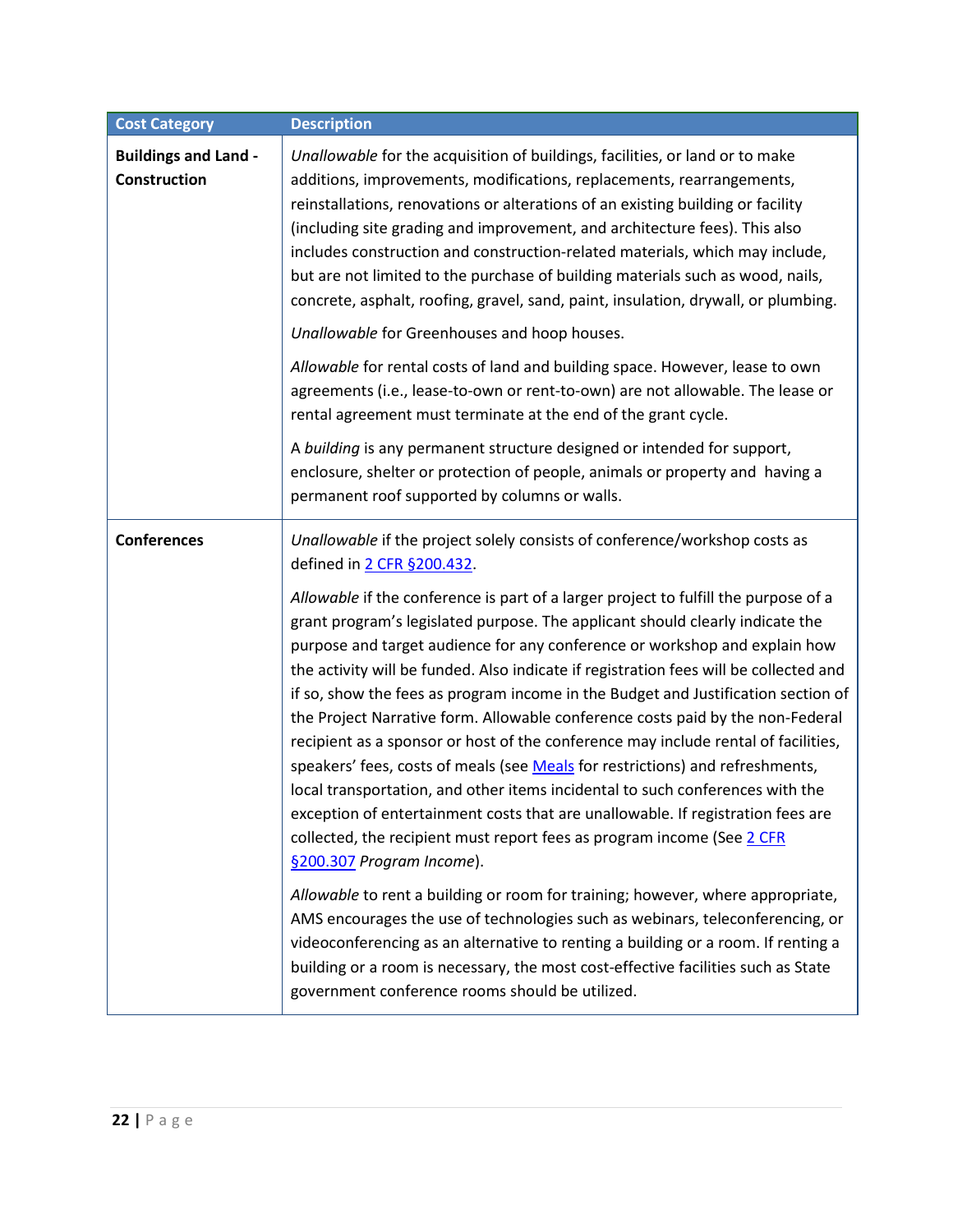| <b>Cost Category</b>                        | <b>Description</b>                                                                                                                                                                                                                                                                                                                                                      |
|---------------------------------------------|-------------------------------------------------------------------------------------------------------------------------------------------------------------------------------------------------------------------------------------------------------------------------------------------------------------------------------------------------------------------------|
| Contingency<br><b>Provisions</b>            | Unallowable for miscellaneous and similar rainy-day funds for events the<br>occurrence of which cannot be foretold with certainty as to the time or<br>intensity, or with an assurance of their happening.                                                                                                                                                              |
|                                             | Unallowable for working capital for activities/items not already in place.                                                                                                                                                                                                                                                                                              |
| <b>Contributions or</b><br><b>Donations</b> | Unallowable for contributions or donations, including cash, property, and<br>services, made by the recipient to other entities.                                                                                                                                                                                                                                         |
|                                             | Unallowable to purchase food or services to donate to other entities and/or<br>individuals.                                                                                                                                                                                                                                                                             |
| <b>Entertainment Costs</b>                  | Allowable for costs related to the project; however, they must not represent all<br>or a majority of the project costs.                                                                                                                                                                                                                                                 |
|                                             | Unallowable entertainment costs include amusement, diversion, and social<br>activities and any costs directly associated with such costs (such as tickets to<br>shows or sporting events and gratuities), regardless of their apparent<br>relationship to project objectives. Entertainment costs as defined in<br>2 CFR §200.438                                       |
| Equipment                                   | Unallowable for acquisition costs of general purpose equipment or lease to own<br>agreements (i.e., lease-to-own or rent-to-own).                                                                                                                                                                                                                                       |
|                                             | Allowable for rental costs of general purpose equipment. Vehicles may be<br>leased, but not purchased. The lease or rental agreement must terminate at the<br>end of the grant cycle.                                                                                                                                                                                   |
|                                             | Unallowable for the purchase of trucks that are commercially available for rent.<br>An example of an unallowable truck purchase is a refrigerated truck that can be<br>rented as-is (without making modifications or retrofitting). This truck is<br>considered general purpose equipment and can be rented, but not purchased.                                         |
|                                             | For vehicle and equipment leases or rentals with an acquisition cost that equals<br>or exceeds \$5,000, rates should be in light of such factors as: rental costs of<br>comparable vehicles and equipment, if any; market conditions in the area;<br>alternatives available; and the type, life expectancy, condition, and value of the<br>vehicle or equipment leased. |
|                                             | Allowable for acquisition costs and rental costs of special purpose equipment<br>provided the following criteria are met:                                                                                                                                                                                                                                               |
|                                             | Necessary for the research, scientific, or other technical activities of the<br>1)<br>grant award;                                                                                                                                                                                                                                                                      |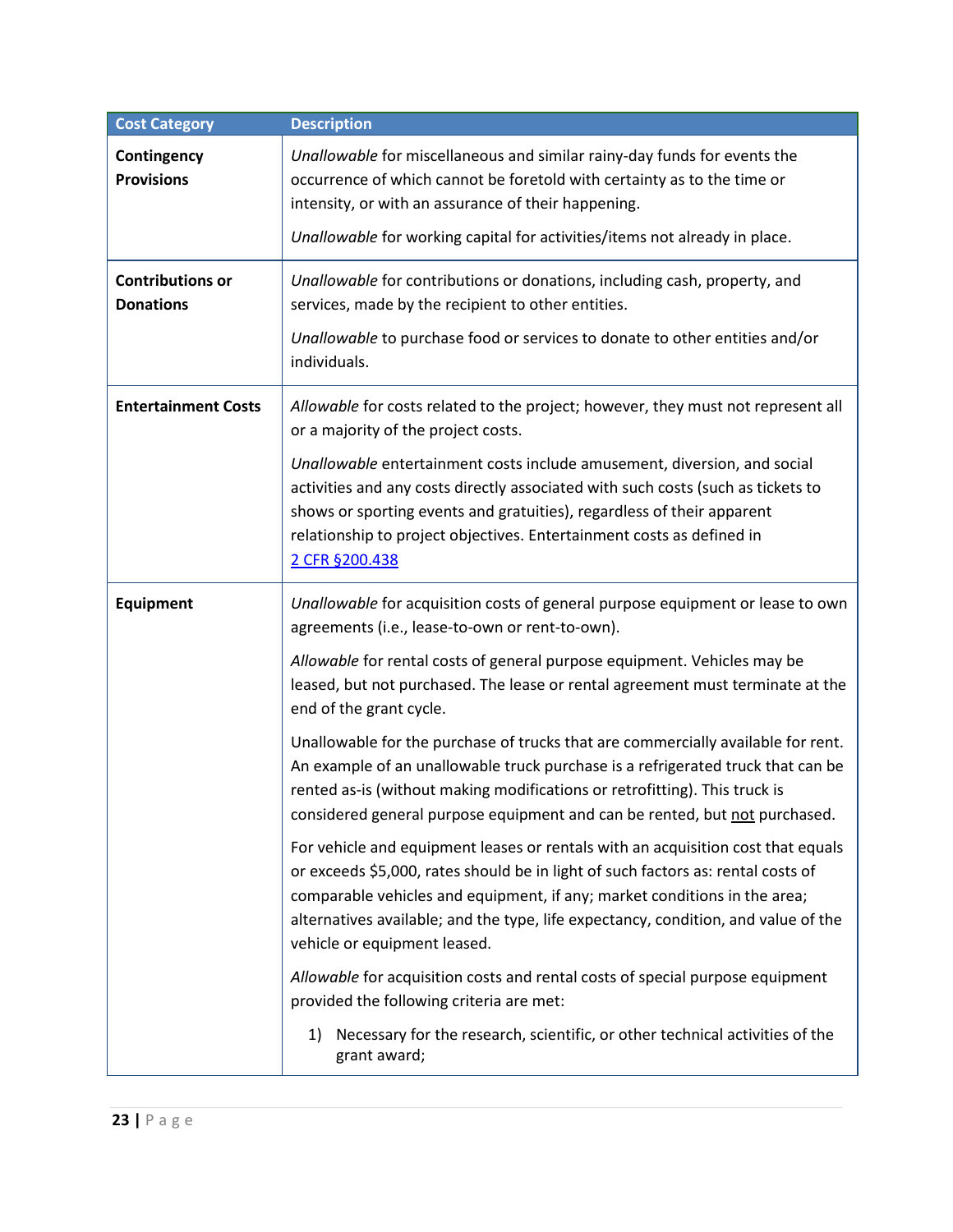| <b>Cost Category</b> | <b>Description</b>                                                                                                                                                                                                                                                                                                                                                                                                                                         |
|----------------------|------------------------------------------------------------------------------------------------------------------------------------------------------------------------------------------------------------------------------------------------------------------------------------------------------------------------------------------------------------------------------------------------------------------------------------------------------------|
|                      | Not otherwise reasonably available and accessible;<br>2)                                                                                                                                                                                                                                                                                                                                                                                                   |
|                      | The type of equipment is normally charged as a direct cost by the<br>3)<br>organization;                                                                                                                                                                                                                                                                                                                                                                   |
|                      | Acquired in accordance with organizational practices;<br>4)                                                                                                                                                                                                                                                                                                                                                                                                |
|                      | Must be used only to meet the legislative purpose of the grant program<br>5)<br>and objectives of the grant award;                                                                                                                                                                                                                                                                                                                                         |
|                      | More than one single commercial organization, commercial product, or<br>6)<br>individual must benefit from the use of the equipment;                                                                                                                                                                                                                                                                                                                       |
|                      | Must not use special purpose equipment acquired with grant funds to<br>7)<br>provide services for a fee to compete unfairly with private companies<br>that provide equivalent services; and                                                                                                                                                                                                                                                                |
|                      | Equipment is subject to the full range of acquisition, use, management,<br>8)<br>and disposition requirements under 2 CFR §200.313 as applicable.                                                                                                                                                                                                                                                                                                          |
|                      | <b>Definitions</b>                                                                                                                                                                                                                                                                                                                                                                                                                                         |
|                      | <b>Equipment</b> is defined as tangible personal property (including information<br>technology systems) having a useful life of more than one year and a per-unit<br>acquisition cost that equals or exceeds the lesser of the capitalization level<br>established by the recipient for financial statement purposes, or \$5,000.                                                                                                                          |
|                      | Acquisition cost means the cost of the asset including the cost to ready the<br>asset for its intended use. Acquisition cost for equipment, for example, means<br>the net invoice price of the equipment, including the cost of any modifications,<br>attachments, accessories, or auxiliary apparatus necessary to make it usable for<br>the purpose for which it is acquired.                                                                            |
|                      | <b>General Purpose Equipment</b> means equipment that is not limited to technical<br>activities. Examples include office equipment and furnishings, modular offices,<br>telephone networks, information technology equipment and systems, air<br>conditioning equipment, reproduction and printing equipment, and motor<br>vehicles.                                                                                                                       |
|                      | Special Purpose Equipment is equipment used only for research or technical<br>activities. FMLFPP examples include mobile markets; specialized equipment for<br>mobile markets; walk-in coolers; cooler storage units, mobile slaughter unit<br>components, a trailer to be retrofitted into a mobile market or food truck and<br>other equipment that requires modification because it is not already available<br>and readily usable in its current form. |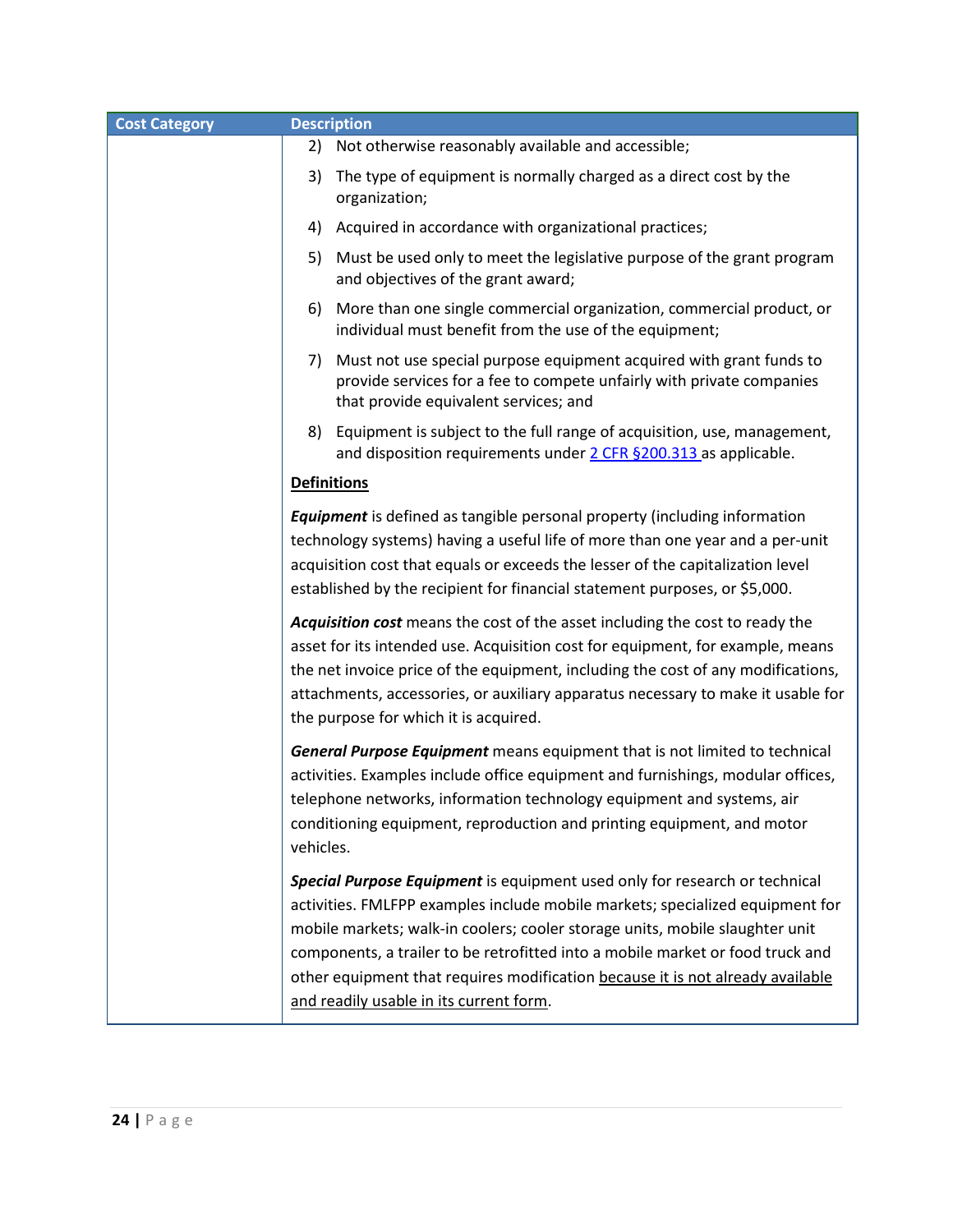<span id="page-24-0"></span>

| <b>Cost Category</b>                                                 | <b>Description</b>                                                                                                                                                                                                                                                                                                                   |
|----------------------------------------------------------------------|--------------------------------------------------------------------------------------------------------------------------------------------------------------------------------------------------------------------------------------------------------------------------------------------------------------------------------------|
| Farm, Gardening, and<br><b>Production Activities</b><br>and Supplies | Unallowable for farm, gardening, and production activities, materials, supplies,<br>and other related costs. Example items may include soil, seeds, shovels, and<br>gardening tools.                                                                                                                                                 |
| Fines, Penalties,<br><b>Damages and Other</b><br><b>Settlements</b>  | Unallowable for costs resulting from violations of, alleged violations of, or<br>failure to comply with, Federal, state, tribal, local or foreign laws and<br>regulations.                                                                                                                                                           |
| <b>Fundraising and</b><br>Investment<br><b>Management Costs</b>      | Unallowable for organized fundraising, including financial campaigns,<br>solicitation of gifts and bequests, and similar expenses incurred to raise capital<br>or obtain contributions, regardless of the purpose for which the funds will be<br>used. This includes salaries of personnel involved in activities to raise capital.  |
| <b>Goods or Services for</b><br><b>Personal Use</b>                  | Unallowable for costs of goods or services for personal use of the recipient's<br>employees regardless of whether the cost is reported as taxable income to the<br>employees.                                                                                                                                                        |
| <b>Indirect Costs-</b><br><b>Unrecovered</b>                         | Allowable to use unrecovered indirect costs as part of cost-sharing or matching.<br>Unrecovered indirect cost means the difference between the amount charged<br>to the Federal award and the amount that could have been charged to the<br>Federal award under the potential recipient's approved negotiated indirect cost<br>rate. |
| <b>Insurance and</b><br>Indemnification                              | Allowable as indirect costs for insurance and indemnification.                                                                                                                                                                                                                                                                       |
| Lobbying                                                             | Unallowable as defined in 2 CFR § 200.450.                                                                                                                                                                                                                                                                                           |
| <b>Meals</b>                                                         | Unallowable for business meals when individuals decide to go to lunch or dinner<br>together when no need exists for continuity of a meeting. Such activity is<br>considered an entertainment cost.<br>Unallowable for breakfasts for conference attendees because it is expected                                                     |
|                                                                      | these individuals will have sufficient time to obtain this meal on their own<br>before the conference begins in the morning.                                                                                                                                                                                                         |
|                                                                      | Unallowable for meal costs that are duplicated in meeting participant's per<br>diem or subsistence allowances.                                                                                                                                                                                                                       |
|                                                                      | Allowable for lunch or dinner meals if the costs are reasonable and a<br>justification is provided that such activity maintains the continuity of the                                                                                                                                                                                |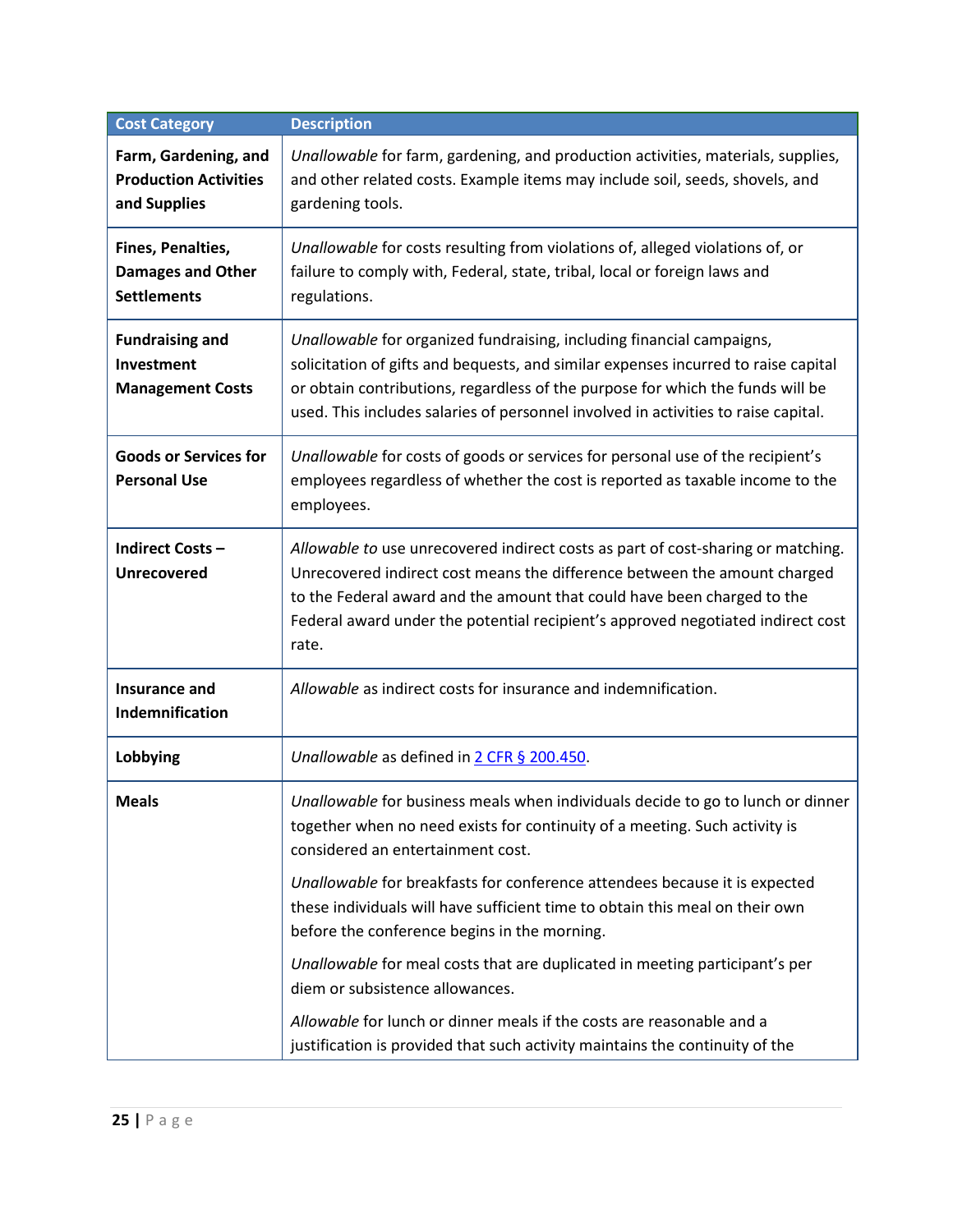| <b>Cost Category</b>         | <b>Description</b>                                                                     |  |  |
|------------------------------|----------------------------------------------------------------------------------------|--|--|
|                              | meeting and to do otherwise will impose arduous conditions on the meeting              |  |  |
|                              | participants.                                                                          |  |  |
|                              | Allowable for meals consumed while in official travel status. They are                 |  |  |
|                              | considered per diem expenses and should be reimbursed in accordance with               |  |  |
|                              | the organization's established written travel policies.                                |  |  |
| Memberships,                 | Unallowable for costs of membership in any civic or community organization.            |  |  |
| Subscriptions, and           | Allowable for costs of membership in business, technical, and professional             |  |  |
| <b>Professional Activity</b> | organizations.                                                                         |  |  |
| <b>Costs</b>                 |                                                                                        |  |  |
| <b>Organization Costs</b>    | Unallowable for costs of investment counsel and staff and similar expenses             |  |  |
|                              | incurred to enhance income from investments.                                           |  |  |
|                              | Allowable for organization costs per 2 CFR § 200.455.                                  |  |  |
|                              |                                                                                        |  |  |
| <b>Participant Support</b>   | Allowable for such items as stipends or subsistence allowances, and registration       |  |  |
| <b>Costs</b>                 | fees paid to or on behalf of participants or trainees (but not employees) in           |  |  |
|                              | connection with approved conferences, training projects, surveys, and focus<br>groups. |  |  |
|                              |                                                                                        |  |  |
| <b>Political Activities</b>  | Unallowable for development or participation in political activities in                |  |  |
|                              | accordance with provisions of the Hatch Act (5 U.S.C. §§ 1501-1508 and                 |  |  |
|                              | §§ 7324-7326).                                                                         |  |  |
| <b>Pre-Award Costs</b>       | Allowable if such costs are necessary for efficient and timely performance of the      |  |  |
|                              | scope of the project work. Such costs are allowable only to the extent that they       |  |  |
|                              | would have been allowable if incurred after the date of the Federal award.             |  |  |
|                              | A potential recipient may incur pre-award costs 90 calendar days before award.         |  |  |
|                              | These costs and associated activities must be included in the applicant's Project      |  |  |
|                              | Narrative and budget justification. All costs incurred before the award are at the     |  |  |
|                              | potential recipient's risk. The incurrence of pre-award costs in anticipation of an    |  |  |
|                              | award imposes no obligation on AMS to award funds for such costs.                      |  |  |
| <b>Rearrangement and</b>     | Allowable as indirect costs incurred for ordinary and normal rearrangement and         |  |  |
| <b>Reconversion Costs</b>    | alteration of facilities.                                                              |  |  |
|                              | Allowable as direct costs with prior approval for special arrangements and             |  |  |
|                              | alterations costs incurred specifically for the award.                                 |  |  |
|                              |                                                                                        |  |  |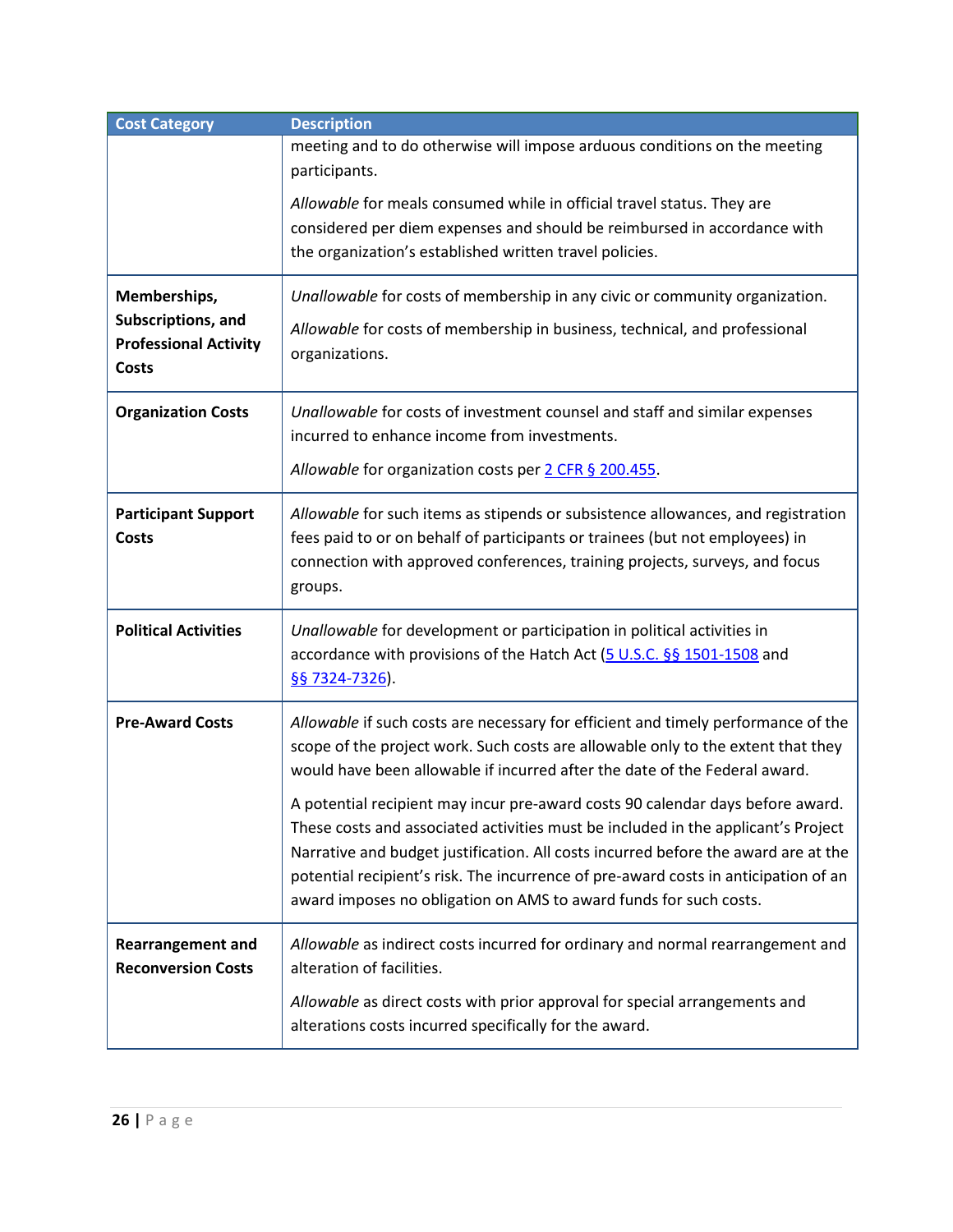| <b>Cost Category</b>                                                                                        | <b>Description</b>                                                                                                                                                                                                                                                                                                                                                                                                                                                                                                                          |
|-------------------------------------------------------------------------------------------------------------|---------------------------------------------------------------------------------------------------------------------------------------------------------------------------------------------------------------------------------------------------------------------------------------------------------------------------------------------------------------------------------------------------------------------------------------------------------------------------------------------------------------------------------------------|
|                                                                                                             | Rearrangement and reconversion costs are those incurred in restoring or<br>rehabilitating the non-Federal entity's facilities to approximately the same<br>condition existing immediately before the start of the grant agreement, less<br>costs related to normal wear and tear.                                                                                                                                                                                                                                                           |
| <b>Selling and Marketing</b><br>Costs - Coupons,<br><b>Incentives or Other</b><br><b>Price Discounts</b>    | Unallowable for costs of the value of coupon/incentive redemptions or price<br>discounts (e.g., the \$5.00 value for a \$5.00 clip-out coupon).<br>Allowable for costs associated with printing, distribution, or promotion of<br>coupons/tokens or price discounts (e.g., a print advertisement that contains a<br>clip-out coupon) as long as they benefit more than a single program or<br>organization.                                                                                                                                 |
| <b>Selling and Marketing</b><br>Costs - Food for<br>Displays, Tastings,<br>Cooking<br><b>Demonstrations</b> | Unallowable for the purchase of food for displays, tastings, and/or cooking<br>demonstrations, displays, or tastings.                                                                                                                                                                                                                                                                                                                                                                                                                       |
| <b>Selling and Marketing</b><br>Costs - General<br><b>Marketing Costs</b>                                   | Unallowable for costs designed solely to promote the image of an organization,<br>general logo, or general brand.<br>Unallowable for general marketing of the health value of food products. (e.g.,<br>"Vegetables keep you healthy!")<br>Allowable for advertising costs designed to promote products that align with<br>the purpose of the grant program. Advertising media includes magazines,<br>newspaper; radio; television; direct mail; bus signs, or other advertisement<br>wraps; and other electronic and computer transmittals. |
| <b>Selling and Marketing</b><br><b>Costs - Sponsorships</b>                                                 | Unallowable for costs associated with sponsorships. A sponsorship is a form of<br>advertising in which an organization uses grant funds to have its name and/or<br>logo associated with certain events and where the organization does not<br>necessarily know how the funds associated with sponsorship costs will be used.<br>These costs also benefit only the organization offering funding, limiting the<br>beneficiaries to the sponsor organization.                                                                                 |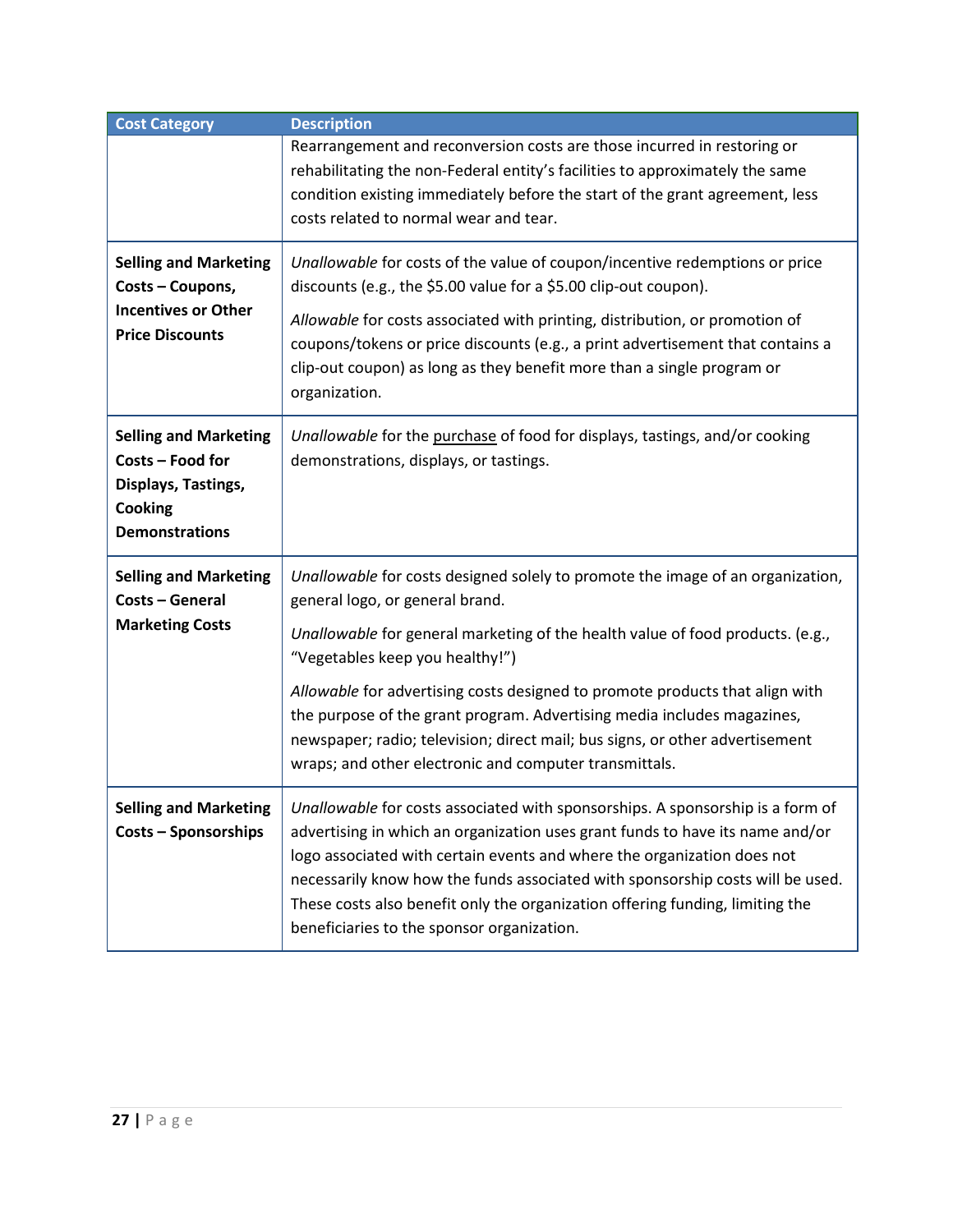| <b>Cost Category</b>                                                                                                                         | <b>Description</b>                                                                                                                                                                                                                                                                                                                                                                                                                                                                                                                                                                                                                                                                                                                                                                        |
|----------------------------------------------------------------------------------------------------------------------------------------------|-------------------------------------------------------------------------------------------------------------------------------------------------------------------------------------------------------------------------------------------------------------------------------------------------------------------------------------------------------------------------------------------------------------------------------------------------------------------------------------------------------------------------------------------------------------------------------------------------------------------------------------------------------------------------------------------------------------------------------------------------------------------------------------------|
| <b>Selling and Marketing</b><br>Costs - Use of<br><b>Meeting Rooms,</b><br>Space, Exhibits that<br>do not Align with<br><b>Grant Purpose</b> | Unallowable for costs associated with trade show attendance/displays, meeting<br>room reservations, and/or any other displays, demonstrations, exhibits, or<br>rental of space unless the activities specifically align with the purpose of the<br>grant program. See the <i>Conferences</i> cost category for more information.                                                                                                                                                                                                                                                                                                                                                                                                                                                          |
| <b>Supplies and</b><br><b>Materials, Including</b><br><b>Costs of Computing</b><br><b>Devices</b>                                            | Allowable for costs incurred for materials, supplies, and fabricated parts<br>necessary to carry out a Federal award. Purchased materials and supplies must<br>be charged at their actual prices, net of applicable credits. Withdrawals from<br>general stores or stockrooms should be charged at their actual net cost under<br>any recognized method of pricing inventory withdrawals, consistently applied.<br>Incoming transportation charges are a proper part of materials and supplies<br>costs. Only materials and supplies actually used for the performance of a<br>Federal award may be charged as direct costs.                                                                                                                                                              |
|                                                                                                                                              | A computing device is a supply if the acquisition cost is less than the lesser of<br>the capitalization level established by the recipient for financial statement<br>purposes or \$5,000, regardless of the length of its useful life. In the specific case<br>of computing devices, charging as direct cost is allowable for devices that are<br>essential and allocable, but not solely dedicated, to the performance of a<br>Federal award. Where Federally-donated or furnished materials are used in<br>performing the Federal award, such materials will be used without charge.                                                                                                                                                                                                   |
| <b>Travel Costs</b>                                                                                                                          | Unallowable for travel costs of government officials per 2 CFR §200.444.<br>Unallowable for international travel.<br>Allowable for domestic travel, when costs are limited to those allowed by<br>formal organizational policy and the purpose aligns with the legislated purpose<br>of the program.<br>Allowable travel costs for applicants that do not have formal travel policies and<br>for-profit entities may not exceed those established by the Federal Travel<br>Regulations, issued by General Services Administration (GSA), including the<br>maximum per diem and subsistence rates prescribed in those regulations. If a<br>recipient does not have a formal travel policy, those regulations will be used to<br>determine the amount that may be charged for travel costs. |
|                                                                                                                                              | In the case of air travel, the lowest reasonable commercial airfares must be<br>used. Applicants are strongly encouraged to take advantage of discount fares                                                                                                                                                                                                                                                                                                                                                                                                                                                                                                                                                                                                                              |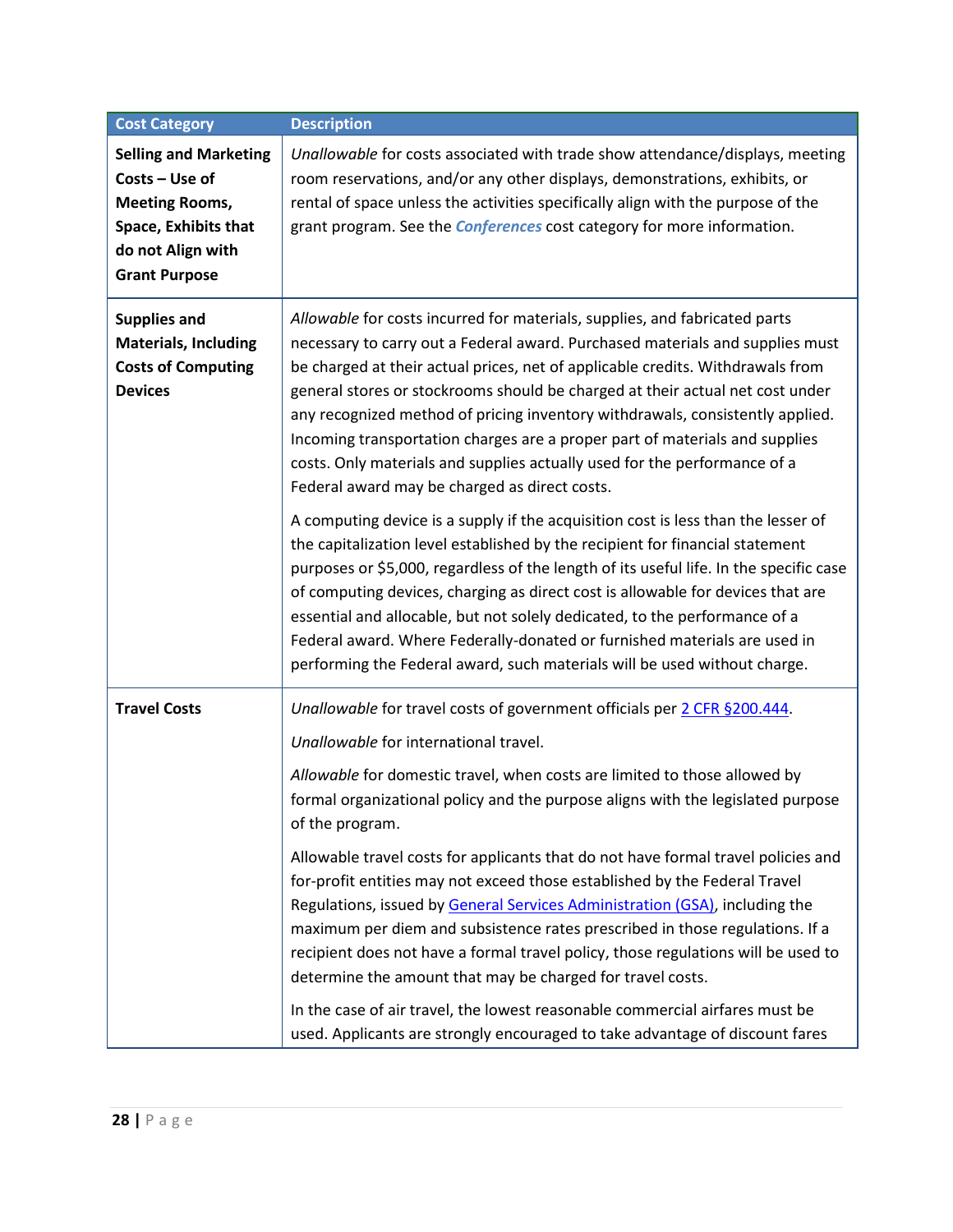| <b>Cost Category</b> | <b>Description</b>                                                                                                                                               |
|----------------------|------------------------------------------------------------------------------------------------------------------------------------------------------------------|
|                      | for airline travel through advance purchase of tickets if travel schedules can be                                                                                |
|                      | planned in advance.                                                                                                                                              |
|                      | Consideration should be given to the use of alternative technologies such as<br>teleconferencing or videoconferencing if they are available, appropriate for the |
|                      | project, and less costly.                                                                                                                                        |

# <span id="page-28-1"></span><span id="page-28-0"></span>4.7 GRANTS.GOV APPLICATION SUBMISSION AND RECEIPT PROCEDURES AND REQUIREMENTS

# 4.7.1 HOW TO REGISTER TO APPLY THROUGH GRANTS.GOV

The registration process can take **up to four weeks** to complete. Therefore, complete your registration allowing sufficient time to ensure it does not impact your ability to meet required application submission deadlines.

If individual applicants are eligible to apply for this grant funding opportunity, refer to: <https://www.grants.gov/web/grants/applicants/individual-registration.html>

Organization applicants can find complete instructions here: <https://www.grants.gov/web/grants/applicants/organization-registration.html>

- <span id="page-28-2"></span>1) *Obtain a DUNS Number*: All entities applying for funding, including renewal funding, must have a [Data Universal Numbering System \(DUNS\) number](https://www.grants.gov/web/grants/applicants/organization-registration/step-1-obtain-duns-number.html) from Dun & Bradstreet (D&B). Applicants must enter the DUNS number in the data entry field labeled "Organizational DUNS" on the SF-424 form.
- 2) *Register with SAM*: In addition to having a DUNS number, organizations applying online through Grants.gov must register with the **System for Award Management (SAM)**. All organizations must register with SAM to apply online. Failure to register with SAM will prevent your organization from applying through Grants.gov. **SAM.gov accounts must be updated annually, and your organization must have an** *active* **SAM.gov account to submit your application to Grants.gov.**
- 3) *Create a Grants.gov Account*: The next step in the registration process is to *create an account* [with Grants.gov.](https://www.grants.gov/web/grants/applicants/organization-registration/step-3-username-password.html) Applicants must know their organization's DUNS number to complete this process. Completing this process automatically triggers an email request for applicant roles to the organization's E-Business Point of Contact (EBiz POC) for review. The EBiz POC is a representative from your organization who is the contact listed for SAM. To apply for grants on behalf of your organization, you will need to assign an individual to the AOR role.
- 4) *Authorize Grants.gov Roles*: After creating an account on Grants.gov, the EBiz POC receives an email notifying him or her of your registration and request for roles. The EBiz POC will then log in to Grants.gov and [authorize the appropriate roles,](https://www.grants.gov/web/grants/applicants/organization-registration/step-4-aor-authorization.html) which may include the AOR role, thereby giving you permission to complete and submit applications on behalf of the organization. You will be able to submit your application online any time after you have been approved as an AOR.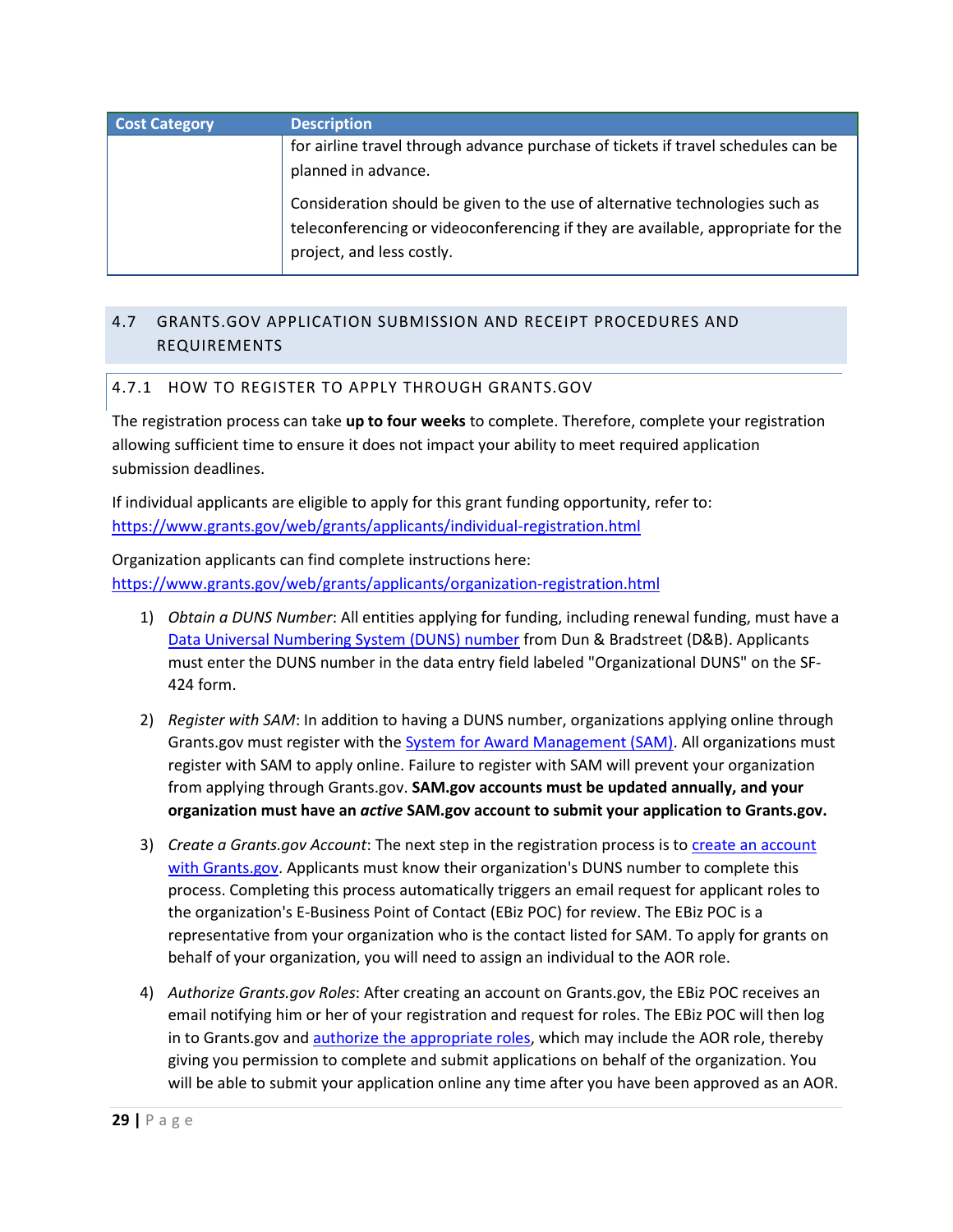5) *Track Role Status*: After registering with Grants.gov and authorizing the applicant AOR, Grants.gov allows you [to track your status.](https://www.grants.gov/web/grants/applicants/organization-registration/step-5-track-aor-status.html)

b. *Electronic Signature*: When applications are submitted through Grants.gov, the name of the organization's AOR who submitted the application is inserted into the signature line of the application, serving as the electronic signature. The EBiz POC **must** authorize individuals who are able to make legally binding commitments on behalf of the organization as an AOR; **this step is often missed and it is crucial for valid and timely submissions.**

# 4.7.2 HOW TO SUBMIT AN APPLICATION TO AMS VIA GRANTS.GOV

On December 31, 2017, Grants.gov officially retired [the legacy PDF application package](https://communications.grants.gov/app/l/mAUxjSrHx7QfuSE9bBKMSQ/8wUMOSFAzsZ0MK9DNLgLtg/hysv8Unh3EXvtNpco6IwbQ) as a method to apply for a federal grant. Applicants can now apply only using Grants.gov Workspace. Workspace is a shared, online environment where members of a grant team may simultaneously access and edit different webforms within an application. For each funding opportunity announcement (FOA), an applicant creates individual instances of a workspace.

- 1) *Create a Workspace*: This allows you to complete your Workspace online and route it through your organization for review before submitting.
- 2) *Complete a Workspace*: Add participants to the workspace, complete all the required forms, and check for errors before submission.
	- a. *Adobe Reader*: If you decide not to apply by filling out webforms you can download individual PDF forms in Workspace so that they will appear similar to other Standard or AMS forms. The individual PDF forms can be downloaded and saved to your local device storage, network drive(s), or external drives, and then accessed through Adobe Reader.

NOTE: You may need to visit the [Adobe Software Compatibility page on Grants.gov](https://www.grants.gov/web/grants/applicants/adobe-software-compatibility.html) to download the appropriate version of the software.

- b. *Mandatory Fields in Forms:* Fields marked with an asterisk and a different background color are mandatory fields you must complete to successfully submit your application.
- c. *Complete Form SF-424 Fields First*: The forms are designed to fill in common required fields across other forms, such as the applicant name, address, and DUNS number. To trigger this feature, an applicant must complete the SF-424 information first. Once it is completed, the information will transfer to the other forms.
- 3) *Submit a Workspace*: Submit your application through Workspace by clicking the Sign and Submit button on the Manage Workspace page, under the Forms tab. Grants.gov recommends submitting your application package **at least 24-48 hours prior to the close date** to provide you with time to correct any potential technical issues that may disrupt the application submission.

SPECIAL NOTE: Grants.gov **does not** check for AMS required attachments. It is the applicant's responsibility to ensure that all required attachments listed in section *[4.2](#page-14-0) [Content and Form of](#page-14-0)  [Application Submission](#page-14-0)* are included.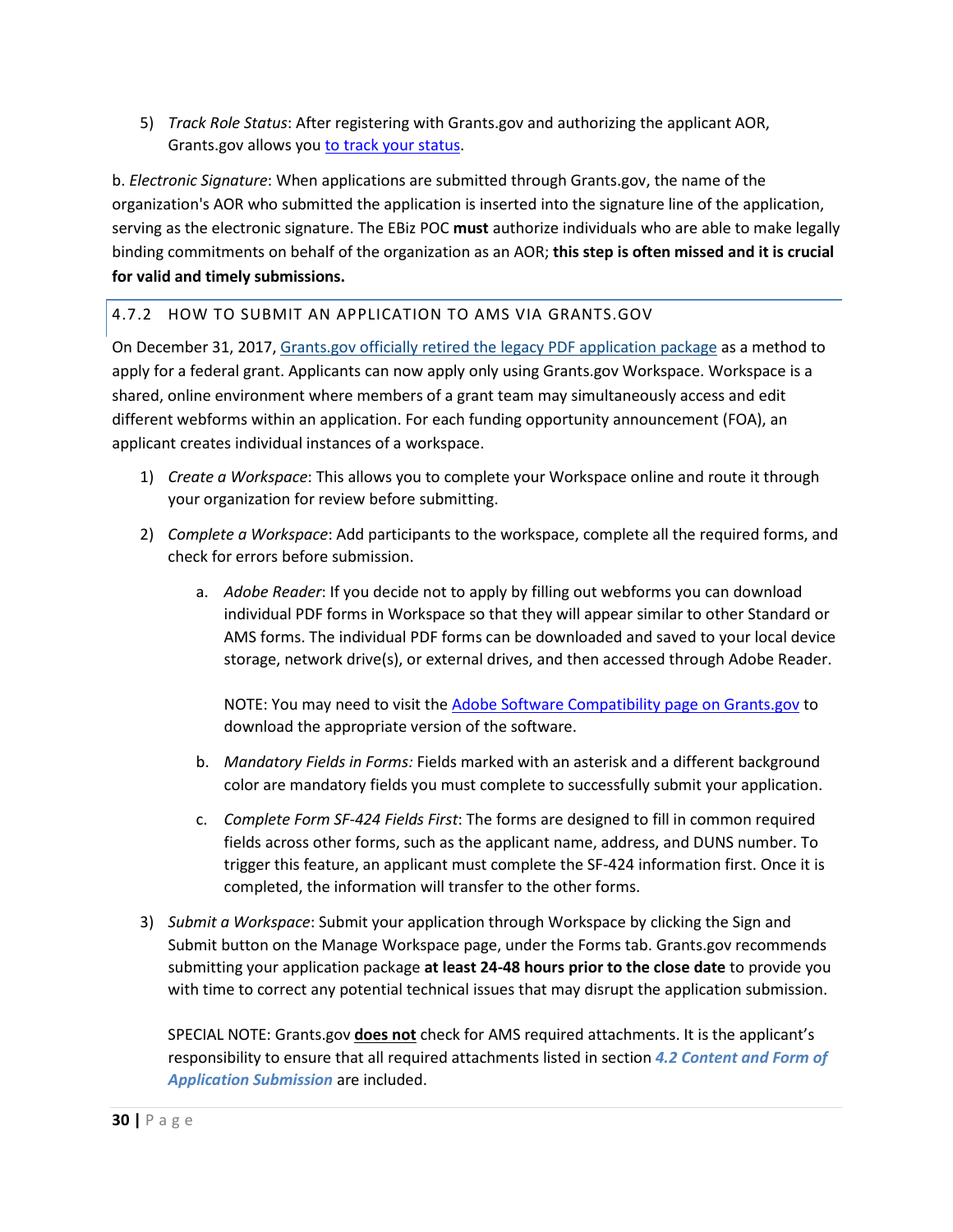4) *Track a Workspace*: After successfully submitting a workspace package, Grants.gov automatically assigns a Tracking Number (GRANTXXXXXXXX) to the package, which will be listed on the Confirmation page generated after submission.

*Applicant Support:* Grants.gov provides additiona[l training resources, including video tutorials.](https://www.grants.gov/web/grants/applicants/applicant-training.html) Applicants may also call the 24/7 toll-free support number 1-800-518-4726, or email [support@grants.gov.](mailto:support@grants.gov) Grants.gov will issue a ticket number to which you and Grants.gov can refer to if the issue is not resolved. For questions related to the specific grant opportunity, contact mentioned in section *[7.0](#page-35-0) [Agency Contacts](#page-35-0)*.

# 4.7.3 TIMELY RECEIPT REQUIREMENTS AND PROOF OF TIMELY SUBMISSION

All applications must be received by the due date established in section *[4.4](#page-19-0) [Submission Date and Time](#page-19-0)*. Proof of timely submission is automatically recorded by Grants.gov using an electronic date/time stamp generated when the application is successfully received by Grants.gov. The applicant AOR will then receive an acknowledgement of receipt and a tracking number (GRANTXXXXXXXX) from Grants.gov. Applicant AORs will also receive the official date/time stamp and Grants.gov Tracking number in an email serving as proof of their timely submission.

When AMS successfully retrieves the application from Grants.gov and acknowledges the download of submissions, Grants.gov will electronically acknowledge receipt of the application to the applicant AOR's email address. Again, proof of timely submission shall be the official date and time that Grants.gov receives your application. Applications received by Grants.gov after the established due date for the program will be considered late and will not be considered for funding by AMS.

AMS will not accept applications packages by fax, email or postal mail. Applications received by Grants.gov after the established due date for the program will be considered late and will not be considered for funding by AMS. See [AMS' Policy on Late Applications.](https://www.ams.usda.gov/sites/default/files/media/AMSPolicyonConsiderationofLateNonresponsiveApplications.pdf)

*Special Note for Applicants with Slow Internet Connections.* Applicants using slow internet connections, such as dial-up connections, may experience significantly longer transmission times when submitting their application on Grants.gov, especially if there are large attachments contained in the upload. Again, Grants.gov will provide either an error message or a successfully received transmission notification via email to the applicant AOR.

# 4.7.4 TIPS FOR APPLICANTS

- Register and submit applications early. **DO NOT WAIT UNTIL THE DAY OF THE APPLICATION DEADLINE**.
- Thoroughly read this RFA and follow all of the instructions provided by AMS.
- Apply for the correct grant program
	- o CFDA number "**10.172**" and Funding Opportunity Number "**USDA-AMS-TM-LFPP-G-18-0001**."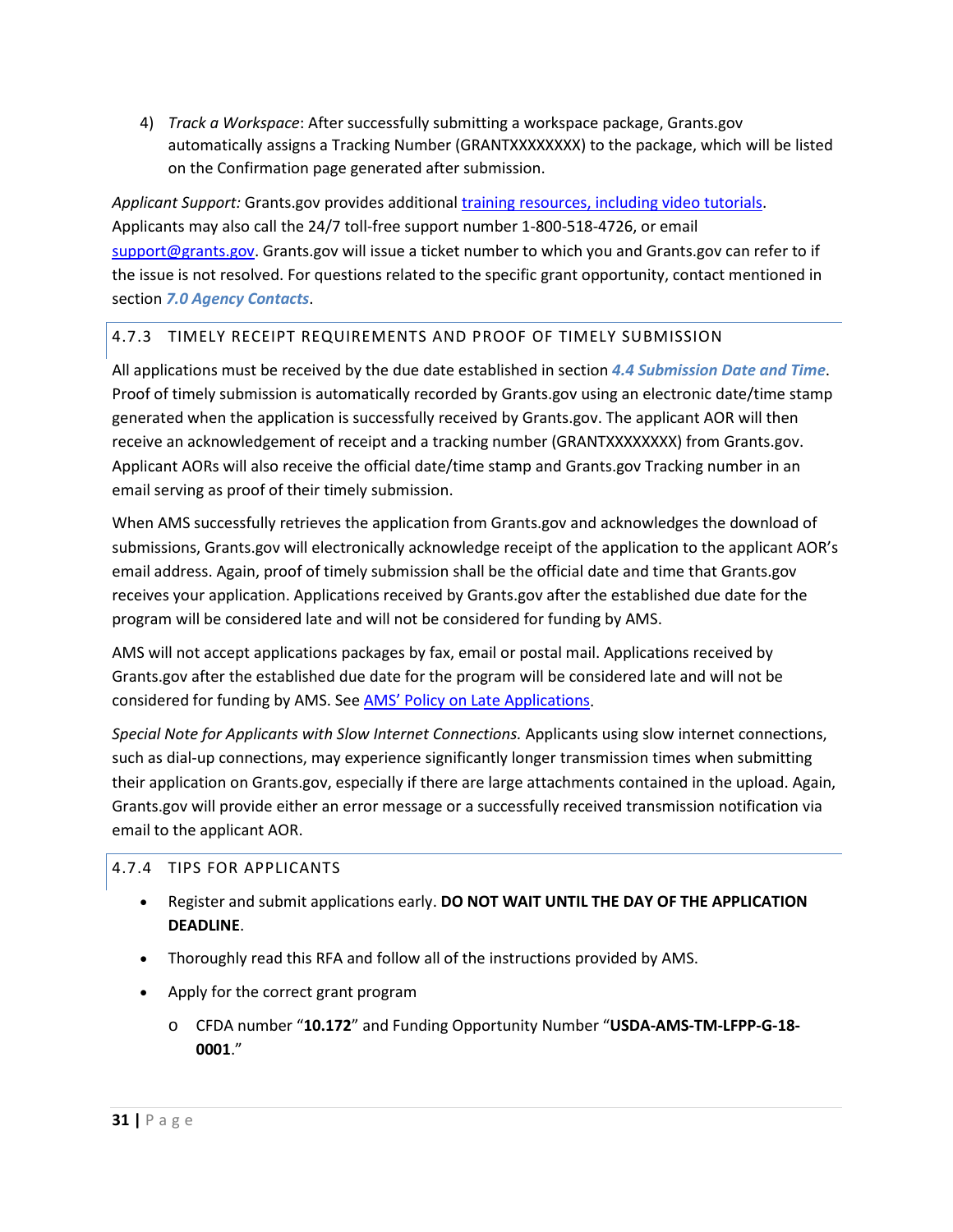- Make sure you have the most recent copy of Adobe Reader installed on your computer and that it is compatible with [Grants.gov](http://www.grants.gov/) software. Grants.gov supports Adobe Reader version 9.0.0 and higher.
- Limit Application File Size/ File Name Characters (50 or less).
- When uploading attachments, click the "Add Attachments" button (do NOT use the "paperclip" icon in Adobe Reader)
- Do not password-protect your documents and make sure all tracked-changes are "accepted".
- Avoid Special Characters in File Names (\$, %, &, \*, Spanish "ñ", etc.).
- Input the correct DUNS number on the SF-424 cover page.
- Review the Grants.gov Applicant User and Registration Guides: <https://www.grants.gov/web/grants/grantors/grantor-tools-and-tips.html> and FAQs: <http://www.grants.gov/web/grants/applicants/applicant-faqs.html> Workspace Overview: <https://www.grants.gov/web/grants/applicants/workspace-overview.html>

# <span id="page-31-0"></span>**5.0 APPLICATION REVIEW INFORMATION**

# <span id="page-31-1"></span>5.1 PROJECT EVALUATION CRITERIA

Each application will be reviewed competitively using the following criteria and scoring:

**Alignment and Intent 25 Points**

1) The extent to which the application provides a clear and concise description of the specific issue, problem, or need and objectives for the project.

2) The extent to which the project increases domestic consumption of and access to locally and regionally produced agricultural products and develops new market opportunities for farm and ranch operations serving local markets, by:

a. Developing, improving, expanding, and providing outreach, training, and technical assistance to, **or** assisting in the development, improvement, and expansion **of**:

local and regional food businesses (including those that are not direct producer-toconsumer markets) that process, distribute, aggregate, or store locally or regionally produced food products.

3) The extent to which the applicant identifies the intended beneficiaries, including the number of beneficiaries and how they will benefit.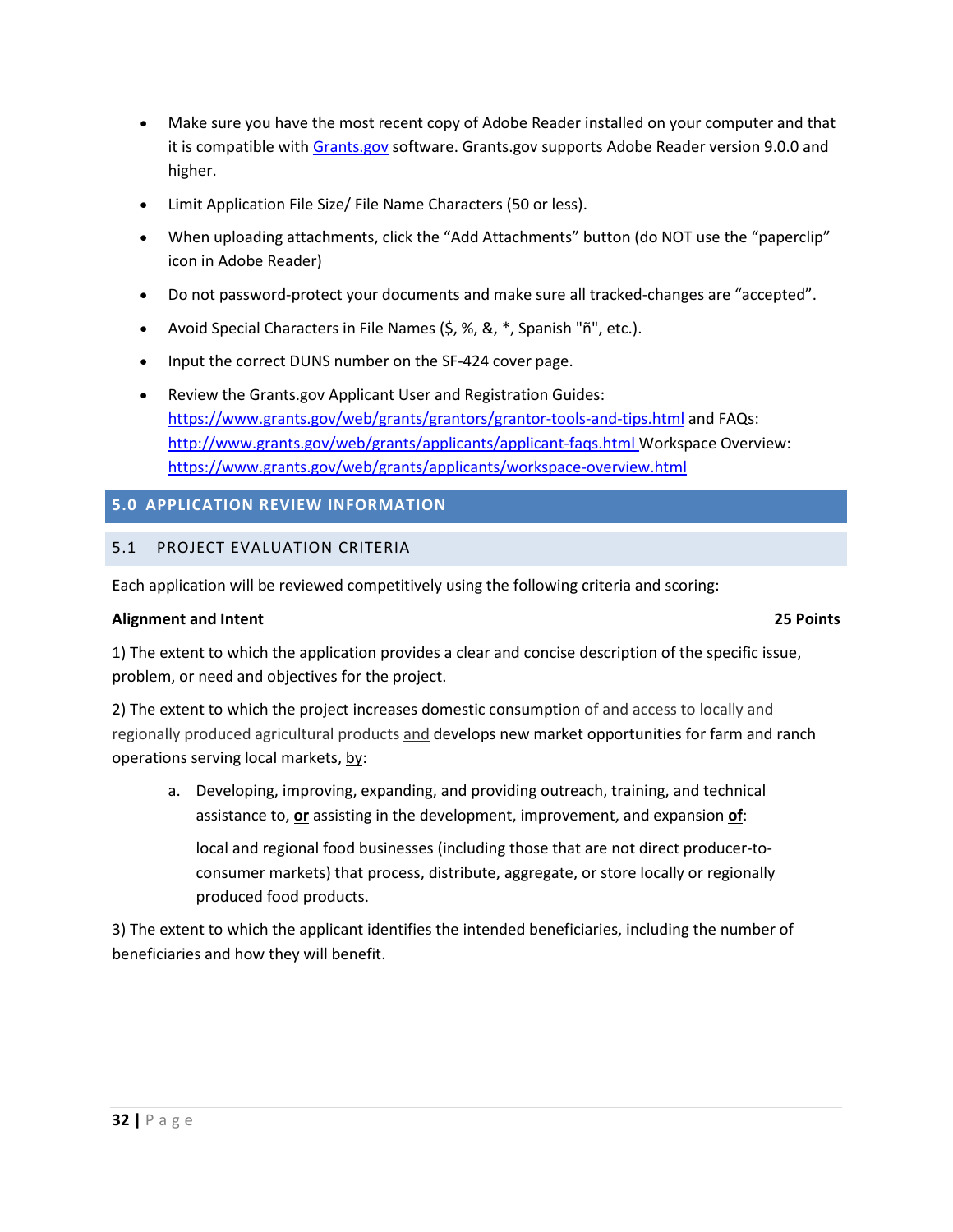| <b>Technical Merit</b> |  |
|------------------------|--|
|------------------------|--|

1) The extent to which the application presents a clear, well-conceived, and overall suitable methodology for fulfilling the goals and objectives of the proposed project.

2) The extent to which the application presents a realistic schedule for implementing the proposed project during the award project period.

3) If the project and/or entity was previously funded, the extent to which the previous lessons learned are incorporated into the proposed project.

# **Achievability 15 Points**

1) The extent to which the Outcomes and Indicator(s) are feasible for the scale and scope of the project including:

- a. how indicator numbers were derived, with a clear means to collect feedback to evaluate and achieve each relevant Outcome indicator; and
- b. the anticipated key factors that are predicted to contribute to and restrict progress toward the applicable indicators, including action steps for addressing identified restricting factors.

2) The extent to which the proposed project can be easily adaptable to other regions, communities, or agricultural systems.

3) The extent to which the applicant provides a comprehensive plan to disseminate the project's results (both positive and negative) electronically and in-person to target audiences, stakeholders, and interested parties.

# **Expertise and Partners 25 Points**

1)The extent to which the proposed project represents qualifications of the applicant (individual and team) and the relevant partnerships and collaborations to accomplish the project's goals and objectives and to meet the needs of the intended beneficiaries including:

- a. Commitment from the key staff demonstrated through Letters of Commitment from Partner and Collaborator Organizations;
- b. The key staff who will be responsible for managing the projects and the individuals (name and title) who comprise the Project Team; and
- c. The expertise and experience of the Project Team necessary to successfully manage and implement the proposed project.

2) The extent to which the application describes plans for coordination, communication, and data sharing, and reporting among members of the Project Team and stakeholder groups, including both internal applicant personnel **and** external partners and collaborators.

3) The extent to which the application describes how the project, and its partnerships and collaborations, will be sustained beyond the project's period of performance (without grant funds).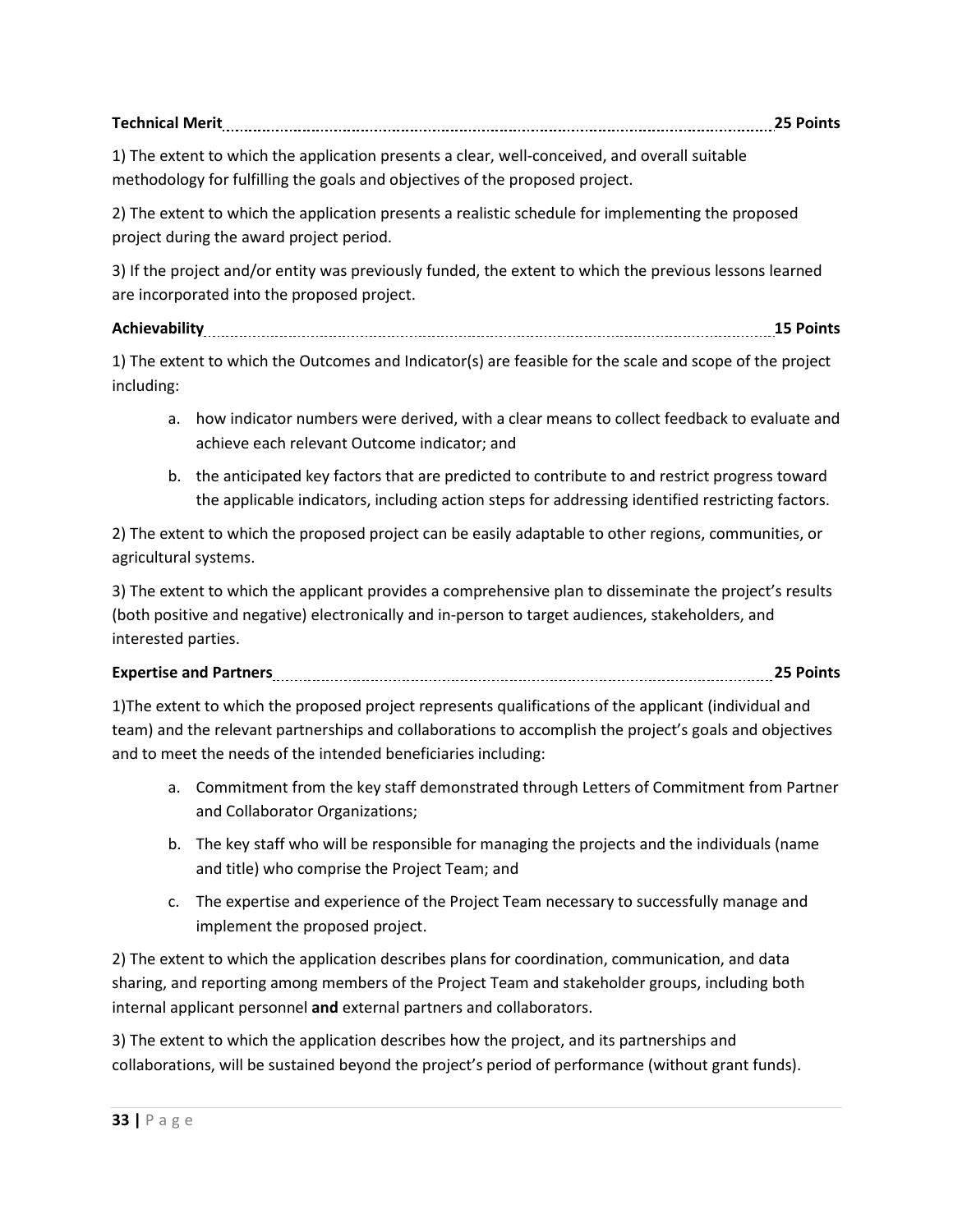| <b>Fiscal Plan and Resources</b> |  | ' POINLS |
|----------------------------------|--|----------|
|----------------------------------|--|----------|

1) The extent to which the application budget narrative or justification provides a clear, detailed, narrative description for each budget line item including:

- a. The budget is consistent with the size and scope of the project; and
- b. The budget relates logically to the narrative describing the project.

2) The extent to which the application provides evidence that critical resources and infrastructure that are necessary for the initiation and completion of the proposed project are currently in place.

3) The extent to which the applicant demonstrates its partners' or collaborators' contribution of non-Federal cash resources or in-kind contributions are available and obtainable for the project as evidenced through the submitted Matching Funds and Letters of Verification.

# <span id="page-33-0"></span>5.2 REVIEW AND SELECTION PROCESS

### *Step 1: Initial Qualification Screening*

To meet the basic eligibility requirements, applications must be responsive to the RFA. Please see AMS' [Non-Responsive Application Policy f](https://www.ams.usda.gov/sites/default/files/media/AMSPolicyonConsiderationofLateNonresponsiveApplications.pdf)or more information.

### *Step 2: Technical Review*

Each application is evaluated by a panel of peer reviewers. AMS will make every attempt to match reviewers with applications in their areas of expertise. Each reviewer signs a conflict of interest and confidentiality agreement regarding any assigned proposals. The peer review panels evaluate their assigned proposals using instructions prepared by AMS officials. Individual reviewers confer with other team members to derive a consensus score. The consensus review serves as the basis for awarding and allocating grant funds and focuses on strengths and weaknesses of each proposal.

#### *Step 3: Administrative Review*

<span id="page-33-1"></span>AMS will conduct a final administrative evaluation of each review panel's top rankings and recommendations. In addition to the rank and scores, AMS reviews each application to ensure that potential recommended projects align with the scope, allowability of budget items, available funding, geographic diversity, and USDA priorities. AMS staff will work with top-ranked applicants to negotiate any revisions if necessary and possible. AMS will also assess an organization's ability to account for the use of Federal funds and monitor the performance associated with these monies using the guidance provided b[y 2 CFR §205\(c\).](https://www.ecfr.gov/cgi-bin/retrieveECFR?gp=&SID=988467ba214fbb07298599affd94f30a&n=pt2.1.200&r=PART&ty=HTML#se2.1.200_1205)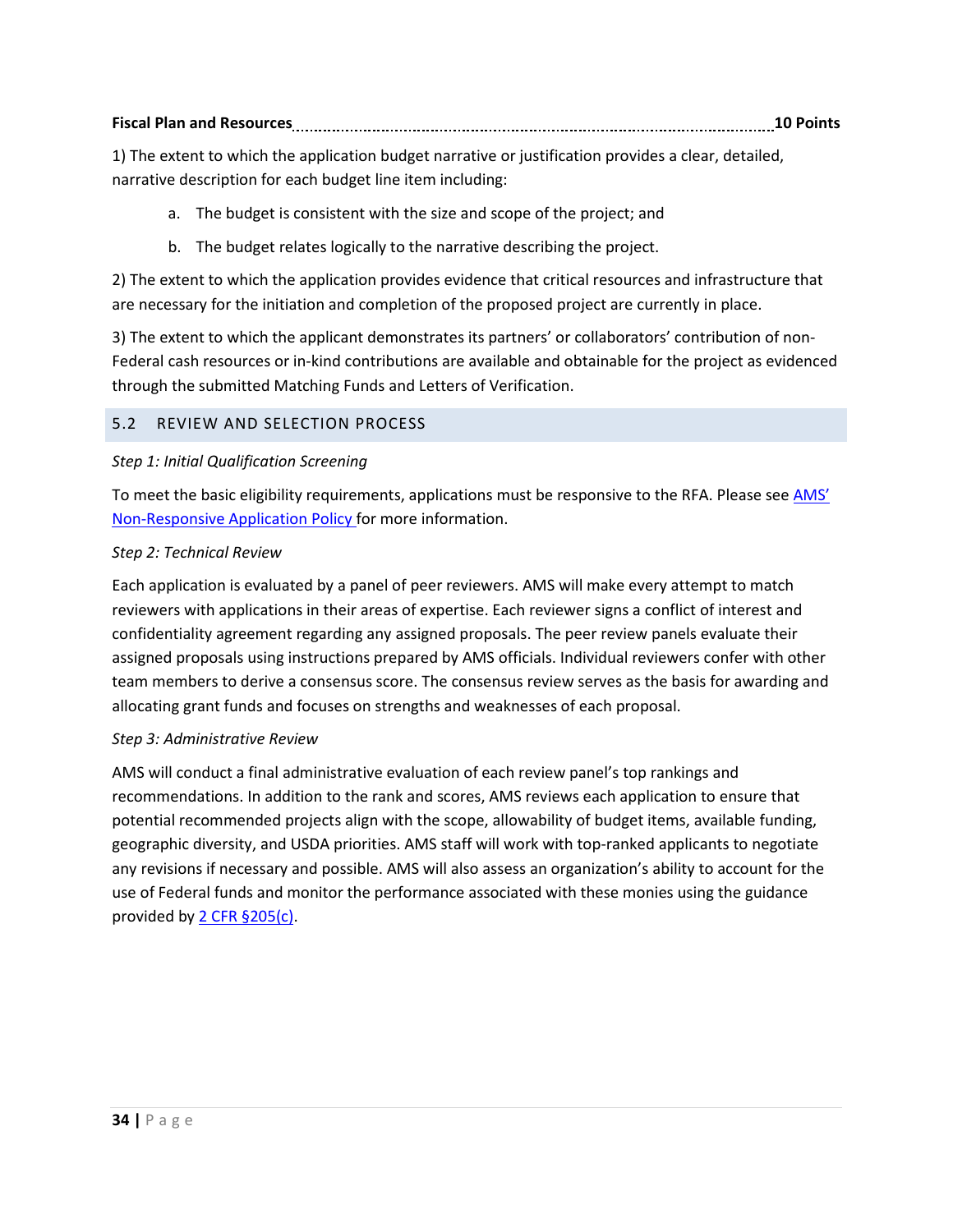# **6.0 AWARD ADMINISTRATION INFORMATION**

#### <span id="page-34-0"></span>6.1 AWARD NOTICES

Upon announcement of the Federal awards, AMS will prepare and send a Notice of Award and Grant Agreement to each recipient for signature by the appropriate official. Grant Agreements consist of a 1 page Agreement Face Sheet (AMS-33) that will be signed by AMS and the AOR.

The Notice of Award and Grant Agreement will provide pertinent instructions and information including, at a minimum, the information described i[n 2 CFR §200.210](https://www.ecfr.gov/cgi-bin/text-idx?SID=70b44cfc44976f4a7742464f7cfbb37e&mc=true&node=se2.1.200_1210&rgn=div8) and reference to the *[AMS General Terms](https://www.ams.usda.gov/sites/default/files/media/AMSGrantsTermsandConditions.pdf)  [and Conditions](https://www.ams.usda.gov/sites/default/files/media/AMSGrantsTermsandConditions.pdf)*.

#### <span id="page-34-1"></span>6.2 UNSUCCESSFUL APPLICANTS

Unsuccessful applicants will be contacted by AMS via email as soon as possible after the awards are announced to inform them of the results. AMS will email unsuccessful applicants anonymous review panel consensus comments regarding their proposals as feedback.

#### <span id="page-34-2"></span>6.3 ADMINISTRATIVE AND NATIONAL POLICY REQUIREMENTS

All AMS grant agreements include the AMS General Terms and Conditions as part of the Notice of Award and Grant Agreement. More information is provided in the most recent version of the [AMS General](https://www.ams.usda.gov/sites/default/files/media/AMSGrantsTermsandConditions.pdf)  [Terms and Conditions](https://www.ams.usda.gov/sites/default/files/media/AMSGrantsTermsandConditions.pdf) under the *Administrative and National Policy Requirements* section.

#### <span id="page-34-3"></span>6.4 REPORTING REQUIREMENTS

Recipients are required to submit annual reports throughout the grant's period of performance as well as one final report.

#### 6.4.1 INTERIM REPORTS (PERFORMANCE AND FINANCIAL)

Performance Reports and Form SF-425 "Federal Financial Report" are due annually within 90 calendar days after each annual performance reporting period end date.

**For 2018 Planning Awards**, the 18-month period of performance begins September 30, 2018, and ends March 31, 2020. Recipients must submit one annual interim report:

| <b>Annual Report</b><br><b>Number</b> | <b>One-Year Marker</b><br>(Report Due w/in 90 Days of this Date) | Due Date          |
|---------------------------------------|------------------------------------------------------------------|-------------------|
|                                       | September 30, 2019                                               | December 29, 2019 |

**For 2018 Implementation Awards**, the 3-year period of performance begins September 30, 2018, and ends September 29, 2021. Recipients will submit two annual interim reports:

| <b>Annual Report</b><br><b>Number</b> | <b>One-Year Marker</b><br>(Report Due w/in 90 Days of this Date) | Due Date          |
|---------------------------------------|------------------------------------------------------------------|-------------------|
|                                       | September 30, 2019                                               | December 29, 2019 |
|                                       | September 30, 2020                                               | December 29, 2020 |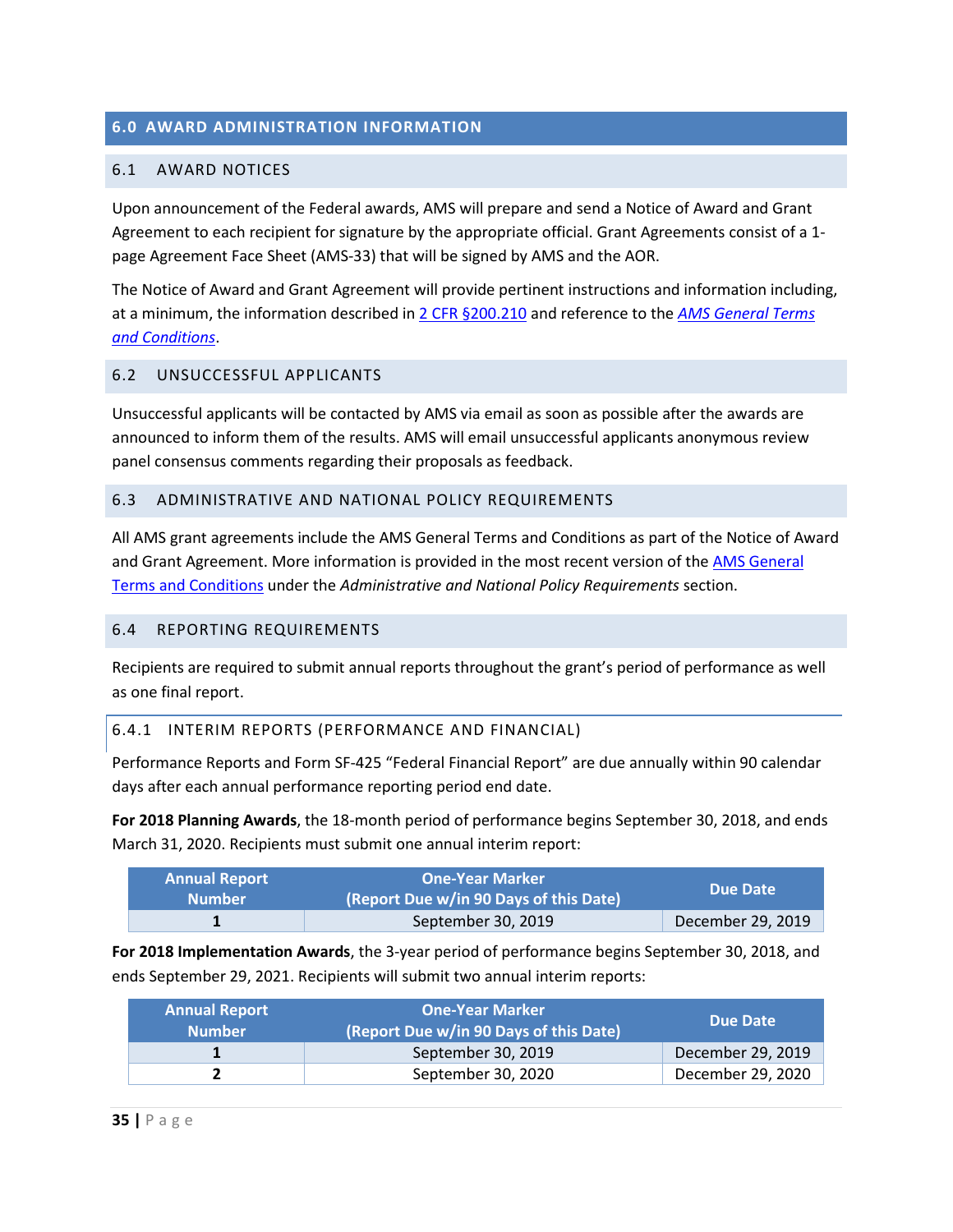# <span id="page-35-5"></span>6.4.2 AWARD CLOSEOUT

To officially close out an award, recipients should submit the following items to AMS, as required in the most recen[t AMS General Terms and Conditions.](https://www.ams.usda.gov/sites/default/files/media/AMSGrantsTermsandConditions.pdf) They are due within 90 days following the award performance period (no later than December 28, 2021):

- 1. Final Performance Report
- 2. Final Payment Request (SF-270), if applicable
- 3. Final SF-425, "Federal Financial Report", and if applicable, payment of unobligated balance
- 4. Tangible Personal Property Report, if applicable
- 5. A refund of any unused grant funds (checks made out to Agricultural Marketing Service), if applicable.

Once the project is successfully closed, AMS will issue a closeout letter as the Agency's official notification. The timely closeout of your award helps ensure future grant application eligibility.

# <span id="page-35-0"></span>**7.0 AGENCY CONTACTS**

# <span id="page-35-1"></span>7.1 PROGRAMMATIC QUESTIONS

Applicants and other interested parties are encouraged to contact the LFPP staff by e-mail with questions about the grant program at [USDALFPPQuestions@ams.usda.gov.](mailto:USDALFPPQuestions@ams.usda.gov)

### **For additional information, please visit the LFPP Website at:**

<http://www.ams.usda.gov/services/grants/lfpp>

# <span id="page-35-2"></span>7.1 GRANTS.GOV QUESTIONS

All questions regarding Grants.gov technical assistance must be directed to Grants.gov's Applicant [Support.](http://www.grants.gov/web/grants/support.html)

# <span id="page-35-3"></span>**8.0 OTHER INFORMATION**

# <span id="page-35-4"></span>8.1 EQUAL OPPORTUNITY STATEMENT

In accordance with Federal civil rights law and USDA civil rights regulations and policies, the USDA, its Agencies, offices, and employees, and institutions participating in or administering USDA programs are prohibited from discriminating based on race, color, national origin, religion, sex, gender identity (including gender expression), sexual orientation, disability, age, marital status, family/parental status, income derived from a public assistance program, political beliefs, or reprisal or retaliation for prior civil rights activity, in any program or activity conducted or funded by USDA (not all bases apply to all programs).

Persons with disabilities who require alternative means of communication for program information (i.e., Braille, large print, audiotape, American Sign Language, etc.) should contact the responsible Agency or USDA's TARGET Center at (202) 720-2600 (voice and TTY) or contact USDA through the Federal Relay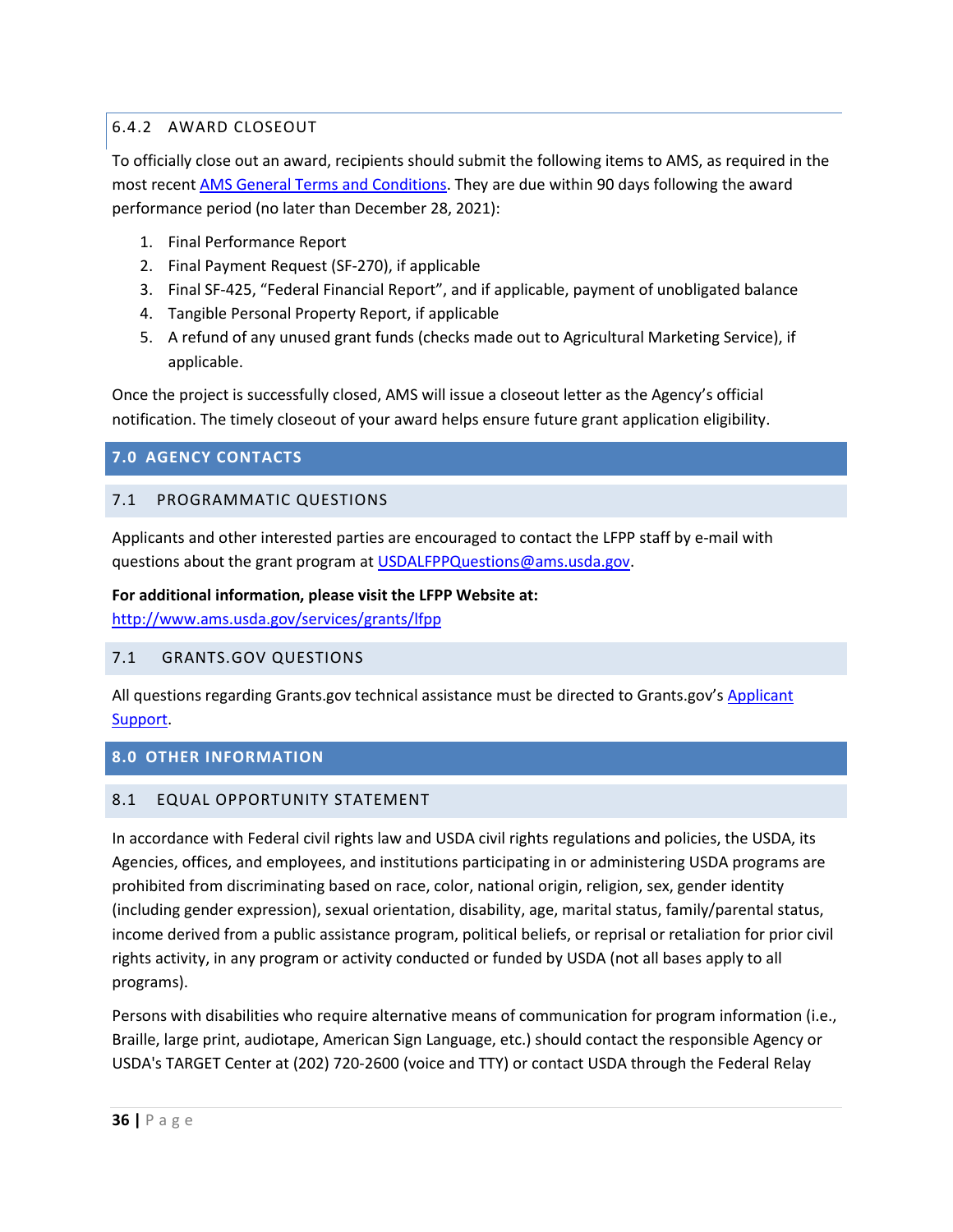Service at (800) 877-8339. Additionally, program information may be made available in languages other than English.

To file a program discrimination complaint, complete the USDA Program Discrimination Complaint Form, AD-3027, found online at [How to File a Program Discrimination Complaint](https://www.ascr.usda.gov/how-file-program-discrimination-complaint) and at any USDA office or write a letter addressed to USDA and provide in the letter all of the information requested in the form. To request a copy of the complaint form, call (866) 632-9992. Submit your completed form or letter to USDA by: (1) mail: U.S. Department of Agriculture, Office of the Assistant Secretary for Civil Rights, 1400 Independence Avenue, SW, Washington, D.C. 20250-9410; (2) fax: (202) 690-7442; or (3) email: [program.intake@usda.gov.](mailto:program.intake@usda.gov)

USDA is an equal opportunity provider, employer, and lender.

# <span id="page-36-0"></span>8.2 FREEDOM OF INFORMATION ACT REQUESTS

The Freedom of Information Act of 1966 [\(5 U.S.C.](http://www.foia.gov/) § 552) FOIA and the Privacy Act of 1974 [\(5 U.S.C. §](http://www.justice.gov/opcl/privstat.htm)  $552a$ ), as implemented by USDA's regulations [\(7 CFR §1, Subpart A\)](http://www.ecfr.gov/cgi-bin/retrieveECFR?n=7y1.1.1.1.1) govern the release or withholding of information to the public in connection with this Federal award. The release of information under these laws and regulations applies only to records held by AMS and imposes no requirement on the recipient or any subrecipient to permit or deny public access to their records.

FOIA requests for records relating to this Federal award may be directed to USDA, Agricultural Marketing Service, FOIA/PA Officer, Room 3943-S, Mail Stop 0202, 1400 Independence Ave., SW, Washington, DC 20250-0273, Telephone: (202) 720-2498; or email: [AMS.FOIA@usda.gov.](mailto:AMS.FOIA@usda.gov)

# <span id="page-36-1"></span>8.3 PROHIBITION ON USING FUNDS UNDER GRANTS AND COOPERATIVE AGREEMENTS WITH ENTITIES THAT REQUIRE CERTAIN INTERNAL CONFIDENTIALITY AGREEMENTS

<span id="page-36-2"></span>By submission of its proposal or application, the applicant represents that it does not require any of its employees, contractors, or subrecipients seeking to report fraud, waste, or abuse to sign or comply with internal confidentiality agreements or statements prohibiting or otherwise restricting those employees, contractors, or subrecipients from lawfully reporting that waste, fraud, or abuse to a designated investigative or law enforcement representative of a Federal department or agency authorized to receive such information. Note that: (1) the basis for this representation is a prohibition in sections 743, 744 of the Consolidated Appropriations Act, 2016, Pub. L. 114-113, (Division E, Title VII, General Provisions Government-wide) and any successor provisions of law on making funds available through grants and cooperative agreements to entities with certain internal confidentiality agreements or statements; and (2) section 744 states that it does not contravene requirements applicable to Standard Form 312, Form 4414, or any other form issued by a Federal department or agency governing the nondisclosure of classified information.